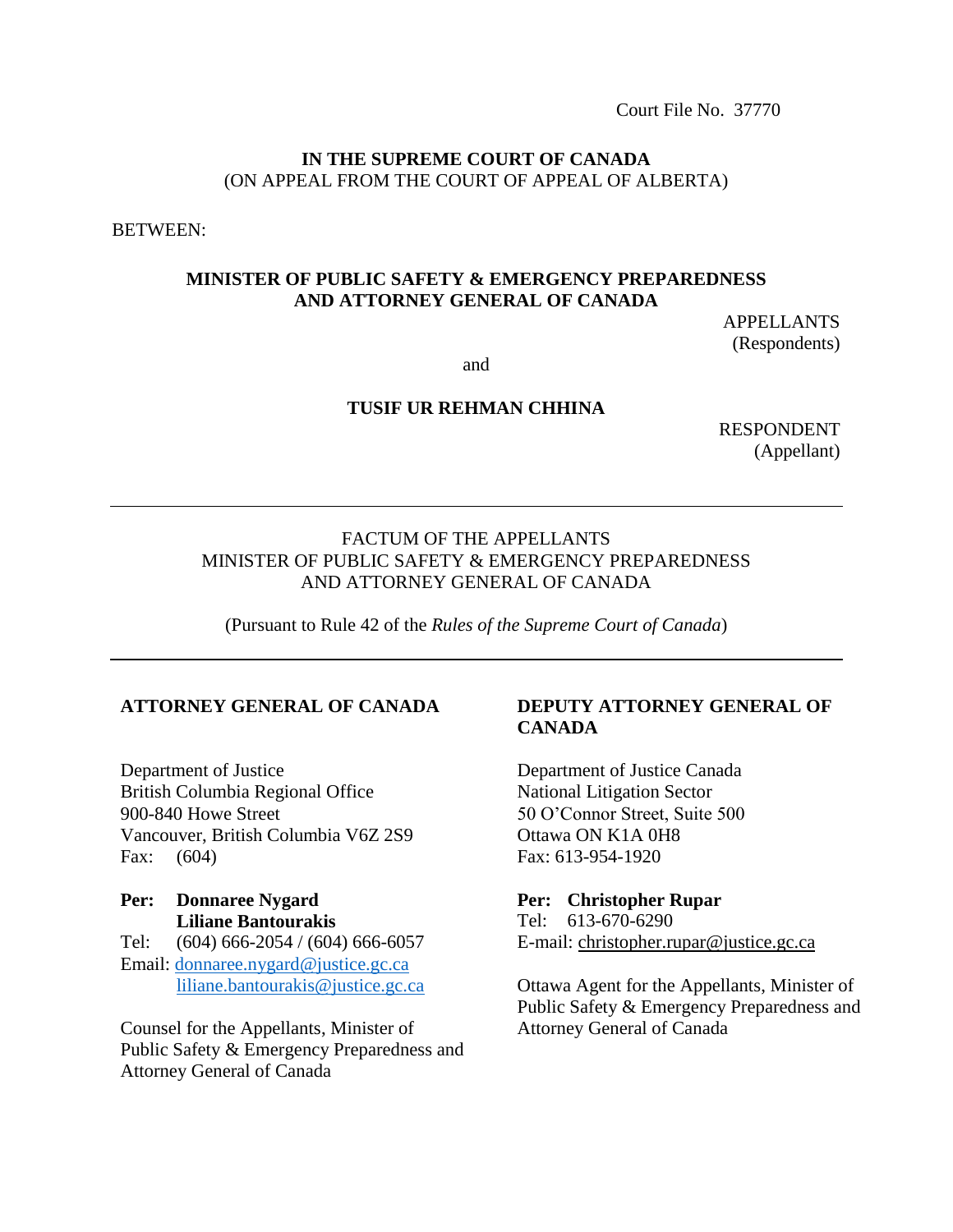## **Nota Bene Law Group Inc.**

Barristers and Solicitors Suite 300, 404 - 6th Avenue S.W. Calgary, Alberta T2P 0R9 Fax No.: (403) 444-6485

## **Per: Barbara Jackman Nico G.J Breed** Tel. No.: (403) 444-6484 Email: [nico@nblawgroup.ca](mailto:nico@nblawgroup.ca)

Counsel for the Respondent, Tusif Ur Rehman Chhina

Community Legal Services of Ottawa-South **Office** 406 - 1355 Bank Street Ottawa, ON K1H 8K7 Fax: (613) 733-0401

## **Per: Jaime Lefebvre**

Tel: (613) 733-0140 Email: [lefebvj@lao.on.ca](mailto:lefebvj@lao.on.ca)

Agent for the Respondent, Tusif Ur Rehman Chhina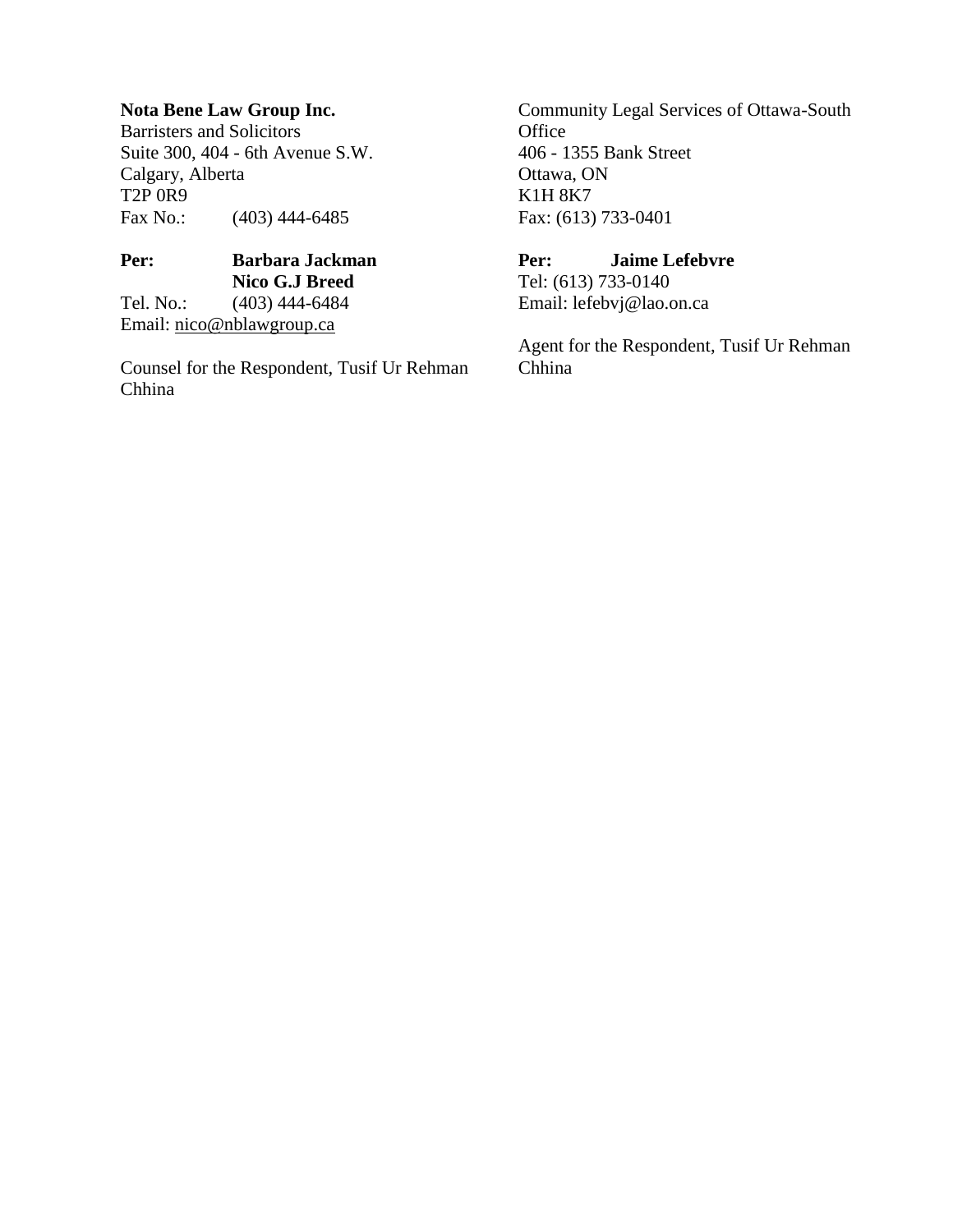## **TABLE OF CONTENTS**

| A.        |     |                                                                                                                 |
|-----------|-----|-----------------------------------------------------------------------------------------------------------------|
| <b>B.</b> |     |                                                                                                                 |
|           | i.  |                                                                                                                 |
|           |     |                                                                                                                 |
|           |     |                                                                                                                 |
|           | ii. |                                                                                                                 |
|           |     |                                                                                                                 |
|           |     | (a) Application for <i>Habeas Corpus</i> Before the Alberta Court of Queen's Bench9                             |
|           |     |                                                                                                                 |
|           |     |                                                                                                                 |
|           |     |                                                                                                                 |
|           |     |                                                                                                                 |
|           |     |                                                                                                                 |
| A.        |     |                                                                                                                 |
|           | i.  | <b>Courts Have Long Declined to Exercise Habeas Corpus Jurisdiction in</b>                                      |
|           |     | ii. Recent Departures from the Established Exception: Chaudhary and Chhina  17                                  |
| <b>B.</b> |     | THE IMMIGRATION DETENTION SCHEME PROVIDES A COMPLETE,<br><b>COMPREHENSIVE, AND EXPERT PROCESS FOR REVIEW 19</b> |
|           | i.  | The IRPA Detention Scheme Falls within the Exception Identified in May v.                                       |
|           | ii. | Review by the Board and Federal Court is at least as Broad as and no Less                                       |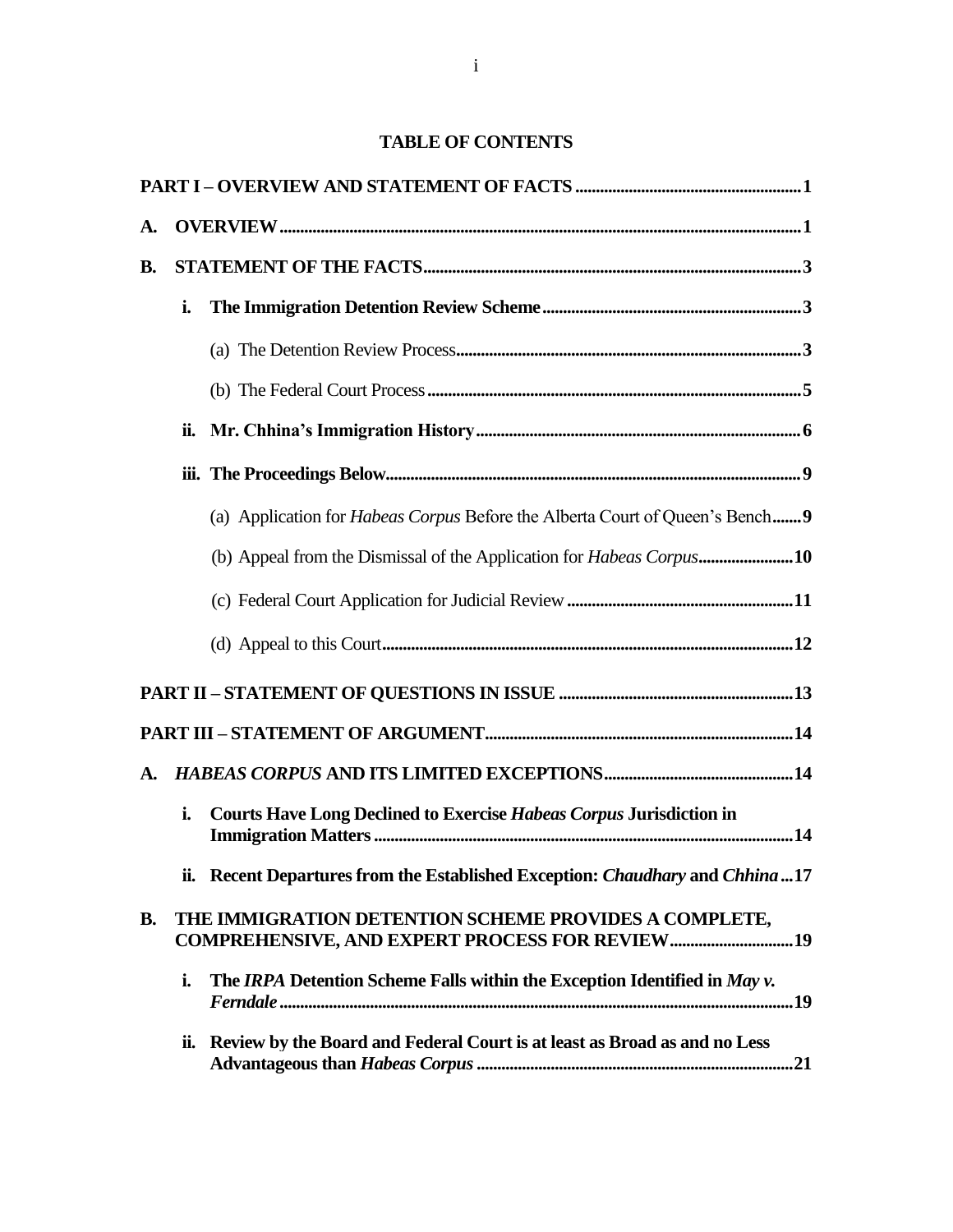|               | ii. |                                                                                |
|---------------|-----|--------------------------------------------------------------------------------|
|               | i.  |                                                                                |
| $C_{\bullet}$ |     | THE DEPARTURE FROM MAY v. FERNDALE IS UNPRINCIPLED 34                          |
|               |     | iv. The Board and Federal Court Have the Necessary Expertise in Immigration    |
|               |     | (b) The Federal Court Reviews Board Decisions for Charter Compliance 32        |
|               |     |                                                                                |
|               |     | iii. The Board and the Federal Court Can and Must Apply the Charter 30         |
|               |     | (c) Timeliness and Access Are Just as Advantageous Under the IRPA as on Habeas |
|               |     | (b) The Burden of Proof Is Just as Advantageous Under the IRPA as on Habeas    |
|               |     | (a) Habeas Corpus Review Is Not Substantively Broader or More Favourable than  |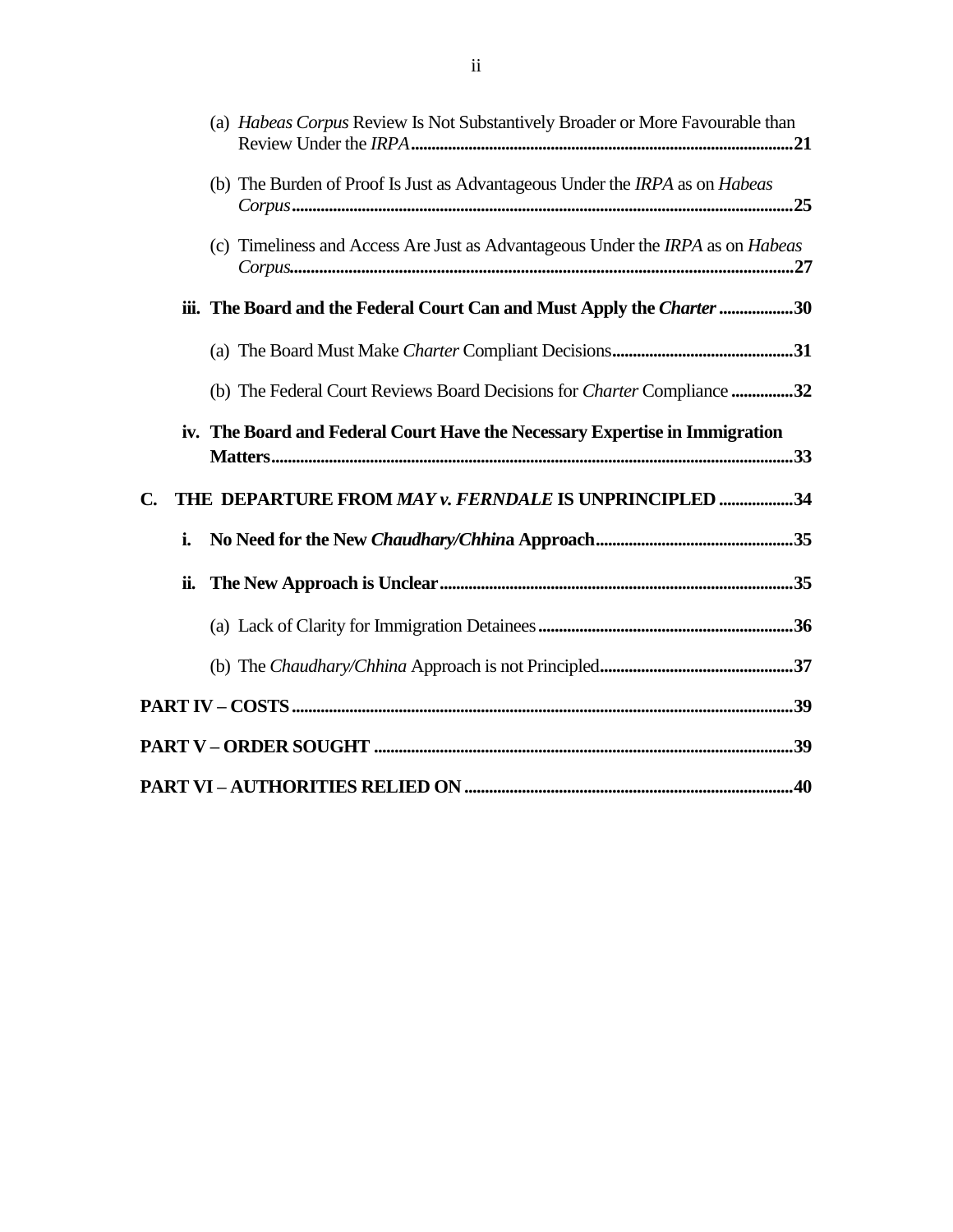#### **PART I – OVERVIEW AND STATEMENT OF FACTS**

#### <span id="page-4-1"></span><span id="page-4-0"></span>**A. OVERVIEW**

1. By enacting the *Immigration and Refugee Protection Act* ("*IRPA*"), Parliament created a scheme according to which immigration matters, including detention review, are decided by the Immigration and Refugee Board, an independent expert administrative tribunal, and are reviewed by the Federal Court, a court specialized in immigration matters.

2. This Court has long recognized that in immigration matters, provincial superior courts ought to decline the exercise of jurisdiction to grant prerogative relief, including *habeas corpus*. There is no need to depart from that approach when reviewing immigration detention decisions of allegedly lengthy and uncertain duration. To the contrary, the reasons that compelled this Court's approach in *May v. Ferndale Institution* remain, and militate in favour of allowing this appeal. The Alberta Court of Appeal erred in finding that *habeas corpus*jurisdiction ought to be exercised in a subset of immigration detention cases. It did so based on misunderstandings of the *IRPA*'s detention scheme and the nature of *habeas corpus* review.

3. The *IRPA* scheme for review of immigration detention is a complete, comprehensive, and expert process as identified by this Court in *May v. Ferndale Institution*. Indeed, it would be difficult to conceive of one more complete, comprehensive, and expert. The *IRPA* grants exclusive jurisdiction to an independent and specialized quasi-judicial board, to hear and determine all questions of fact or law. The board is available for prompt, regular and meaningful review of detention based on clearly articulated grounds, including *Charter* grounds, and has broad remedial authority.

4. Contrary to the Court of Appeal's findings, *habeas corpus* review is not substantively broader or more favourable to detainees than review before the board and Federal Court. To the contrary, board detention reviews, on which the Minister of Public Safety and Emergency Preparedness bears the onus of justifying detention, are broader and more advantageous than review on *habeas corpus*. Further, despite procedural and remedial differences, the Federal Court provides expeditious judicial oversight substantively equivalent to *habeas corpus*review, and no less advantageous.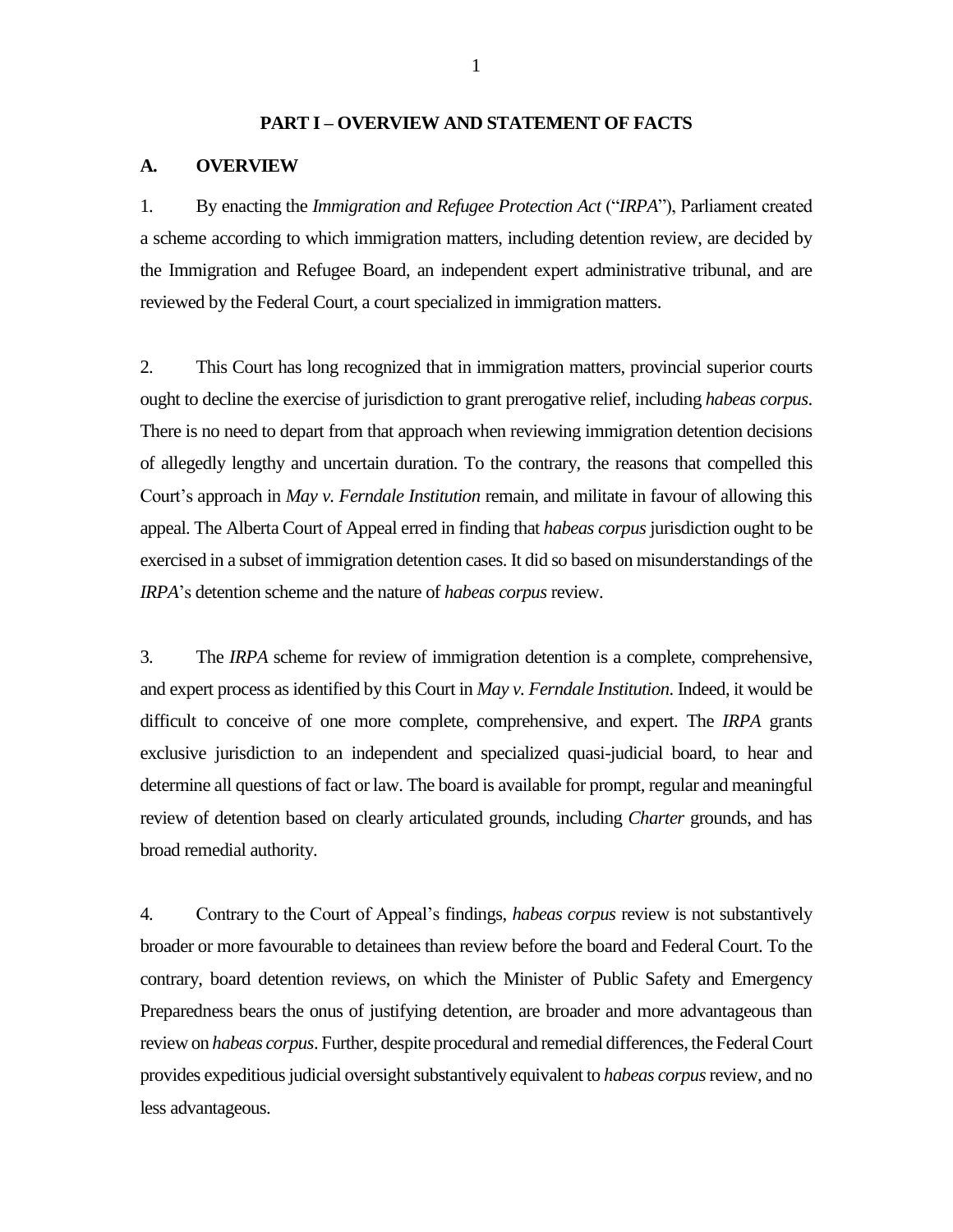5. The Court below also erred in finding that the "only forum" in which immigration detainees can directly challenge detention on*Charter* groundsis by way of *habeas corpus* before the provincial superior courts. That is not the case. The board is required to make *Charter*  compliant decisions in accordance with a statutory scheme specifically designed to achieve that result. The Federal Court also provides robust *Charter* review.

6. Furthermore, the board and Federal Court have extensive expertise in immigration matters that the provincial superior courts do not. Their expertise is crucial to ensuring that decisions regarding immigration detention are consistent with the important purposes of the immigration scheme as a whole.

7. There is no principled basis on which to provide access to *habeas corpus* for a limited and uncertain subset of immigration detention decisions. Doing so is not only unnecessary, but creates uncertainty with regard to when and in what circumstances *habeas corpus* will be available to immigration detainees, and how and whether the board may continue to exercise jurisdiction in respect of non-citizens who have sought recourse outside the legislative scheme.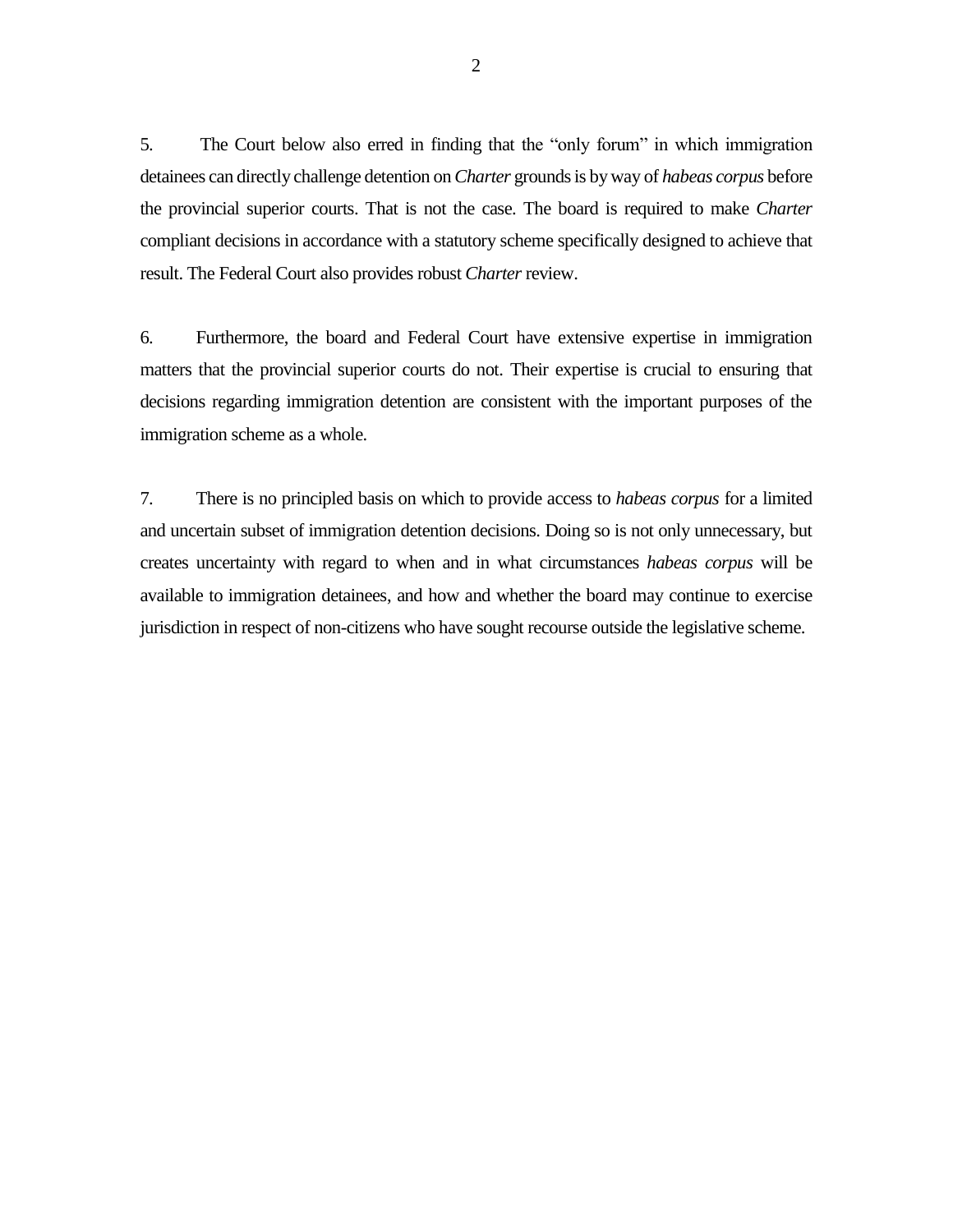## <span id="page-6-0"></span>**B. STATEMENT OF THE FACTS**

#### **i. The Immigration Detention Review Scheme**

<span id="page-6-1"></span>8. Parliament has set out a statutory scheme for detention review under the *IRPA*<sup>1</sup> and the *Immigration and Refugee Protection Regulations ("Regulations")*.<sup>2</sup> It is set out in Part 1, Divisions 6 and 8 of the *IRPA*, which address Detention and Release and Judicial Review, respectively, in Part 4, which establishes and governs the Immigration and Refugee Board, in Parts 14 and 15 of the *Regulations*, and in the *Immigration Division Rules*. 3

#### *(a) The Detention Review Process*

<span id="page-6-2"></span>9. Section 55 of the *IRPA* allows a non-citizen to be arrested and detained if a Canada Border Services Agency ("CBSA") officer has reasonable grounds to believe that the person is inadmissible to Canada and is either a danger to the public or unlikely to appear for removal or a future proceeding. An officer may order the release of a detained non-citizen before the first detention review if the officer believes the reason for the detention no longer exists.<sup>4</sup>

10. The *IRPA*mandates that all detentions be regularly reviewed. The first review takes place within 48 hours of the detention.<sup>5</sup> A second review must take place at least once during the following seven days and at least once every 30 days thereafter.<sup>6</sup>

11. Detention reviews are conducted by the Immigration Division of the Immigration and Refugee Board (the "Board").<sup>7</sup> The Board is an administrative tribunal independent from the Minister of Citizenship and Immigration (who is primarily responsible for the administration of

 $1$  SC 2001, c. 27.

<sup>&</sup>lt;sup>2</sup> SOR/2002-227.

<sup>3</sup> SOR/2002-229; see also *Federal Courts Citizenship, Immigration and Refugee Protection Rules*, SOR/93-22.

<sup>4</sup> *IRPA*, s. 56.

 $<sup>5</sup> IRPA$ , s. 57(1).</sup>

<sup>6</sup> *IRPA*, s. 57(2).

<sup>7</sup> *IRPA*, s. 54.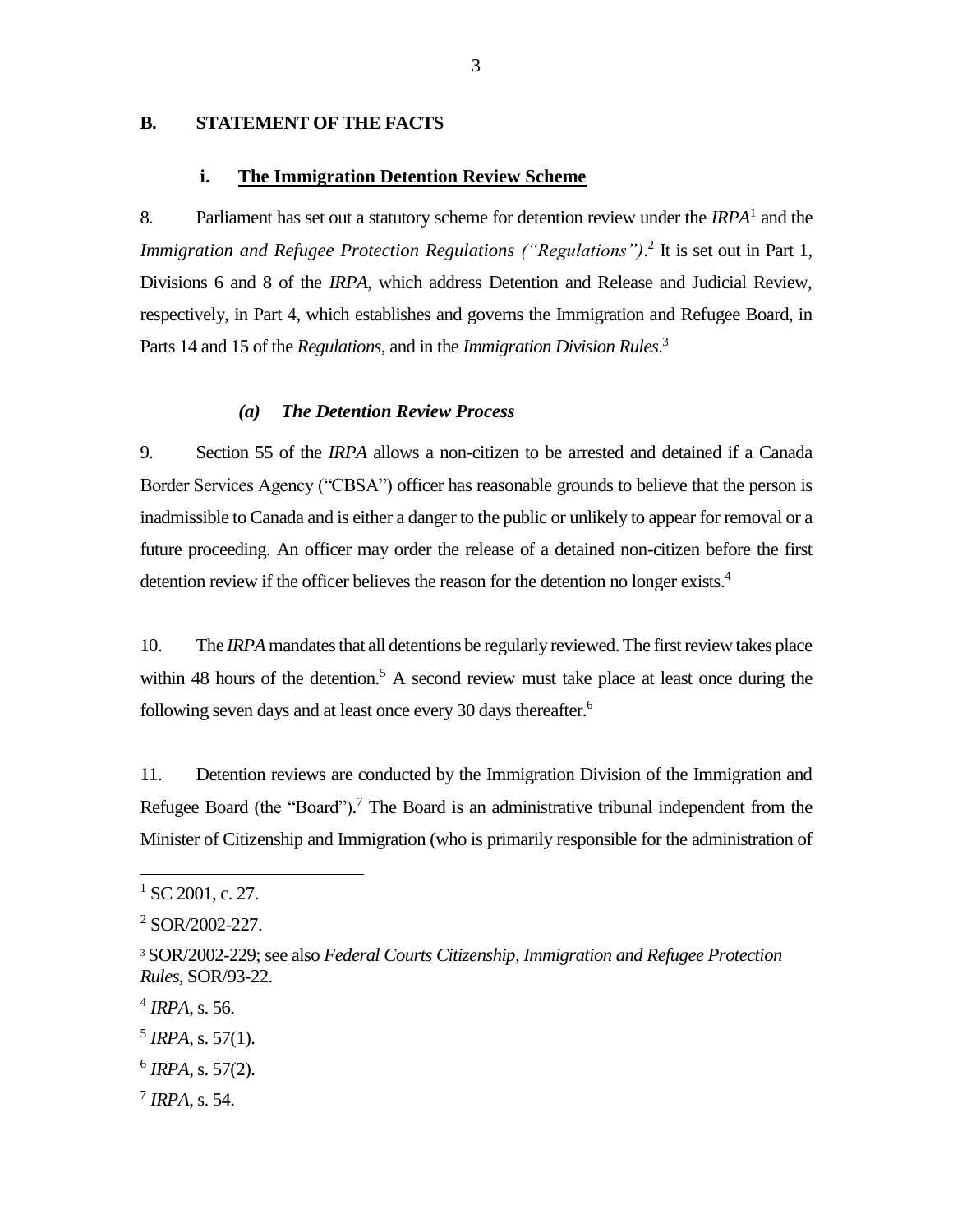the *IRPA*), the Minister of Public Safety and Emergency Preparedness (who is responsible for the administration of the *IRPA* as it relates to enforcement, including detention), and the CBSA (which is the agency responsible for supporting the enforcement of the *IRPA*).<sup>8</sup> Thus, a Board member is an independent decision maker within an independent administrative tribunal.

12. Detention reviews are structured so as to be prompt, expeditious and accessible. While the Board is a quasi-judicial tribunal, detention reviews must be dealt with as informally and quickly as the circumstances and the considerations of fairness and natural justice permit and they must be conducted by way of hearing where practicable.<sup>9</sup> Notice of review hearings must be provided to the detainee and the Minister of Public Safety and Emergency Preparedness (the "Minister") and those reviews must be heard "without delay".<sup>10</sup> The Board is not bound by any legal or technical rules of evidence and may receive and base its decisions on evidence that it considers credible or trustworthy in the circumstances. $11$ 

13. The detainee may be represented by counsel if he or she wishes and the *IRPA* provides that a person who is under 18 years of age or unable to appreciate the nature of proceedings shall have a person designated to represent them.<sup>12</sup>

14. Having conducted a detention review, the Board may order the continued detention of an immigration detainee, may order their complete release, or may order their release on any conditions it considers necessary.<sup>13</sup>

15. The Board must release a detainee unless the Minister has satisfied the Board that one or more of the grounds specified in s.58 of the *IRPA* are made out. They are: (a) the detainee is a

- $12$  *IRPA*, s. 167(1).
- <sup>13</sup> *IRPA*, s. 58.

<sup>8</sup> *IRPA*, Part 4 & s. 4(1)-(2); *Canada Border Services Agency Act*, SC 2005, c. 38, ss. 2, 3, 5.

<sup>&</sup>lt;sup>9</sup> IRPA, ss. 162(2), 173(1).

<sup>10</sup> *IRPA*, s. 173(b).

 $11$  *IRPA*, ss. 162(2) & 173.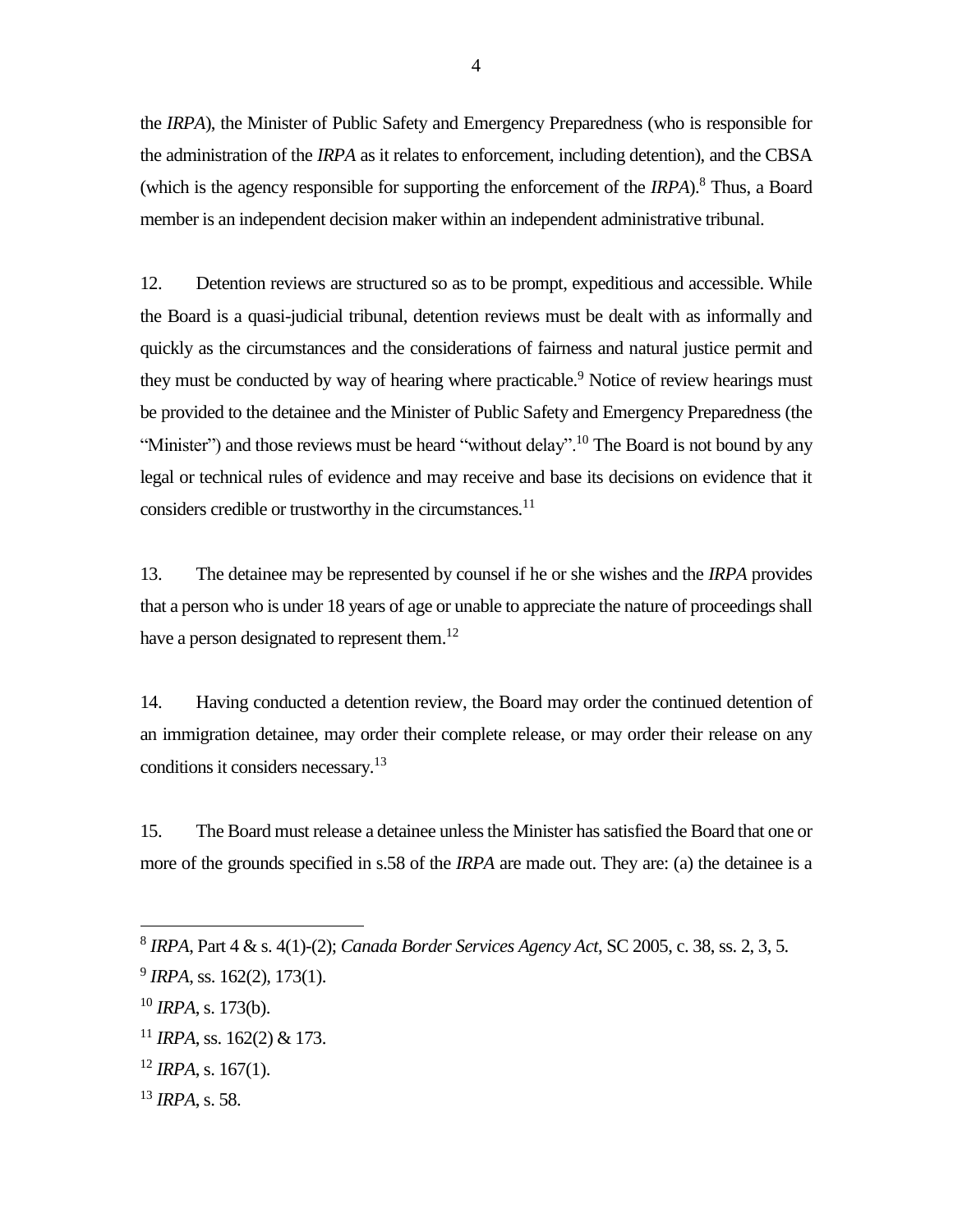danger to the public; (b) the detainee is unlikely to appear for immigration proceedings or removal; (c) the Minister is taking necessary steps to inquire into a reasonable suspicion that the detainee is inadmissible on grounds of security, violating human or international rights, serious criminality, criminality or organized criminality; (d) the detainee'sidentity has not been, but may be, established; or (e) if the detainee is a designated foreign national, the Minister is of the opinion that the detainee's identity has not been established.<sup>14</sup>

16. While a specified ground for detention must be made out for detention to be maintained, this is not sufficient in and of itself. Even if s.58 grounds are made out, s.248 of the *Regulations*  requires the Board to consider the following additional factors to determine if detention should continue: (a) the reason for the detention; (b) length of time in detention; (c) alternatives to detention; (d) delays or lack of diligence on the detainee or the government's part; and (e) factors that may assist in determining how long detention is likely to continue.

17. The factors set out in s.248 are a codification of the factors articulated by Rothstein J., then of the Federal Court, that must be considered in determining whether ongoing detention is justified pursuant to s.7 of the *Charter*. <sup>15</sup> Those factors were then endorsed by this Court in *Charkaoui*, as ensuring that extended periods of detention do not run afoul of the *Charter*. 16

18. A detainee who is dissatisfied with the Board's decision, whether on *Charter* grounds or otherwise, may apply for judicial review before the Federal Court.

#### *(b) The Federal Court Process*

<span id="page-8-0"></span>19. Judicial review applications under the *IRPA* are commenced by making an application for leave to the Federal Court.<sup>17</sup> Applications for leave must be disposed of without delay and in

<sup>14</sup> *IRPA*, s. 58; see also: *Regulations*, ss. 244-248.

<sup>15</sup> *Canadian Charter of Rights and Freedoms*, Part 1 of the *Constitution Act, 1982*, being Schedule B to the *Canada Act 1982* (UK), 1982, c 11 [*Charter*]; *Sahin v. Canada (Minister of Citizenship and Immigration)* (T.D.), [1995] 1 FC 214, at 231 [*Sahin*]; *Charkaoui v. Canada (Citizenship and Immigration),* [2007] 1 S.C.R. 350 [*Charkaoui*], at paras. 107-117.

<sup>16</sup> *Charkaoui*, *supra* note 15, at paras. 107-117.

<sup>17</sup> *IRPA*, s. 72(1); see also: *Federal Courts Act*, RSC 1985, c. F-7, ss. 18, 18.1.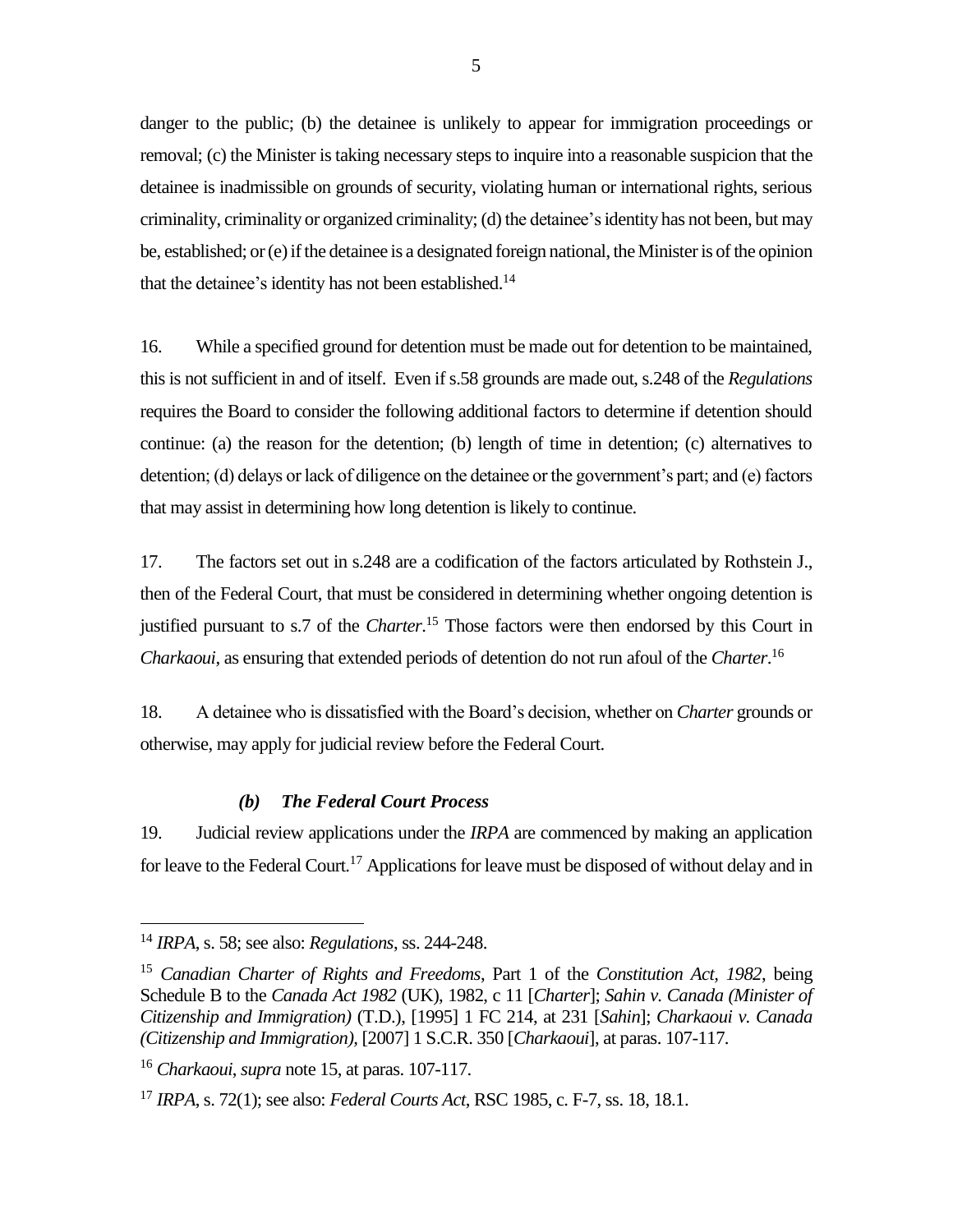a summary way.<sup>18</sup> Once leave is granted, judicial review proceedings are dealt with expeditiously and summarily. The flexibility of the *Federal Courts Rules* enables the Court to determine applications in a prompt, fair and cost efficient manner.<sup>19</sup>

20. When time is of the essence, the judicial review process may be expedited.<sup>20</sup> This occurs frequently where detention pursuant to the *IRPA* is at issue.<sup>21</sup>

21. Where a judge hearing an application for judicial review of a Board decision certifies that a serious issue of general importance is involved, an appeal will also lie to the Federal Court of Appeal.<sup>22</sup>

## **ii. Mr. Chhina's Immigration History**

<span id="page-9-0"></span>22. Mr. Chhina, who is now known to be a citizen of Pakistan, entered Canada on December 16, 2006 using the name Waqas Shaikh. On July 21, 2008, he successfully obtained refugee status and subsequently submitted an application for permanent residence.<sup>23</sup>

<sup>22</sup> *IRPA*, s. 74(d).

 $\overline{a}$ <sup>18</sup> *IRPA*, s. 72(2)(d).

<sup>19</sup> *Federal Courts Citizenship, Immigration and Refugee Protection Rules*, SOR/93-22, Rule 4(1); *Federal Courts Rules*, SOR/98-106, Rule 3.

<sup>20</sup> *Federal Courts Citizenship, Immigration and Refugee Protection Rules*, SOR/93-22, Rule 4(1); *Federal Courts Rules*, SOR/98-106, Rules 3, 8.

<sup>21</sup> See e.g.: *Canada (Public Safety and Emergency Preparedness) v. Sigar*, 2016 FC 1014, at para. 3(1); *Canada (Public Safety and Emergency Preparedness) v. Mukenge*, 2016 FC 331, at paras. 1-3; *Ahmed v. Canada (Citizenship and Immigration)*, 2015 FC 876, at paras. 9-10; *Odosashvili v. Canada (Citizenship and Immigration)*, 2014 FC 308, at para. 1; *Canada (Citizenship and Immigration) v. B072*, 2012 FC 563, at para. 1 [*B072*]; *Tursunbayev v. Canada (Public Safety and Emergency Preparedness)*, 2012 FC 504, at paras. 10-13 [*Tursunbayev*]; *Canada (Public Safety and Emergency Preparedness) v. Karimi-Arshad*, 2010 FC 964, at para. 2 [*Karimi-Arshad*]; *Brown v. Canada (Citizenship and Immigration)*, 2017 FC 710, at para. 159(h) [*Brown FC*].

<sup>&</sup>lt;sup>23</sup> Reasons for Judgment of the Alberta Court of Queen's Bench, dated September 2, 2016, Action No. 160576914X1 ("ABQB Reasons"), p. 1, lines 28-32 / Appellant's Record (AR), Vol. I, p. 1; Agreed Statement of Facts (ABQB), at para. 4 / AR, Vol. I, p. 40; *Chhina v. Canada (Public Safety and Emergency Preparedness)*, 2017 ABCA 248 ("ABCA Reasons"), at para. 9 / AR, Vol. I, pp. 12-13.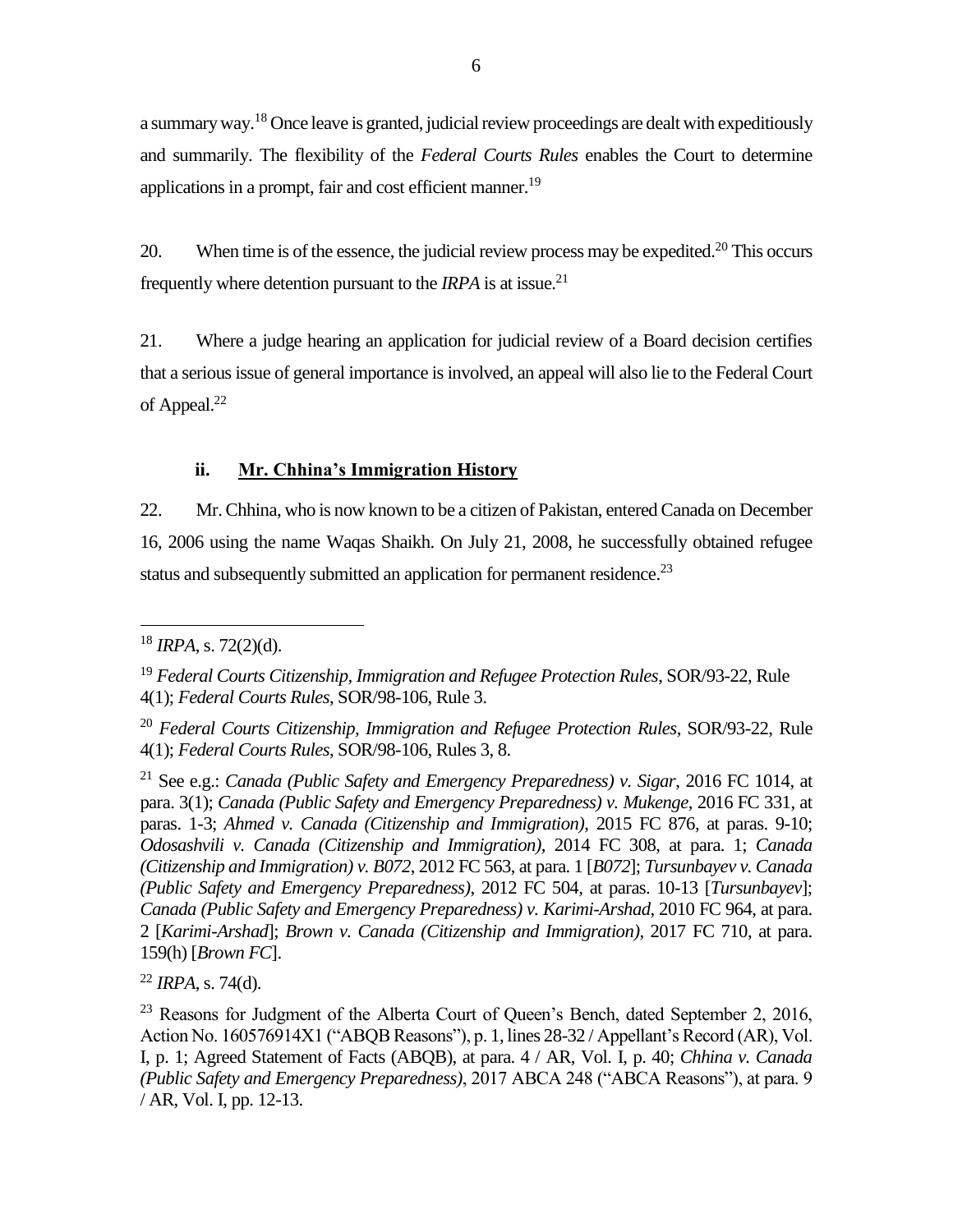23. However, on February 16, 2012, the Refugee Protection Division of the Immigration and Refugee Board granted the Minister of Citizenship and Immigration's application to vacate Mr. Chhina's refugee status on the basis of misrepresentation.<sup>24</sup> Relatedly, the Board made a decision that Mr. Chhina is inadmissible to Canada on the basis of serious criminality and issued a deportation order against him. 25

24. Mr. Chhina has been convicted in Canada of possession of a prohibited or restricted firearm, attempted fraud over \$1000, unauthorized use of credit card data, uttering a forged document, obtaining or possessing identity information for the purpose of committing an indictable offence, counselling an indictable offence, personation with intent, fraud over \$5000 and fraud under \$5000.<sup>26</sup>

25. On April 11, 2013, Mr. Chhina was placed in immigration detention after having been incarcerated as a result of his criminal convictions. He was detained on the bases that he was unlikely to appear for deportation and would pose a danger to the public if released.<sup>27</sup>

26. Mr. Chhina's detention was reviewed by the Board within 48 hours of his initial detention and again within 7 days. Thereafter, it was reviewed at least every 30 days.<sup>28</sup>

<sup>&</sup>lt;sup>24</sup> ABQB Reasons, p. 1, lines  $31-34$  / AR, Vol. I, p. 1; ABCA Reasons, para.  $9$  / AR, Vol. I, pp. 12-13; *IRPA*, s. 109.

<sup>&</sup>lt;sup>25</sup> Statutory Declaration of Tusif Ur Rehman Chhina, dated May 16, 2014, at paras.  $6-7$  / AR, Vol. I, p. 116; *IRPA*, ss. 36, 45.

 $^{26}$  ABCA Reasons, para.  $9/AR$ , Vol. I, pp. 12-13.

<sup>&</sup>lt;sup>27</sup> Statutory Declaration of Tusif Ur Rehman Chhina, dated May 16, 2014, at para.  $8/AR$ , Vol. I, p. 117; Immigration Division Detention Review Hearing Transcript ("Board Hearing Transcript"), April 12, 2013 / AR, Vol. III, pp. 53-66.

<sup>&</sup>lt;sup>28</sup> Statutory Declaration of Tusif Ur Rehman Chhina, dated May 16, 2014, at paras.  $8-15$  / AR, Vol. I, pp. 117-118; *IRPA* ss. 57(1)-(2); see also: Board Hearing Transcripts, dated April 19, 2013, May 17, 2013 June 19, 2013, July 17, 2013, August 14, 2013, September 10, 2013, October 4 2013 / AR, Vol. II, pp. 118-200, Vol. III, pp. 1-52.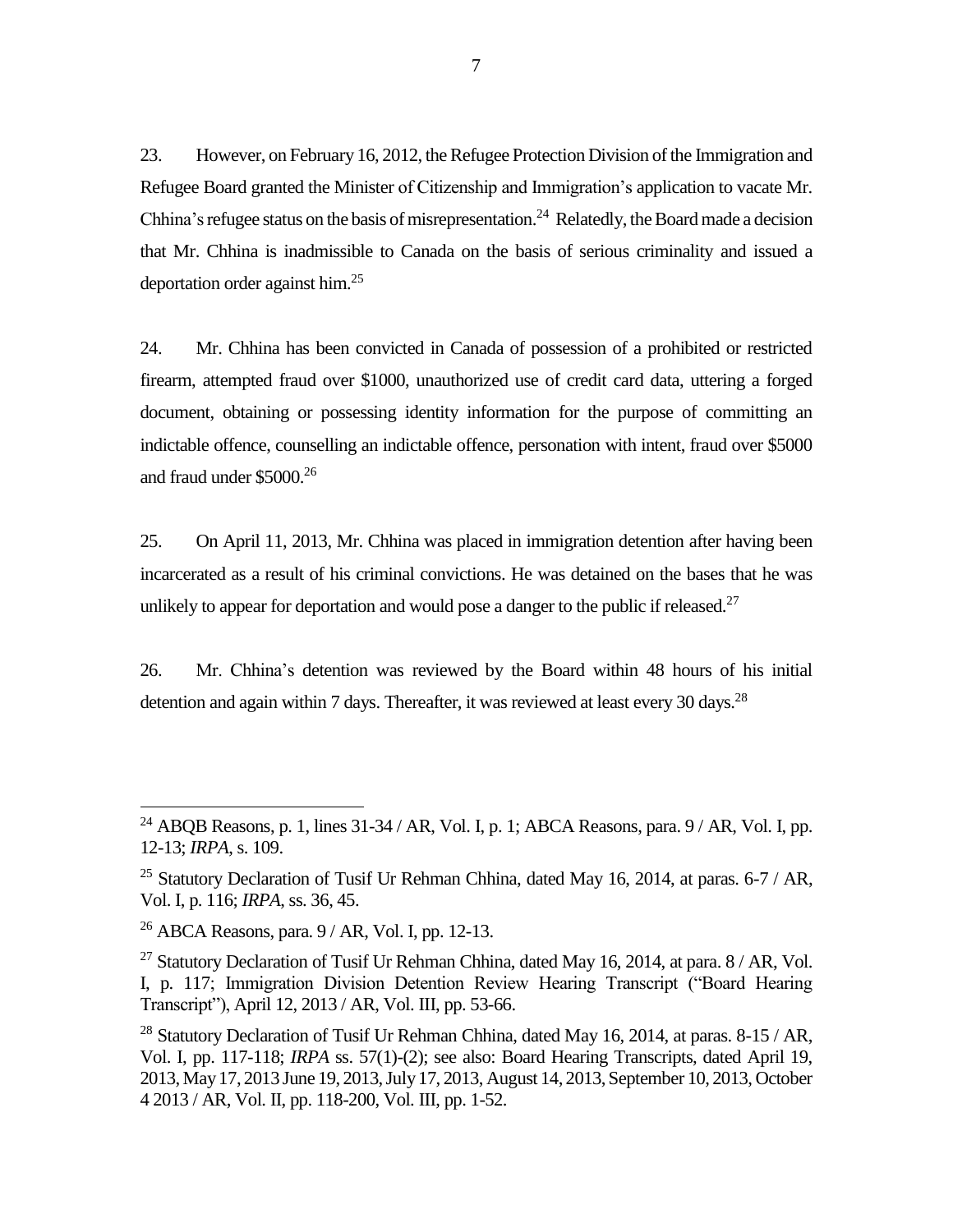27. On November 4, 2013, the Board held a detention review and ordered Mr. Chhina's release from immigration detention on terms and conditions, pursuant to s.58(3) of the *IRPA*. 29

28. In releasing Mr. Chhina, the Board member gave specific consideration to s.7 of the *Charter* and s.248 of the *Regulations*. <sup>30</sup> She found that despite Mr. Chhina being a flight risk and a risk to public safety, he ought to be released on terms and conditions, given the length of his detention to that point, and the delays in obtaining a Pakistani travel document for him, which rendered his date of removal from Canada uncertain. She found that the imposition of strict terms and conditions could mitigate the risks he posed on release.<sup>31</sup>

29. Mr. Chhina breached the terms and conditions of his release almost immediately, by failing to report as required.<sup>32</sup> As a result, on December 9, 2013, the CBSA issued a warrant for his arrest pursuant to s.55 of the *IRPA*. <sup>33</sup> However, the CBSA was unable to take Mr. Chhina into custody at that time as he had gone "underground" and could not be located. Mr. Chhina remained at large for a year until, on December 11, 2014, he was arrested by the Edmonton Police for crimes committed since his release.<sup>34</sup> He was then detained on his criminal charges until November 16, 2015.<sup>35</sup>

30. On November 17, 2015, having been released from criminal custody, Mr. Chhina was taken directly into immigration custody.<sup>36</sup> The Board held a detention review hearing the next

<sup>29</sup> Order for Release, dated November 4, 2013 / AR, Vol. II, p. 84.

 $30$  Board Hearing Transcript, November 4, 2013 / AR, Vol. II, p. 106.

 $31$  Board Hearing Transcript, November 4, 2013 / AR, Vol. II, p. 102-117.

 $32$  Agreed Statement of Facts (ABQB), at para. 16 / AR, Vol. I, p. 42.

 $33$  ABCA Reasons, at para.  $10$  / AR, Vol. I, p. 13; ABQB Reasons, p. 2, lines  $11$ -12 / AR, Vol. I, p. 2; see also: Agreed Statement of Facts (ABQB), para. 8(c) / AR, Vol. I, p. 41.

<sup>&</sup>lt;sup>34</sup> Agreed Statement of Facts (ABQB), at paras. 17-18 / AR, Vol. I, p. 43; ABQB Reasons, p. 2, lines 11-16 / AR, Vol. I, p. 2.

 $35$  ABCA Reasons, at para.  $10$  / AR, Vol. I, p. 13; ABQB Reasons, p. 2, lines  $12$ -16 / AR, Vol. I, p. 2.

 $36$  ABCA Reasons, at para.  $10$  / AR, Vol. I, p. 13; ABQB Reasons, p. 2, lines  $16$ -19 / AR, Vol. I, p. 2; see also: Agreed Statement of Facts (ABQB), at para. 8 / AR, Vol. I, p. 41.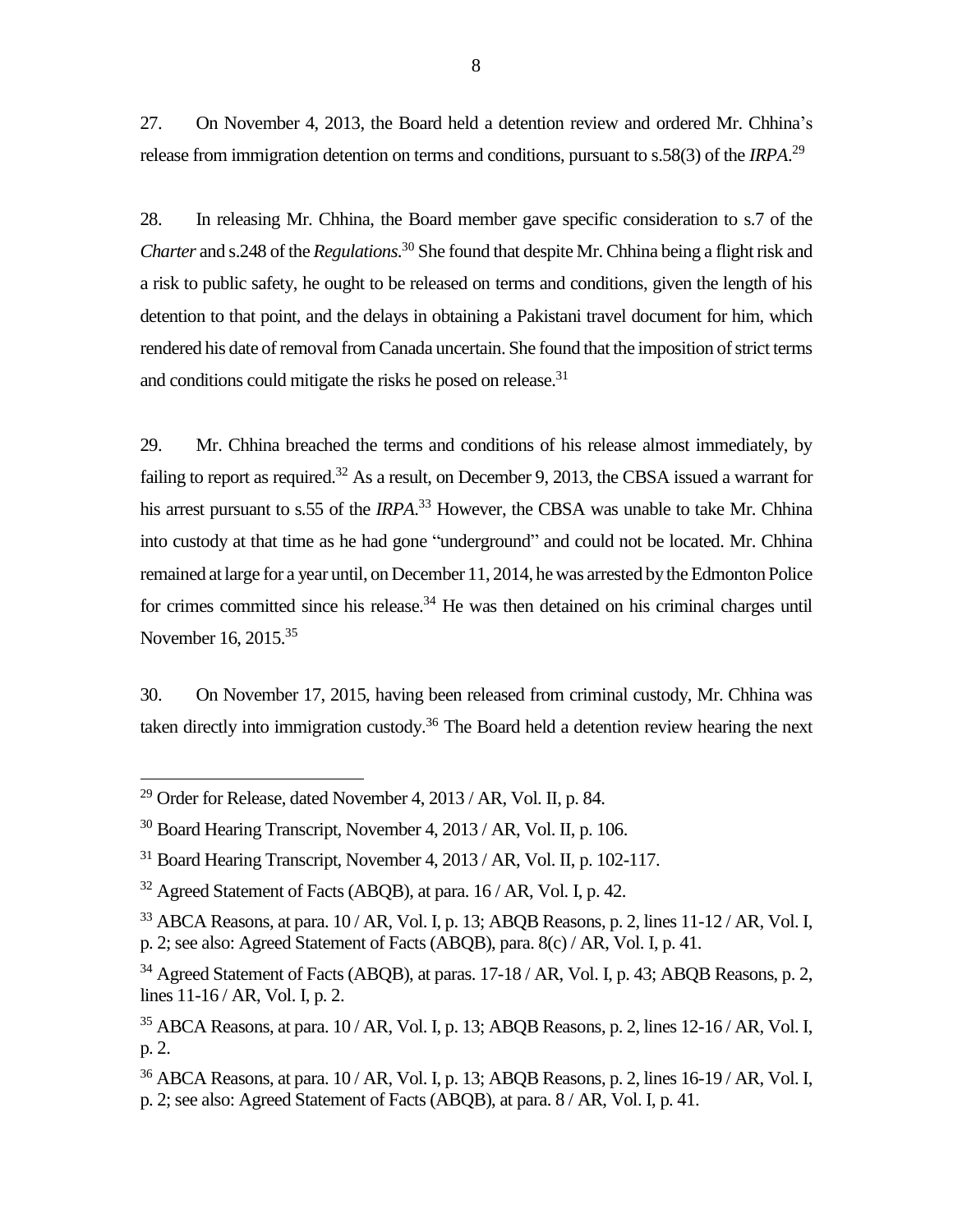day, and made an order for Mr. Chhina's continued detention on the basis that he was unlikely to appear for his removal from Canada and that he posed a danger to the public.<sup>37</sup>

31. Mr. Chhina's detention was again reviewed by the Board six days later, and thereafter approximately every 30 days, <sup>38</sup> as required by the *IRPA* and *Regulations*. 39

#### <span id="page-12-0"></span>**iii. The Proceedings Below**

## *(a) Application for Habeas Corpus Before the Alberta Court of Queen's Bench*

<span id="page-12-1"></span>32. On May 18, 2016, Mr. Chhina filed an application for *habeas corpus*in the Alberta Court of Queen's Bench, arguing that his detention had become lengthy and indeterminate, rendering the detention illegal.<sup>40</sup>

33. Though Mr. Chhina had been detained on his latest period of immigration detention for 6 months at the time he filed his application, he argued that his periods in immigration detention ought to be viewed cumulatively. Counting the period he had spent in immigration detention prior to going "underground" for a year, he claimed his detention for a total of 13 months at the time of application was very lengthy and of uncertain duration.

34. Mr. Chhina, in his reliance on the length and alleged indeterminacy of his detention, sought to bring himself within the scope of the Ontario Court of Appeal's decision in *Chaudhary v. Canada (Minister of Public Safety and Emergency Preparedness)*, <sup>41</sup> a decision which, some months earlier, had departed from the long-standing principle that provincial superior courts

<sup>&</sup>lt;sup>37</sup> Board Hearing Transcript, November 18, 2015, / AR, Vol. V, pp. 20-48.

<sup>38</sup> Board Hearing Transcripts, dated November 24, 2015, December 17, 2015, January 14, 2016, February 4, 2016, February 11, 2016, March 10, 2016, April 6, 2016, May 4, 2016, May 31, 2016, June 28, 2016, July 26, 2016, August 23, 2016, September 20, 2016, October 18, 2016, November 14, 2016, December 12, 2016 / AR, Vol. IV, pp. 161-200 to Vol. V, pp. 1-19, Vol. VI, pp. 33-145, Vol. VII, pp. 178-195, Vol. VIII, pp. 2-19, 25-39, 46-51, 56-72, 76-85.

<sup>39</sup> *IRPA* ss. 57-58; *Regulations* s. 248.

 $^{40}$  ABCA Reasons, at para. 15 / AR, Vol. I, p. 13.

<sup>41</sup> 2015 ONCA 700 [*Chaudhary*].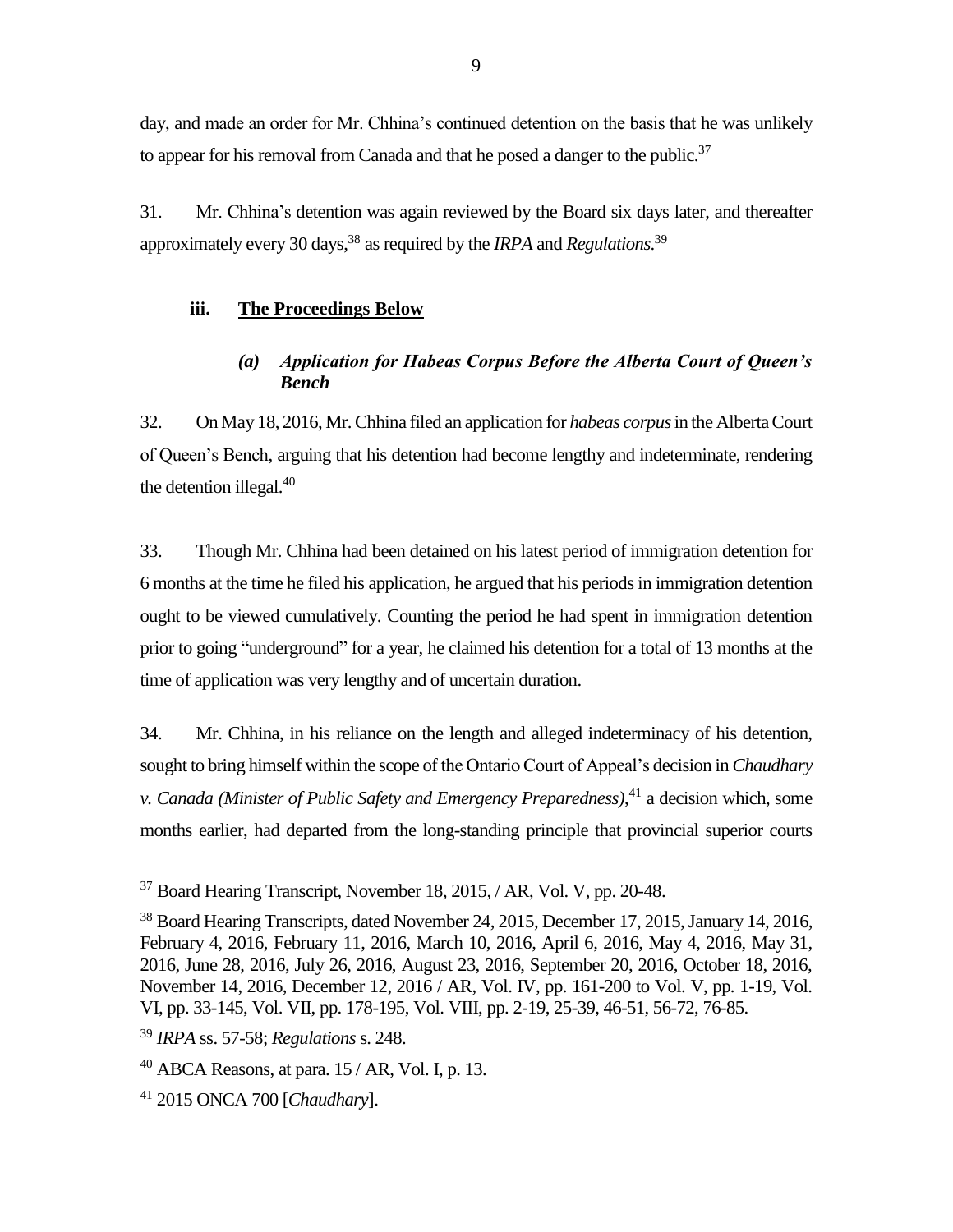ought to decline *habeas corpus* jurisdiction in cases arising pursuant to immigration legislation. The new approach, according to the Ontario Court of Appeal, applied where, by reason of its length and uncertain duration, immigration detention was alleged to violate the *Charter*. 42

35. Three and half months later, on September 2, 2016, the Court of Queen's Bench heard and dismissed Mr. Chhina's application. <sup>43</sup> The Court declined to exercise its *habeas corpus* jurisdiction. Though invited to follow and apply *Chaudhary*, the Court found that the application before it pertained fundamentally to immigration matters, and therefore fell within one of the exceptions to the exercise of *habeas corpus* jurisdiction identified by this Court in *May v. Ferndale*. 44

36. The Court also noted that Mr. Chhina's detention remained necessary to further the machinery of immigration control, that his detention was not very lengthy and of uncertain duration, and that no *Charter* breach was made out. 45

## *(b) Appeal from the Dismissal of the Application for Habeas Corpus*

<span id="page-13-0"></span>37. On September 30, 2016, Mr. Chhina appealed from the Queen's Bench Order dismissing his *habeas corpus* application. 46

38. His appeal came on for hearing on January 12, 2017 and the Alberta Court of Appeal issued its decision allowing his appeal six and half months later, on July 31, 2017.

39. The Court of Appeal found that the lower court erred in declining to exercise its *habeas corpus* jurisdiction. It endorsed the *Chaudhary* approach, finding that "where an [immigration

<sup>42</sup> *Ibid*., at paras 54, 72, 75, 81, 111.

<sup>43</sup> ABQB Reasons / AR, Vol. I, p. 1.

<sup>44</sup> ABQB Reasons, p. 3, lines 22-41 & p. 4, lines 1-14 / AR, Vol. I, p. 4; *May v. Ferndale Institution*, 2005 SCC 82, at para 40 [*May v. Ferndale*]

 $45$  ABQB Reasons, p. 6, lines  $3-41$  / AR, Vol. I, p. 6.

<sup>46</sup> Civil Notice of Appeal, filed September 30, 2016 / AR, Vol. I, pp. 100-104.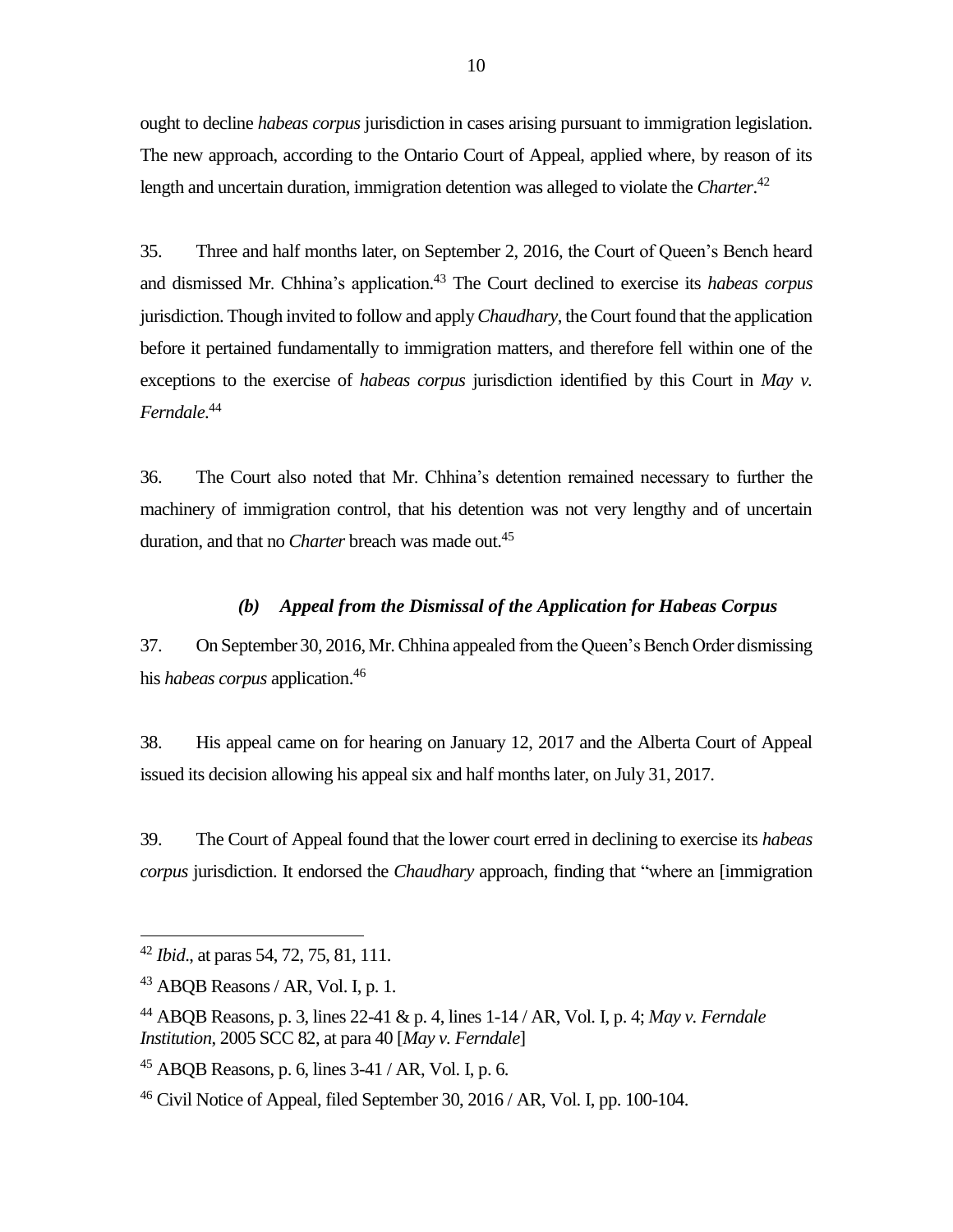detainee] claims that the decision to detain him is the continuation of a lengthy detention of uncertain duration, so that his detention has become unlawful as in violation of ss. 7 and 9 of the *Charter*, he is entitled to bring an application for *habeas corpus* under s. 10 of the *Charter*."<sup>47</sup>

40. In so doing, the Court of Appeal found that the *IRPA* process is not a complete, comprehensive, and expert process for review of "lengthy detention of uncertain duration" and that *habeas corpus* is more advantageous to immigration detainees both substantively and procedurally.

41. In particular, the Court of Appeal found: the Board and Federal Court review processes are "limited" in scope by the statutory conditions for detention set out in the *IRPA* and the *Regulations*, whereas *habeas corpus* review is not;<sup>48</sup> a *habeas corpus* application considers the legality of detention having specific regard to the detainee's *Charter* rights, whereas the Board and Federal Court review processes do not;<sup>49</sup> Mr. Chhina could not directly challenge the legality of his ongoing detention as contrary to the *Charter* before the Board or Federal Court;<sup>50</sup> the Board is "not equipped" to consider and determine whether continued detention violates the *Charter*;<sup>51</sup> Board members are not sufficiently independent;<sup>52</sup> and immigration detention does not raise core immigration issues. 53

## *(c) Federal Court Application for Judicial Review*

<span id="page-14-0"></span>42. While his *habeas corpus* proceedings were ongoing, the Board's reviews of Mr. Chhina's detention continued to take place approximately every 30 days, as required by the

- <sup>51</sup> ABCA Reasons, at para. 48 / AR, Vol. I, pp. 19-20.
- $52$  ABCA Reasons, at para.  $53$  / AR, Vol. I, p. 20.
- $53$  ABCA Reasons, at para.  $33$  / AR, Vol. I, p. 17.

 $47$  ABCA Reasons, at para.  $68$  / AR, Vol. I, p. 23.

 $48$  ABCA Reasons, at para.  $43$  / AR, Vol. I, p. 19.

 $49$  ABCA Reasons, at para.  $37/AR$ , Vol. I, p. 18.

 $50$  ABCA Reasons, at para.  $45$  / AR, Vol. I, p. 19.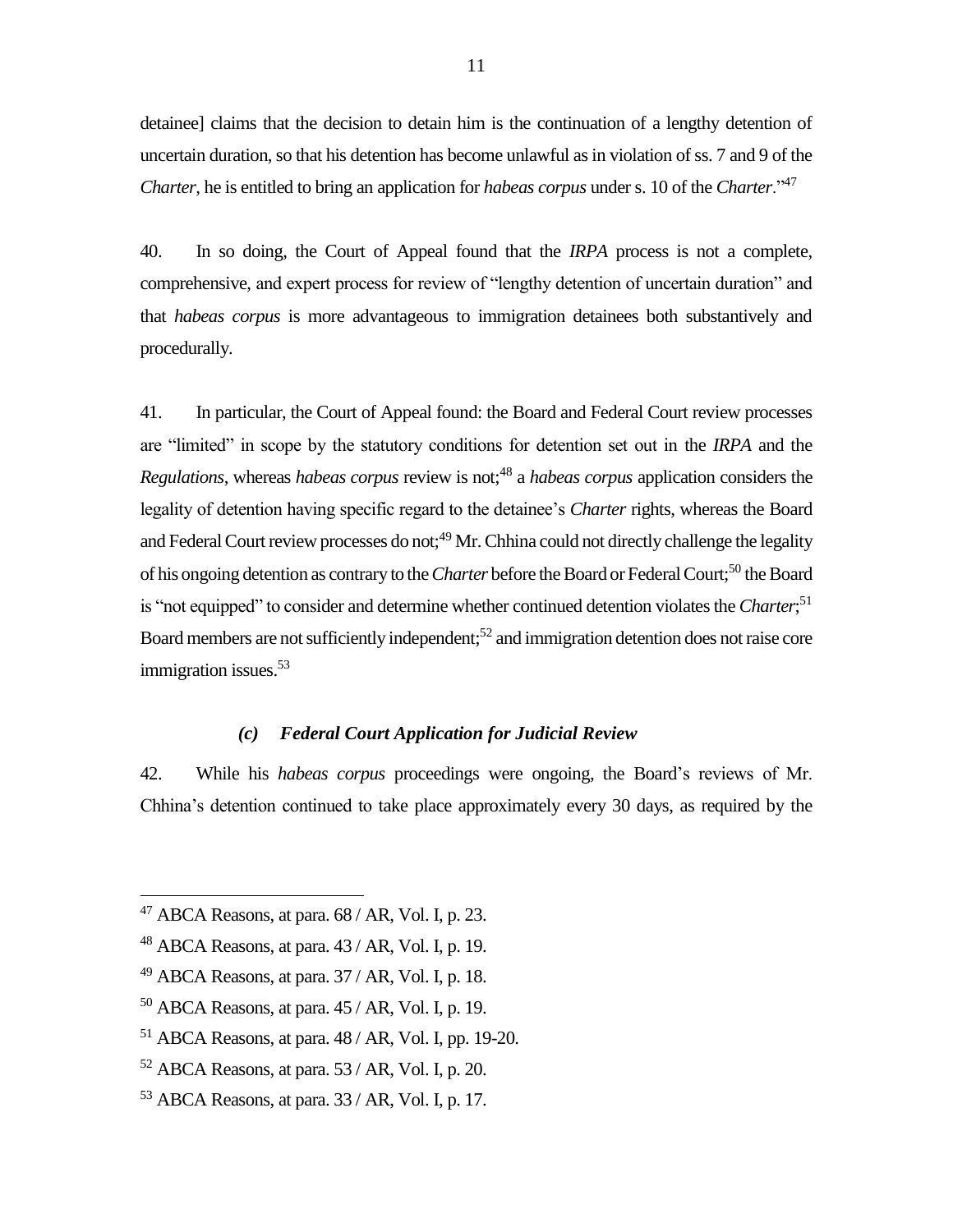*IRPA*. On May 8, 2017, Mr. Chhina filed an application for leave and judicial review to the Federal Court regarding one of those ongoing Board review decisions.

43. The Federal Court granted leave, and an expedited schedule for hearing of the application for judicial review was set. Notably, Mr. Chinna's application for judicial review before the Federal Court took one week less to be heard and decided than his application for *habeas corpus* before the Alberta Court of Queen's Bench. However, it was dismissed as moot because travel documents had since been obtained for Mr. Chhina and his removal had been scheduled. Accordingly, the argument he had intended to advance on judicial review, which was that his detention was unlawful on the grounds that it was indeterminate, was no longer applicable. Both parties agreed the application was moot.<sup>54</sup>

#### *(d) Appeal to this Court*

<span id="page-15-0"></span>44. Leave to appeal from the judgment of the Alberta Court of Appeal was granted by this Court on May 3, 2018. By the time leave was granted, Mr. Chhina had been released from immigration detention and removed from Canada. The respondent resisted the application for leave, *inter alia*, on the basis that it was moot. This Court nevertheless made the order granting leave.

45. In light of this, the Minister will be providing submissions on the merits, on the assumption that this Court has exercised its discretion to hear this appeal.<sup>55</sup> Doing so will allow the Court to resolve conflicting jurisprudence on an issue that would otherwise be evasive of appellate review, because of the temporary nature of immigration detention.<sup>56</sup>

<sup>54</sup> *Chhina v. Canada (Citizenship and Immigration)*, 2017 FC 771.

<sup>55</sup> *Borowski v. Canada (Attorney General)*, [1989] 1 S.C.R. 342.

<sup>56</sup> *R. v. Oland*, 2017 SCC 17, at para. 17.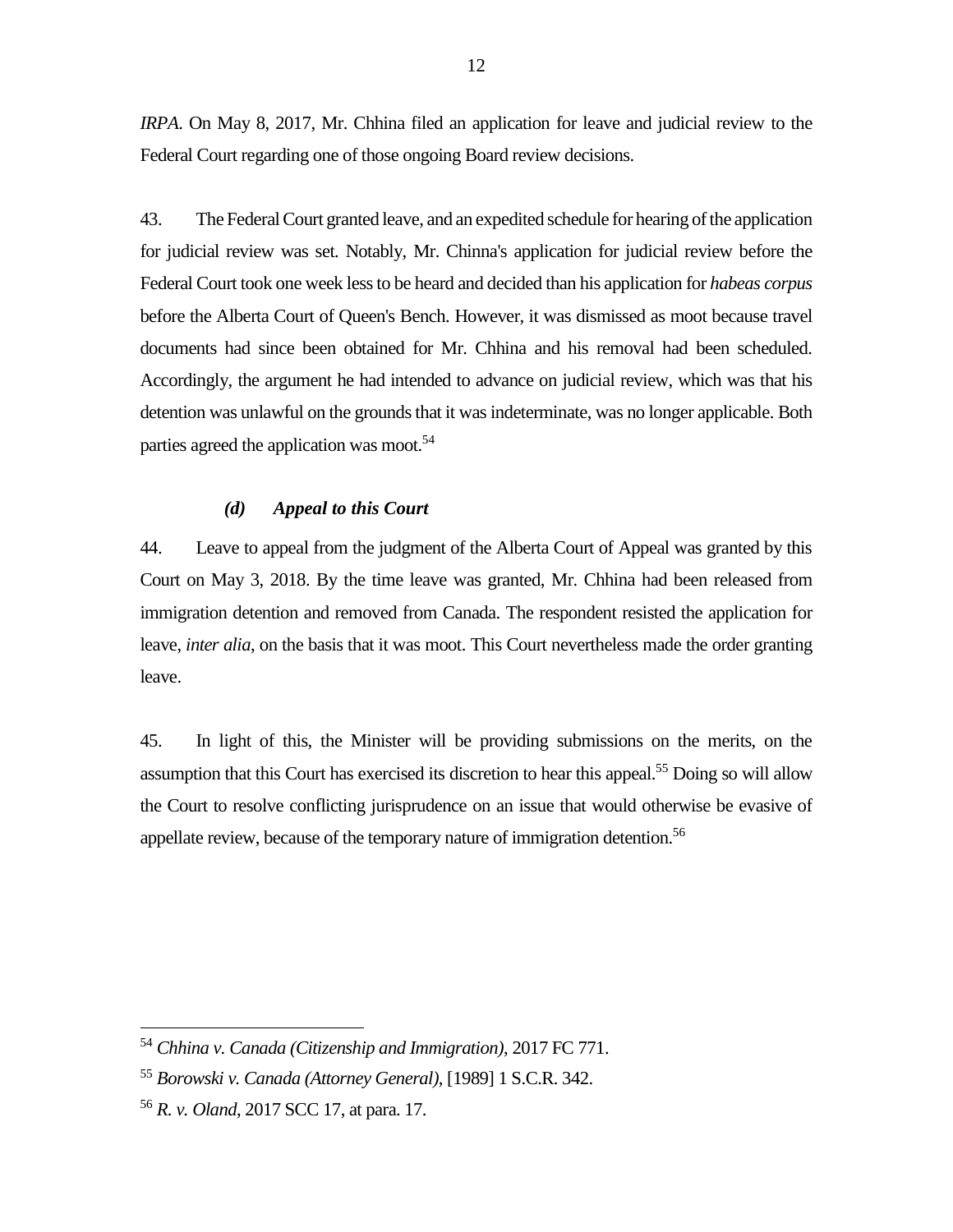#### **PART II – STATEMENT OF QUESTIONS IN ISSUE**

- <span id="page-16-0"></span>46. The following questions are in issue on this appeal:
	- a. Did the Court below err in not following this Court's decision in *May v. Ferndale* and the provincial superior courts' long-standing practice of declining *habeas corpus* jurisdiction in immigration matters;
	- b. Did the Court below err in finding that review of immigration detention decisions under the *IRPA* scheme, including judicial review by the Federal Court, is more limited and less favourable than review by way of *habeas corpus*;
	- c. Did the Court below err in finding that immigration detention decisions cannot be reviewed for *Charter* compliance by the Board and Federal Court and that *Charter* review can only occur on a *habeas corpus* application;
	- d. Did the Court below err in finding that review of immigration detention decisions does not require expertise in immigration matters; and
	- e. In any event, was it necessary and desirable for the Court below to depart from the principle set out in *May v. Ferndale* that *habeas corpus* jurisdiction should generally be declined in immigration matters?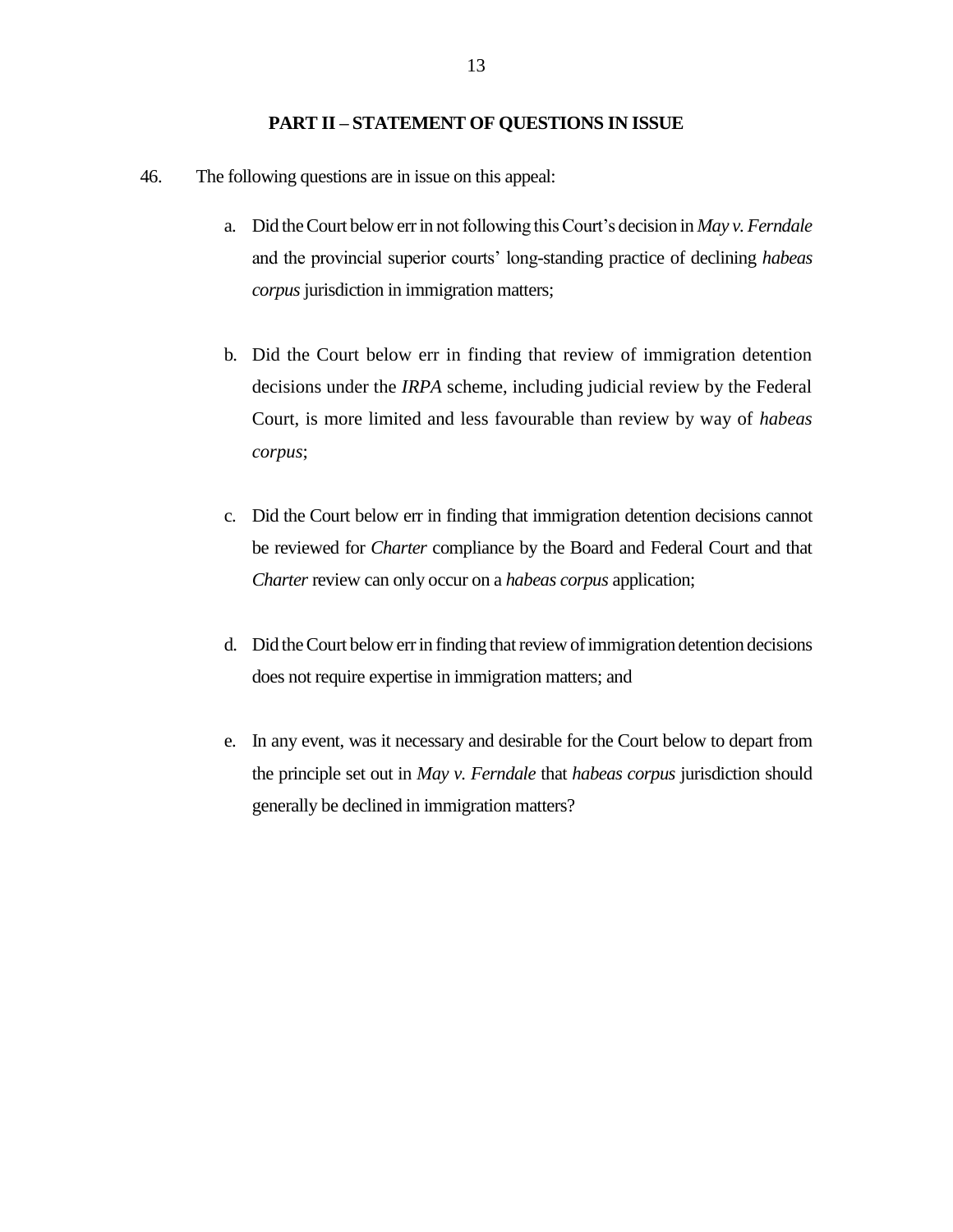#### **PART III – STATEMENT OF ARGUMENT**

<span id="page-17-0"></span>47. The *IRPA* provides a scheme for review of immigration detention that is complete, comprehensive, expert, at least as broad as, and no less advantageous than, *habeas corpus*. Immigration detention review under the *IRPA* is one component of a broad and detailed statutory scheme reflecting Parliament's intention that the administration and enforcement of Canada's immigration laws be dealt with comprehensively by expert decision-makers.

48. The *IRPA*'s immigration detention scheme promotes access to justice by mandating prompt, regular, accessible and *Charter*-compliant review of detention by an independent quasijudicial tribunal, where the Minister bears the onus of justifying detention. The scheme is also subject to judicial oversight by the Federal Courts, which have expertise in immigration matters.

#### <span id="page-17-2"></span><span id="page-17-1"></span>**A.** *HABEAS CORPUS* **AND ITS LIMITED EXCEPTIONS**

## **i. Courts Have Long Declined to Exercise** *Habeas Corpus* **Jurisdiction in Immigration Matters**

49. The importance of *habeas corpus*, the "great writ of liberty",<sup>57</sup> is clear. Lord Bingham wrote that *habeas corpus* is "widely recognized as the most effective remedy against executive lawlessness that the world has ever seen" and that the "simplicity of the writ is its strength and its virtue."<sup>58</sup> At the same time, *habeas corpus* is not without its limits. As noted by Lawton L.J. of the English Court of Appeal: "A writ of *habeas corpus*is probably the most sacred cow in the British constitution; but the law has never allowed it to graze in all legal pastures."<sup>59</sup>

50. While the right to have the validity of detention determined by way of *habeas corpus* is enshrined in the *Charter,*<sup>60</sup> the inclusion of *habeas corpus* in the *Charter* did not expand its availability or substantively change it. Courts still retain the discretion to decline *habeas corpus*  jurisdiction in appropriate circumstances.

<sup>57</sup> *May v. Ferndale*, *supra* note 44, at para. 19.

<sup>58</sup> T. Bingham, *The Rule of Law* (London, England: Penguin Books, 2010), at pp 13-14.

<sup>59</sup> *Linnett v. Coles*, [1986] 3 All ER 652 (CA) at 656.

<sup>60</sup> *Charter*, s. 10(c).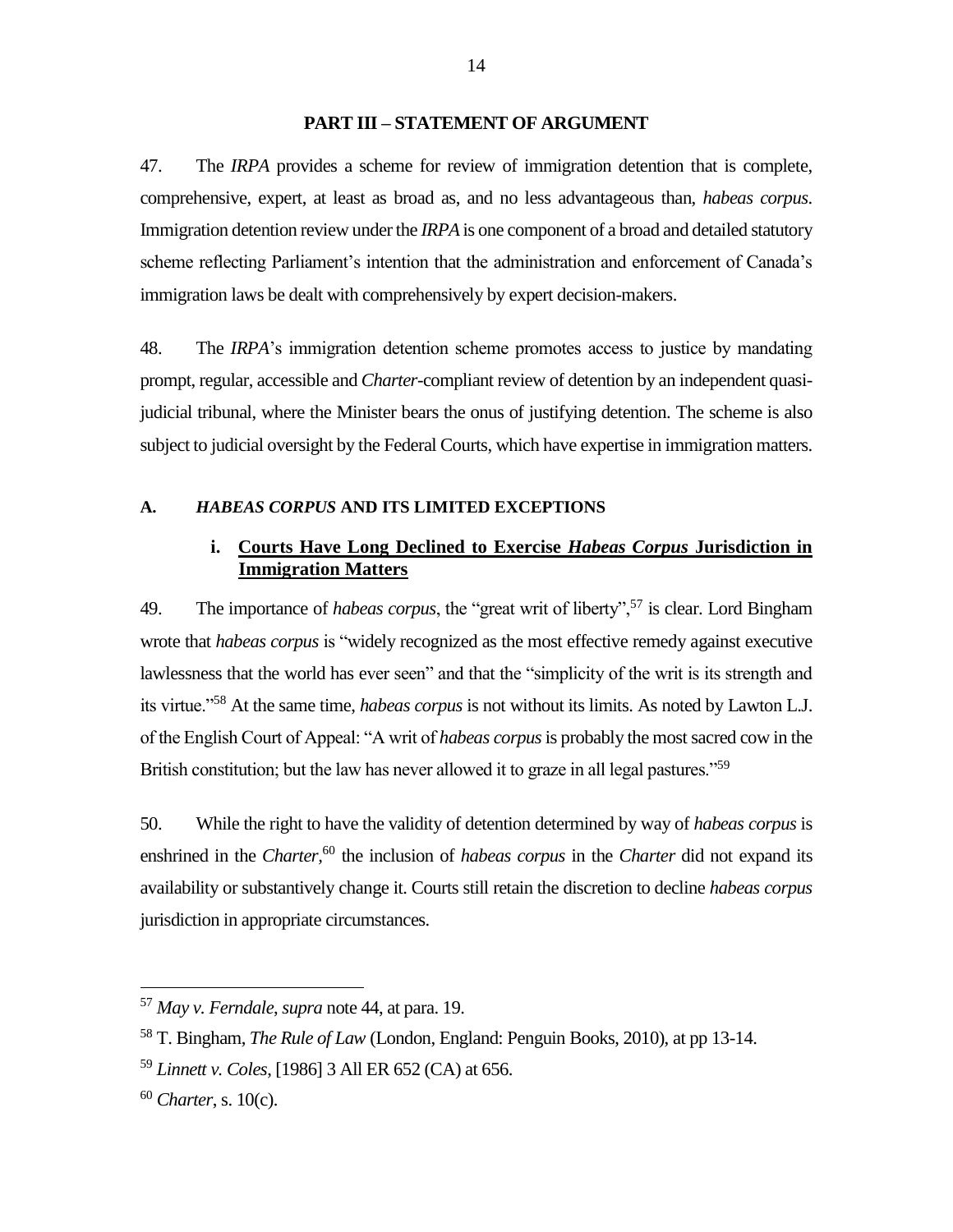51. In *May v. Ferndale*, thisCourt identified two situations where *habeas corpus*jurisdiction ought to be declined: (1) where a statute confers jurisdiction on a court of appeal to correct the errors of a lower court and release the applicant if need be (as in the criminal law); and (2) where there is in place a complete, comprehensive, and expert procedure for review of an administrative decision that is at least as broad as, and no less advantageous than, *habeas corpus*. <sup>61</sup> These exceptions are predicated on the "development of various forms of judicial review and of rights of appeal" and the need to appropriately "restrict the growth of collateral methods of attacking convictions or other deprivations of liberty."<sup>62</sup>

52. The second exception developed in the field of immigration law. Because Canadian immigration legislation is complete, comprehensive, and involves expert decision making, *habeas corpus* jurisdiction has been declined in favour of the available administrative processes and, subsequently, judicial review before the Federal Court. As this Court stated in *May v. Ferndale*:

39 A second limitation to the scope of *habeas corpus* has gradually developed in the field of immigration law. It is now well established that courts have a limited discretion to refuse to entertain applications for prerogative relief in immigration matters […].

40 In *Reza v. Canada*, the trial judge refused to hear a constitutional challenge to the *Immigration Act* brought in provincial superior court. The Court confirmed once again that the trial judge "properly exercised his discretion on the basis that Parliament had created a comprehensive scheme of review of immigration matters and the Federal Court was an effective and appropriate forum" (p. 405 (emphasis added)). Thus, it can be seen from these cases that, in matters of immigration law, because Parliament has put in place a complete, comprehensive and expert statutory scheme which provides for a review at least as broad as that available by way of *habeas corpus* and no less advantageous, *habeas corpus* is precluded. [citations omitted]

<sup>61</sup> *May v. Ferndale, supra* note 44, at paras. 36-40.

<sup>62</sup> *Ibid*., at para. 35.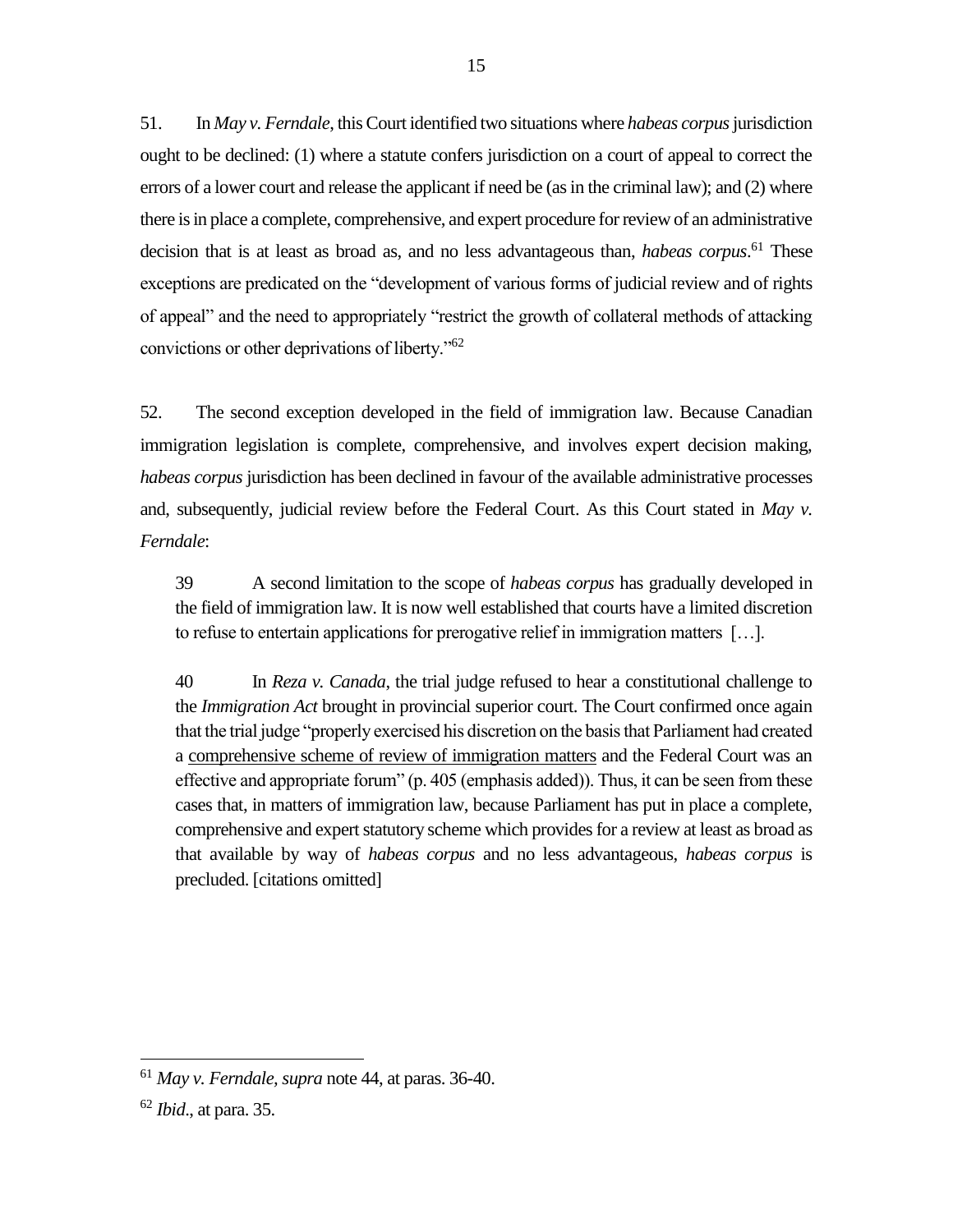53. The reasoning in *May v. Ferndale* was, in part, informed by this Court's earlier decisions in *Pringle v. Fraser*<sup>63</sup> and *Reza v. Canada*, <sup>64</sup> and the Ontario Court of Appeal's reasoning in *Peiroo v. Canada (Minister of Employment and Immigration)*. <sup>65</sup> While those cases did not directly involve immigration detention, all are clear in stating that provincial superior courts ought to decline jurisdiction in the immigration context, whether asked to do so in the context of a *habeas corpus* application (as in *Peiroo*), in the context of an application for relief in the nature of *certiorari* (as in *Pringle*), or in the context of a constitutional challenge (as in *Reza*).

54. Though this Court has not specifically considered the *detention* scheme under the *IRPA*, immigration detention clearly falls within the exception outlined in *May v. Ferndale*. This is reflected in the fact that, until recently, lower courts have applied the *Peiroo*/*May v. Ferndale* exception to challenges to ongoing immigration detentions. Courts have been of the view that such challenges are best brought before specialized decision makers and, subsequently, by way of judicial review before the Federal Court, rather than by way of *habeas corpus*. 66

55. Of particular note, the Quebec Court of Appeal, sitting as a court of first instance, applied this line of reasoning to immigration detention specifically. In *Apaolaza-Sancho v. Director of Établissement de détention de Rivière-des-Prairies*, <sup>67</sup> the Quebec Court of Appeal applied this Court's analysis in *May v. Ferndale* in considering the features of the immigration detention review scheme.<sup>68</sup> Taking into account this Court's comments in *Charkaoui*<sup>69</sup> regarding the elements required to ensure a *Charter*-compliant detention review scheme, <sup>70</sup> the Court

<sup>63</sup> [1972] S.C.R. 821 [*Pringle*].

<sup>64</sup> [1994] 2 S.C.R. 394 [*Reza*].

<sup>65</sup> 69 OR (2d) 253 [*Peiroo*].

<sup>66</sup> *Komera v. Canada (Minister of Citizenship and Immigration)*, 1999 ABQB 267; *Vega v. Canada* [1990] O.J. No. 520 (H.C.J.); *Kippax v. Attorney General of Canada*, 2014 ONSC 3685.

<sup>67</sup> 2008 QCCA 1542 [*Apaolaza-Sancho*].

<sup>68</sup> *Ibid*., at paras. 10-12, 18-20.

<sup>69</sup> *Charkaoui*, *supra* note 15.

<sup>70</sup> See *Apaolaza-Sancho, supra* note 67 at paras. 13, 17; *Charkaoui, supra* note 15*,* at paras. 28- 29.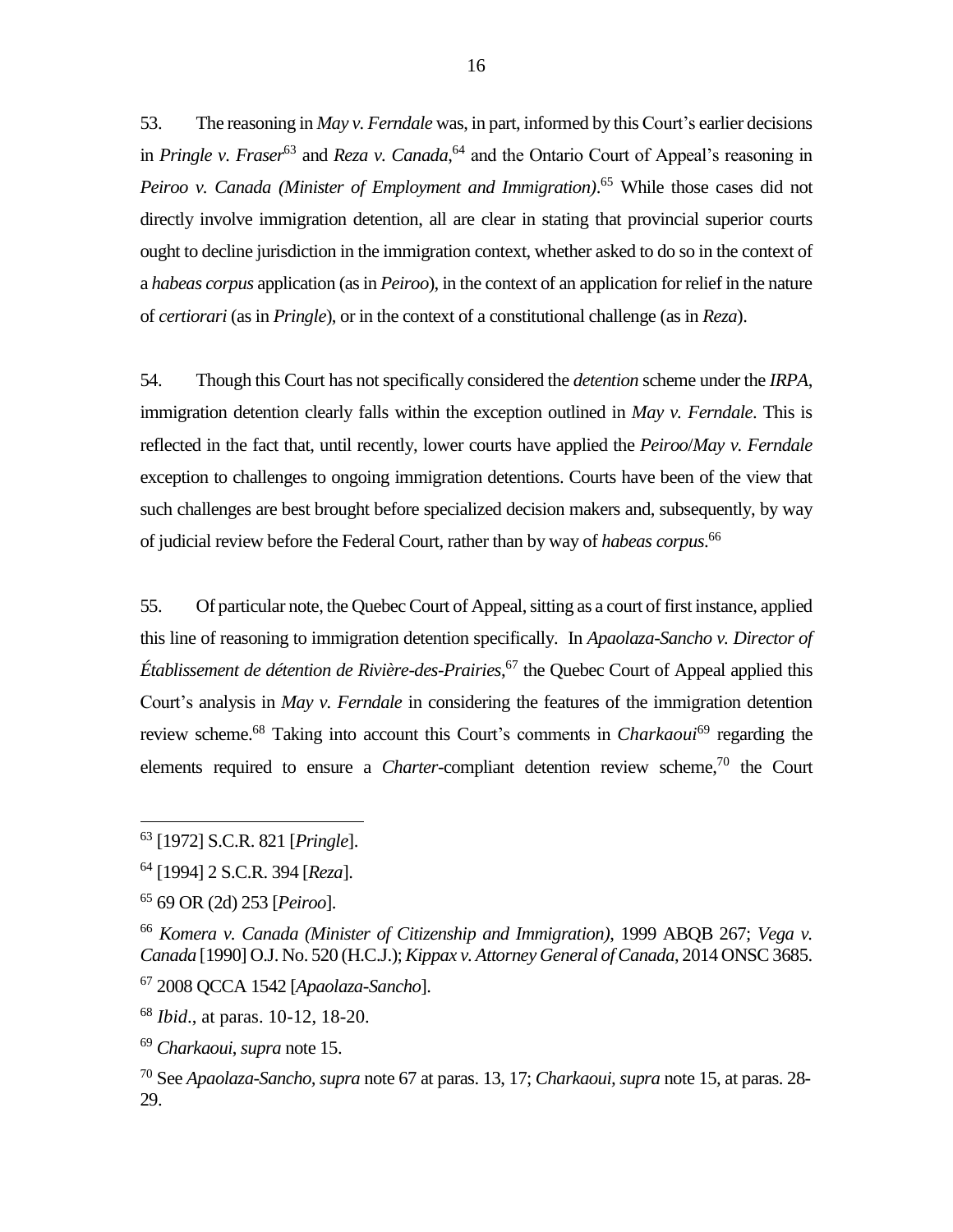concluded that it should not exercise its jurisdiction to hear a *habeas corpus* application in respect of a detention pursuant to the *IRPA*.

## <span id="page-20-0"></span>**ii. Recent Departures from the Established Exception:** *Chaudhary* **and**  *Chhina*

56. The *May v. Ferndale* exception to the availability of *habeas corpus* where there is a complete, comprehensive, and expert review mechanism was consistently applied by lower courts in immigration matters until, in 2015, the Ontario Court of Appeal, in *Chaudhary,* departed from the prevailing jurisprudence and carved out what it characterized as a "limited"<sup>71</sup> departure from the exception.

57. Specifically, the Court found that where, by reason of its length and uncertain duration, immigration detention is said to violate the *Charter*, provincial superior courts ought not to decline to exercise their *habeas corpus* jurisdiction.<sup>72</sup> Here, the Alberta Court of Appeal adopted and supplemented the Court's reasoning in *Chaudhary*.

58. Neither the *Chaudhary* nor *Chhina* courts appeared to conclude that the *IRPA* scheme was not complete, comprehensive, and expert in respect of immigration detention that is not "lengthy" and of "uncertain duration". They did not purport to open immigration detention decisions to review by way of *habeas corpus* generally, but rather limited their decisions to "exceptional cases".<sup>73</sup>

59. In limiting the availability of *habeas corpus* to these exceptional cases, the courts implicitly found that the *IRPA* scheme was otherwise complete, comprehensive, and expert. However, when dealing with detentions said to violate the *Charter* based on their length and alleged uncertain duration*,* that characterisation was lost.

<sup>71</sup> *Chaudhary*, *supra* note 41, at para. 101.

<sup>72</sup> *Ibid.*, at paras. 50-54, 75, 111.

<sup>73</sup> *Ibid*., at paras. 75, 111.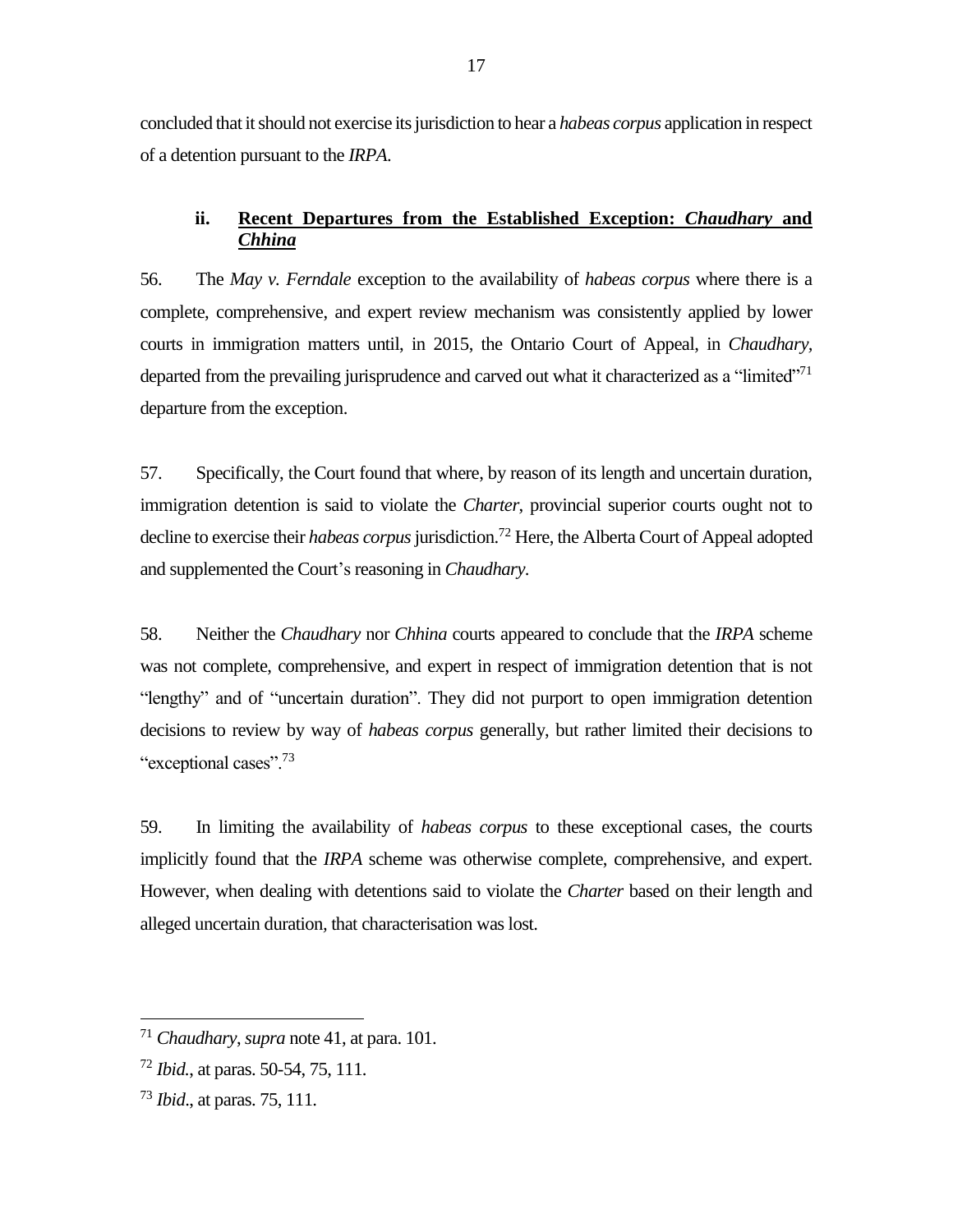60. The *Chaudhary* court found, *inter alia*, that where detention is challenged on these grounds:

- a. the question the court is to answer on a *habeas corpus* application is "more favourable<sup>"74</sup> to immigration detainees than the question to be answered on review before the Board or Federal Court;
- b. on *habeas corpus* "the matter will be heard afresh"<sup>75</sup> whereas it is not heard afresh before the Board;
- c. the onus operates in favour of detainees on *habeas corpus*, whereas it does not before the Board or Federal Court; 76
- d. *habeas corpus* applications can be heard more rapidly and are more accessible than Federal Court applications for judicial review;<sup>77</sup> and
- e. immigration detention decisions do not require expertise in immigration law.<sup>78</sup>

61. The Court of Appeal in this case accepted the findings in *Chaudhary* and, in particular, focused on its view that the question before the Court on *habeas corpus* review is broader and more favourable to detainees than the question before the Board or, subsequently, before the Federal Court on judicial review.

62. This is evident throughout the Court of Appeal's reasons, but particularly in its indications that: the statutory conditions for detention "limit" the scope of review before the Board, whereas review by provincial superior courts is not "limited" in this way;<sup>79</sup> the Federal Court is "limited in scope by the decision below" and "constrained"<sup>80</sup> by standards of review,

<sup>74</sup> *Ibid.*, at para. 84.

<sup>75</sup> *Ibid.*, at para. 91.

<sup>76</sup> *Ibid.*, at para. 106.

<sup>77</sup> *Ibid.*, at paras. 103-105.

<sup>78</sup> *Ibid.*, at para. 102.

 $79$  ABCA Reasons, at paras. 43 and 44 / AR, Vol. I, p. 19.

<sup>80</sup> ABCA Reasons, at para. 48 / AR, Vol. I, pp. 19-20.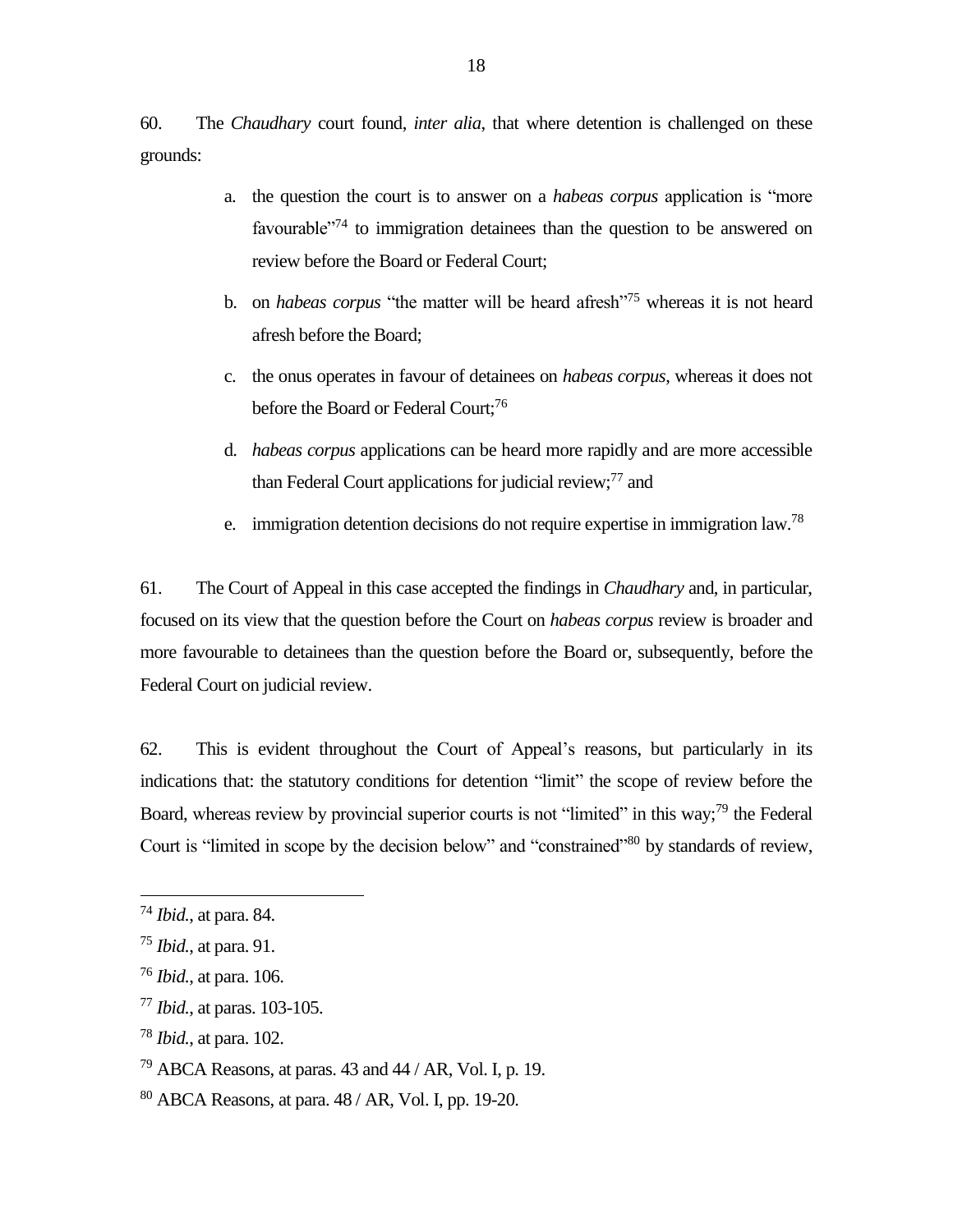whereas provincial superior courts are not; and "[a] *habeas* corpus application considers the legality of the detention having specific regard to the detainee's *Charter* rights" whereas the Board and Federal Court do not. 81

63. The *Chaudhary* and *Chhina* courts ought not to have departed from the exception endorsed by this Court in *May v. Ferndale*. For immigration matters in general, including detention review, the scheme set out under the *IRPA* is a complete, comprehensive, and expert regime at least as broad as, and no less advantageous than, *habeas corpus.* The Board and Federal Court are not "limited" in ways that provincial superior courts are not, and the *Charter*is equally important and applies in the same way in each of these forums.

#### <span id="page-22-0"></span>**B. THE IMMIGRATION DETENTION SCHEME PROVIDES A COMPLETE, COMPREHENSIVE, AND EXPERT PROCESS FOR REVIEW**

64. The *IRPA* immigration detention review scheme sets out a detailed process and grounds for review of immigration detention on its merits by an expert, independent and quasi-judicial tribunal in which there is a statutory presumption in favour of release and wide ranging remedial authority. It is complete, comprehensive, expert, just as broad as, and no less advantageous than *habeas corpus*.

## <span id="page-22-1"></span>**i. The** *IRPA* **Detention Scheme Falls within the Exception Identified in** *May v. Ferndale*

65. In *May v. Ferndale*, this Court compared the correctional grievance process at issue in that case, with the immigration scheme that had been at issue in *Pringle* and *Peiroo*. In so doing, this Court highlighted features of the immigration scheme that militated in favour of concluding that it was complete, comprehensive, and expert, and the absence of those features in the correctional grievance process.<sup>82</sup>

66. The *IRPA* scheme for review of immigration detention has all the features identified by this Court in that analysis as indicative of a complete, comprehensive, and expert scheme. In

 $81$  ABCA Reasons, at para. 37 / AR, Vol. I, p. 18.

<sup>82</sup> *May v. Ferndale*, supra note 44, at paras. 59-63.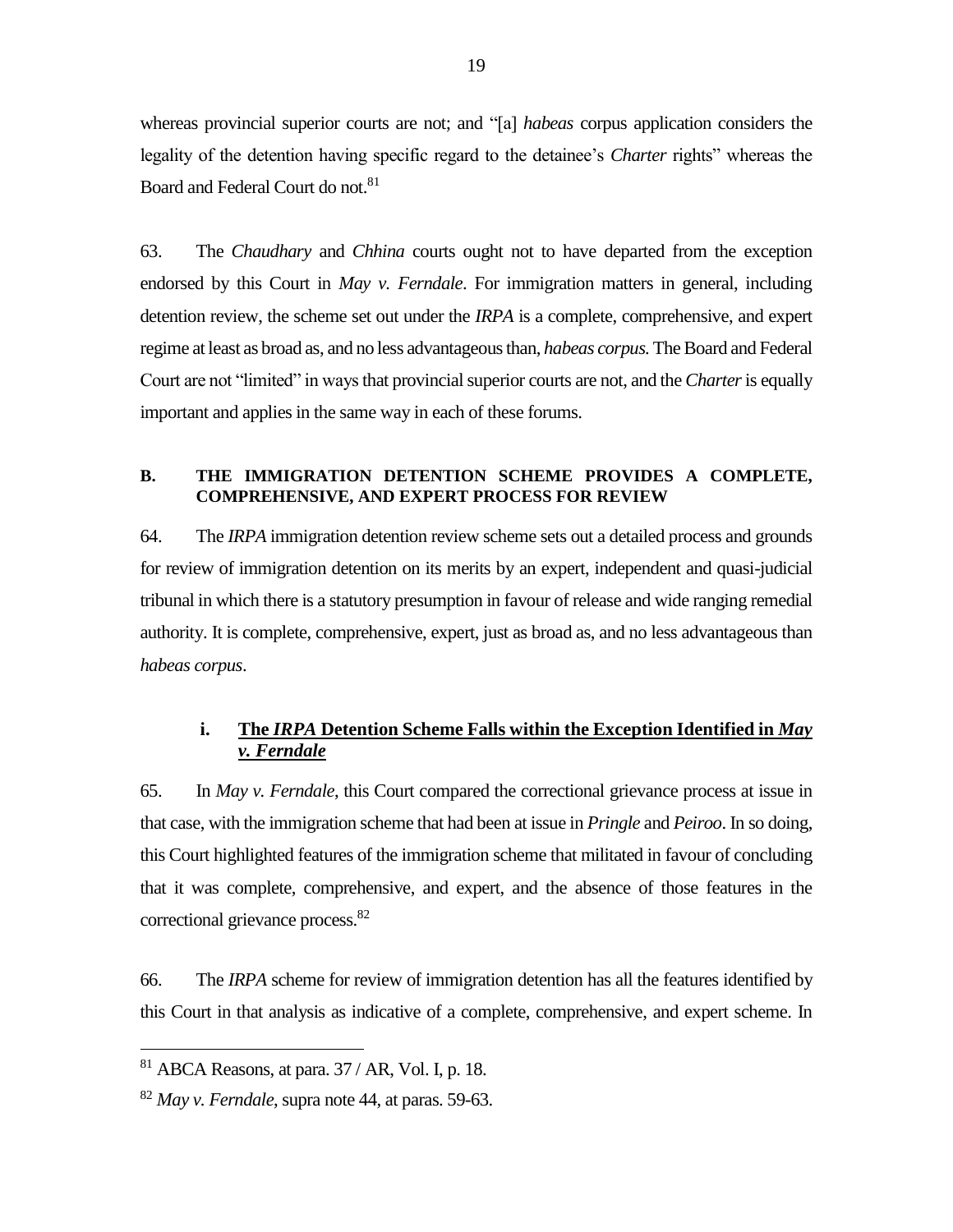addition, the availability of judicial review to the Federal Court was the same under the immigration scheme considered in *May v. Ferndale* as it is for review of the Board's detention decisions. As a result, the Court of Appeal erred in finding that the exception in *May v. Ferndale* did not apply.

67. The first feature considered by this Court in *May v. Ferndale* was legislative intent, and specifically whether Parliament had granted exclusive jurisdiction to the detaining authority. The Court highlighted that the immigration scheme at issue in *Pringle*, in contrast to the correctional grievance scheme, granted the board in that case "sole and exclusive jurisdiction to hear and determine all questions of fact or law, including questions of jurisdiction".<sup>83</sup>

68. Precisely the same language is used to grant the same power to the Board in s.162(1) of the *IRPA.*

69. The second feature this Court considered in *May v. Ferndale* was that the scheme at issue in *Pringle* and *Peiroo* provided for an appeal from decisions of immigration authorities to an independent administrative tribunal, with statutorily assured impartiality, whereas the correctional grievance process did not.<sup>84</sup>

70. Here, the CBSA's decision to detain an individual pursuant to s.55 of the *IRPA* is statutorily mandated to be reviewed, on a regular basis, by the Board, which is an independent and quasi-judicial tribunal.

71. The third feature this Court considered in *May v. Ferndale* was that the Immigration Appeal Division process at issue in *Peiroo* was one in which grounds for review were articulated, the process for review was clearly laid out, and a detailed procedure was provided for bringing applications before the Federal Court. In contrast, those features were not present in the correctional grievance process. 85

<sup>83</sup> *Ibid.*, at paras. 59-60.

<sup>84</sup> *Ibid.*, at paras. 62-63.

<sup>85</sup> *Ibid.*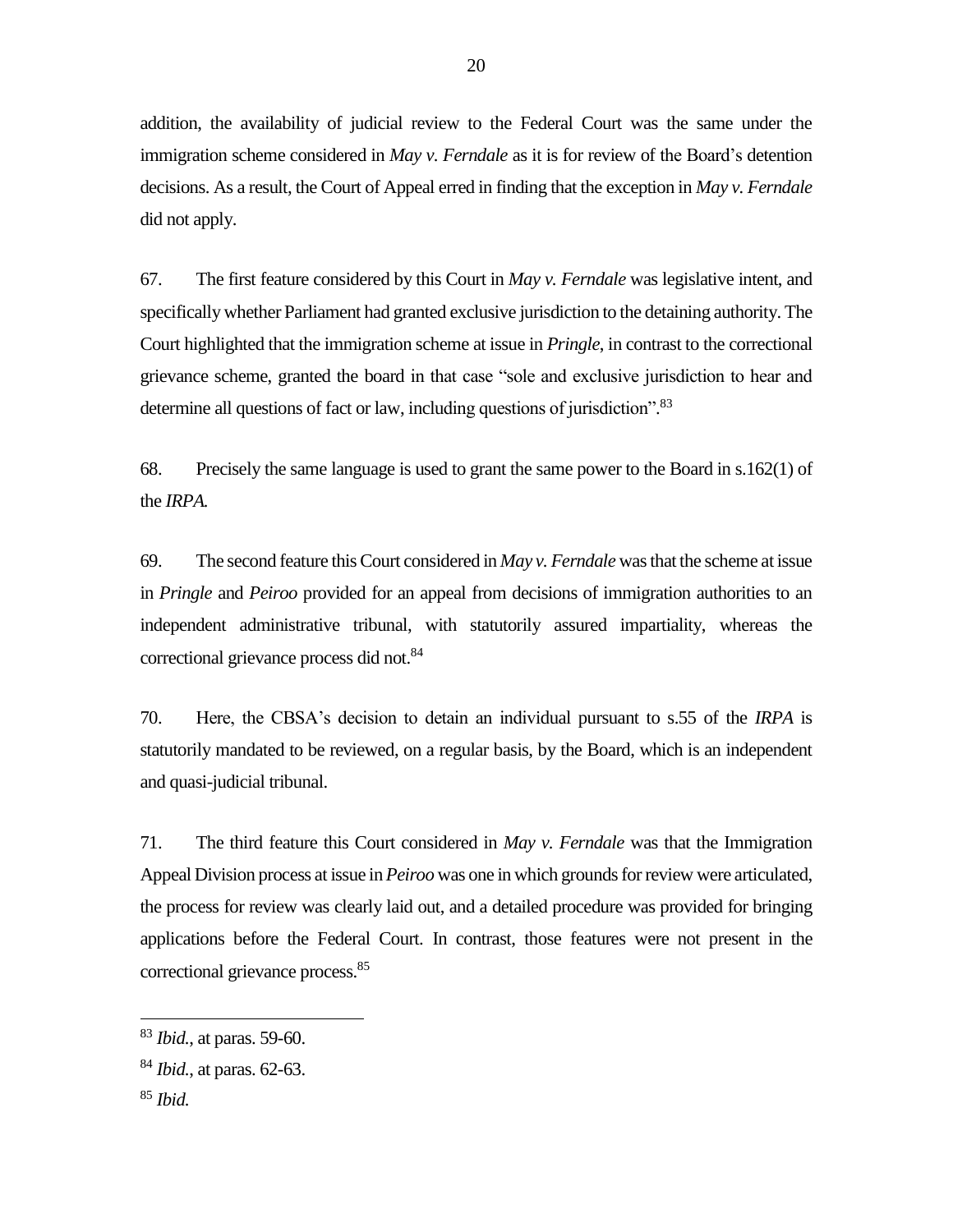72. Here, the grounds for review that must be applied by the Board are articulated, the process for review is clearly laid out, and a detailed procedure is provided for pursuing applications before the Federal Court.

73. Contrary to the findings of the Court of Appeal in this case, this Court's analysis in *May v. Ferndale* supports the conclusion that the *IRPA* detention review scheme is complete, comprehensive, and expert.

## <span id="page-24-0"></span>**ii. Review by the Board and Federal Court is at least as Broad as and no Less Advantageous than** *Habeas Corpus*

74. The Court of Appeal's finding that provincial superior courts ought to exercise their *habeas corpus*jurisdiction in a subset of *IRPA* detention cases was heavily predicated on its view that *habeas corpus* review is substantively broader or more favourable to detainees than review before the Board and Federal Court, and therefore is more advantageous. That is not the case.

## *(a) Habeas Corpus Review Is Not Substantively Broader or More Favourable than Review Under the IRPA*

<span id="page-24-1"></span>75. While there are important remedial and procedural differences between *habeas corpus* and judicial review in the Federal Court,<sup>86</sup> substantively and functionally, lawfulness review under *habeas corpus*is very similar to Federal Court judicial review.<sup>87</sup> Both are carried out with a view to assessing the statutory validity, procedural fairness, and reasonableness, including *Charter* compliance, of the administrative decision giving rise to the deprivation of liberty.<sup>88</sup>

76. *Habeas corpus* applications are determined by way of a three part analysis. First, the applicant must establish that they have been deprived of liberty. Second, the applicant must raise a legitimate ground upon which to question the legality of the deprivation of liberty. Third, assuming the applicant has discharged their burden on the first two parts, the onus shifts to the

<sup>86</sup> *Mission Institution v. Khela*, 2014 SCC 24 at paras. 38-41 [*Khela*].

<sup>87</sup> *Ibid.*, at paras. 37-38.

<sup>88</sup> *Khela, supra* note 86, at paras. 37, 52, 53, 72-76, 79; see also: *May v. Ferndale*, *supra* note 44, at para. 77; *Law Society of British Columbia v. Trinity Western University*, 2018 SCC 32 at paras. 79-82 [*TWU*].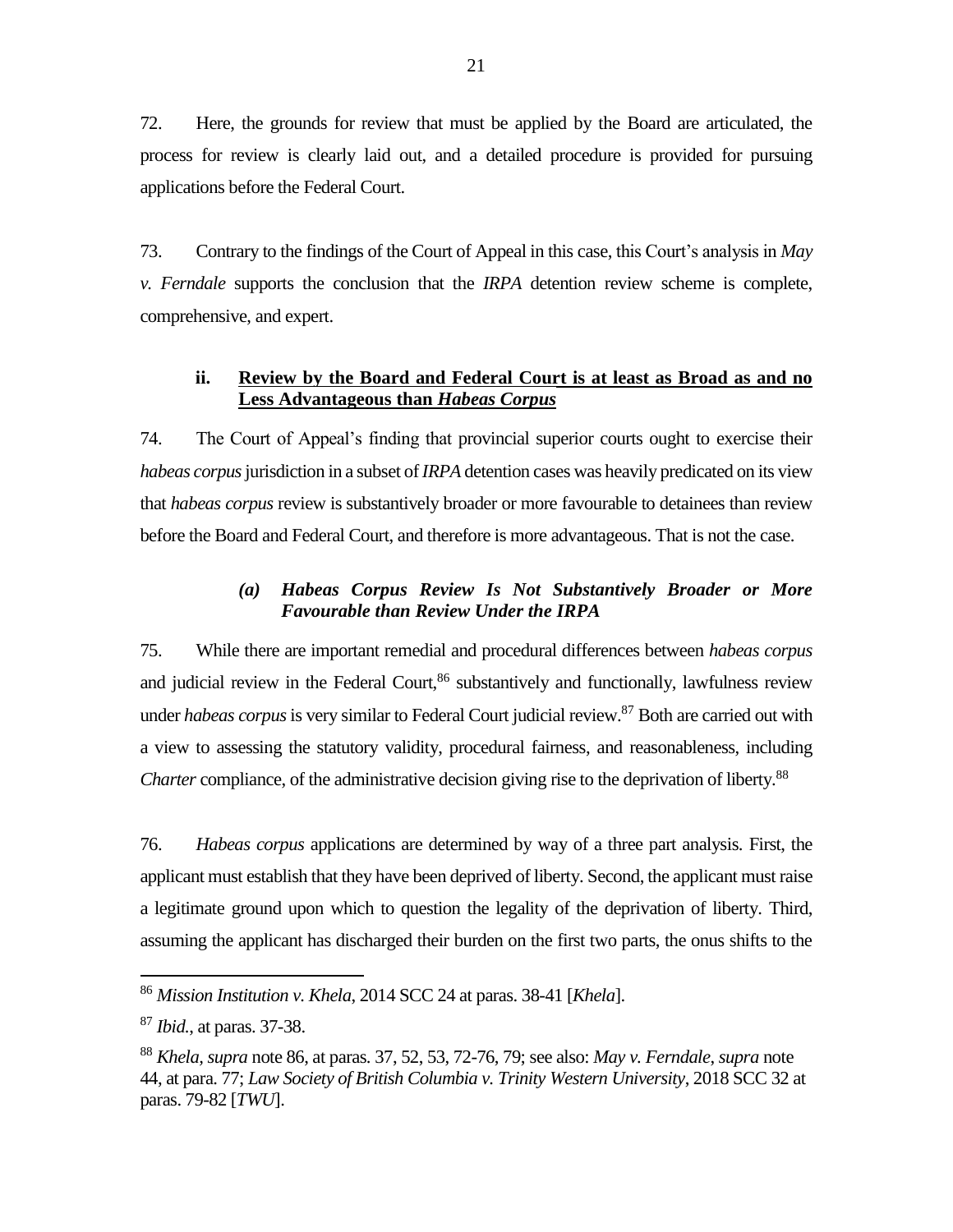respondent authorities to show that the deprivation of liberty was lawful.<sup>89</sup> If the detaining authority does not establish the lawfulness of the deprivation of liberty, the court will rule on a motion for discharge, or release.<sup>90</sup>

77. The purpose of *habeas corpus* is not for the courts to supplant administrative decision makers or derogate from administrative schemes, but rather, as stated by this Court, to ensure that "executive power is exercised in a manner consistent with the rule of law."<sup>91</sup>

78. The main issue in a *habeas corpus* application is therefore determining whether there is lawful authority for the detention. If there is lawful authority, the applicant is remanded; if not, they are released. As stated by Judith Farbey and Mr. Justice Sharpe in *The Law of Habeas Corpus*: "The process focuses upon the cause returned. […] The matter directly at issue is simply the reason given by the party who is exercising restraint over the applicant."<sup>92</sup>

79. This focus on the lawfulness of the cause or basis for the detention lies at the core of the writ of *habeas corpus*today, just as it did at its inception. In order for an administrative decision to detain to be lawful, the decision maker must have authority to make the decision, the process must be fair and the decision must be reasonable, including complying with the *Charter.*<sup>93</sup>

80. This Court has made clear that assessing the lawfulness of a detention necessarily requires review of the administrative decision from which the applicant's deprivation of liberty flows in light of the applicable statutory scheme. The Court of Appeal was incorrect to imply that *habeas corpus* review in the immigration detention context would involve consideration of different factors than under the *IRPA* scheme, and is therefore substantively broader or more

<sup>89</sup> *Khela, supra* note 86, at para. 30.

<sup>90</sup> *Ibid.*, at para. 39.

<sup>91</sup> *Ibid.*, at para. 37.

<sup>92</sup> J. Farbey, R.J. Sharpe and S. Atrill, *The Law of Habeas Corpus*, 3d ed. (Toronto: Oxford University Press, 2011) at p. 21.

<sup>93</sup> *May v Ferndale*, *supra* note 44, at para. 77; *Khela*, *supra* note 86, at paras. 67, 72-75.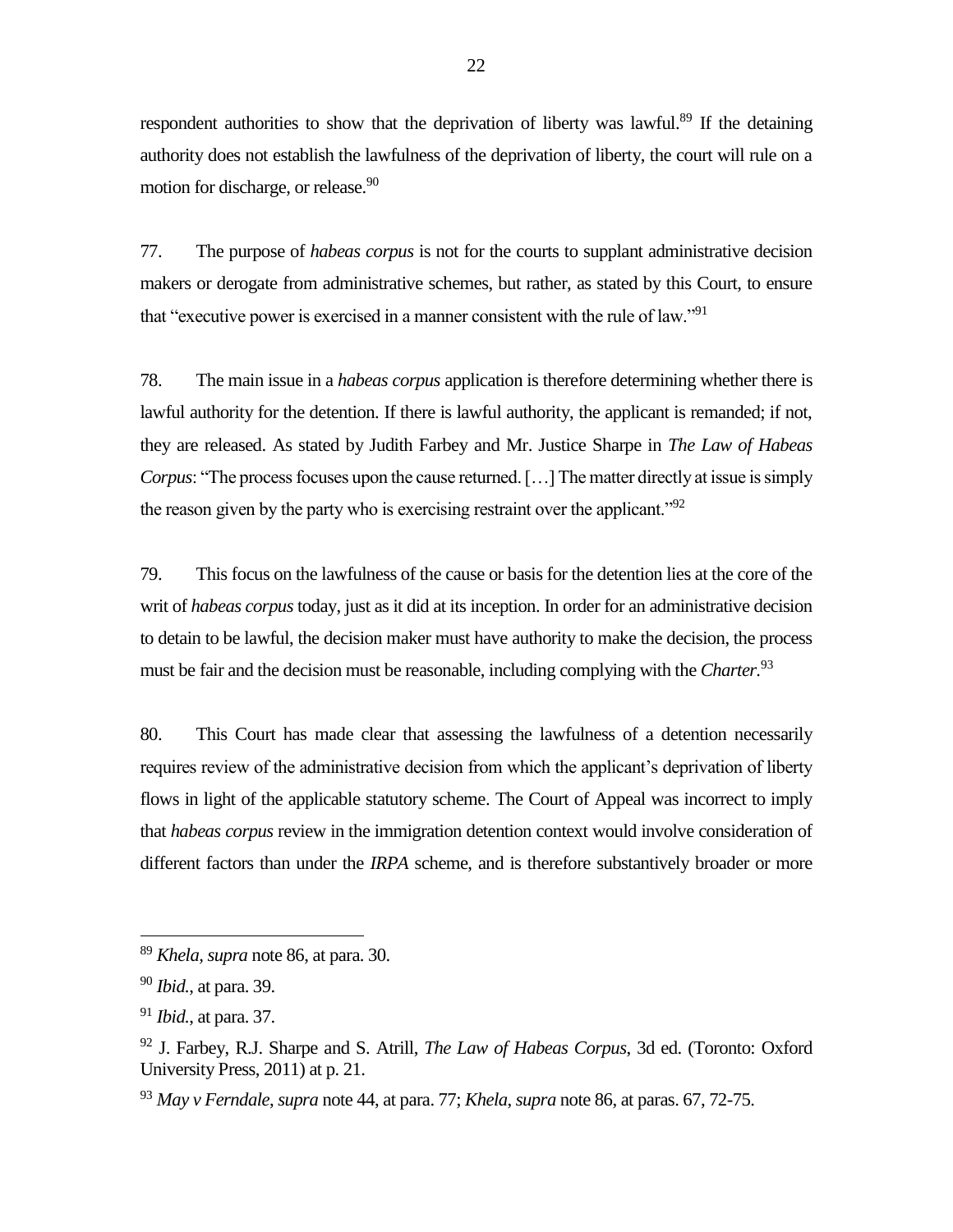favourable than review under the *IRPA*. <sup>94</sup> The statutory scheme is equally important on *habeas corpus*. Neither the scheme, nor the Board's decision, "limit"<sup>95</sup> review under the *IRPA* in ways that do not apply on *habeas corpus*. Rather, the lawfulness of the Board's decision to detain will be the subject of review regardless of the procedural mechanism used to challenge it.

81. This Court's decision in *Steele v. Mountain Institution*<sup>96</sup> illustrates the point. In that case, a dangerous offender challenged his continued incarceration by way of *habeas corpus*. <sup>97</sup> He alleged that the ongoing denial of parole in his case violated s.12 of the *Charter*.

82. In conducting its *Charter* analysis, this Court had specific regard to the statutory criteria for a grant of parole and assessed whether the parole board's decision violated the *Charter* in view of those criteria. The Court's analysis was properly guided by the statutory scheme, and focused on the decision that had resulted in a deprivation of liberty, which was the cause advanced by the detaining authority to justify detention.<sup>98</sup>

83. The Court below placed particular stock in the fact that "[a] *habeas corpus* application is considered afresh" noting that this was a "significant advantage" of *habeas corpus* over the *IRPA* scheme.<sup>99</sup> This statement is difficult to reconcile with the scheme which, in reality, is no less advantageous. While required to consider prior decisions of the Board, "at each hearing, the [Board] member must decide afresh whether continued detention is warranted."<sup>100</sup> The Federal Court has emphasized this requirement noting that "the process requires vigorous re-evaluation

 $\overline{a}$ 

<sup>98</sup> *Ibid*., at 1409, 1411-1417; see also: *May v. Ferndale*, *supra* note 44, at paras. 79-86.

 $94$  ABCA Reasons, at paras.  $43-44$  / AR, Vol. I, p. 19.

<sup>95</sup> ABCA Reasons, at paras. 43, 48 / AR, Vol. I, pp. 19-20.

<sup>96</sup> [1990] 2 SCR 1385 [*Steele*].

 $97$  While this Court found that the application should have been made by way of judicial review rather than *habeas corpus,* it nevertheless dealt with it as a *habeas corpus* application.

 $99$  ABCA Reasons, at para. 56 / AR, Vol. I, p. 21.

<sup>100</sup> *Canada (Minister of Citizenship and Immigration) v. Thanabalasingham*, 2004 FCA 4, at paras. 8-13 [*Thanabalasingham*]; see also: *Canada (Public Safety and Emergency Preparedness) v. Sun*, 2016 FC 1186, at paras. 13-15.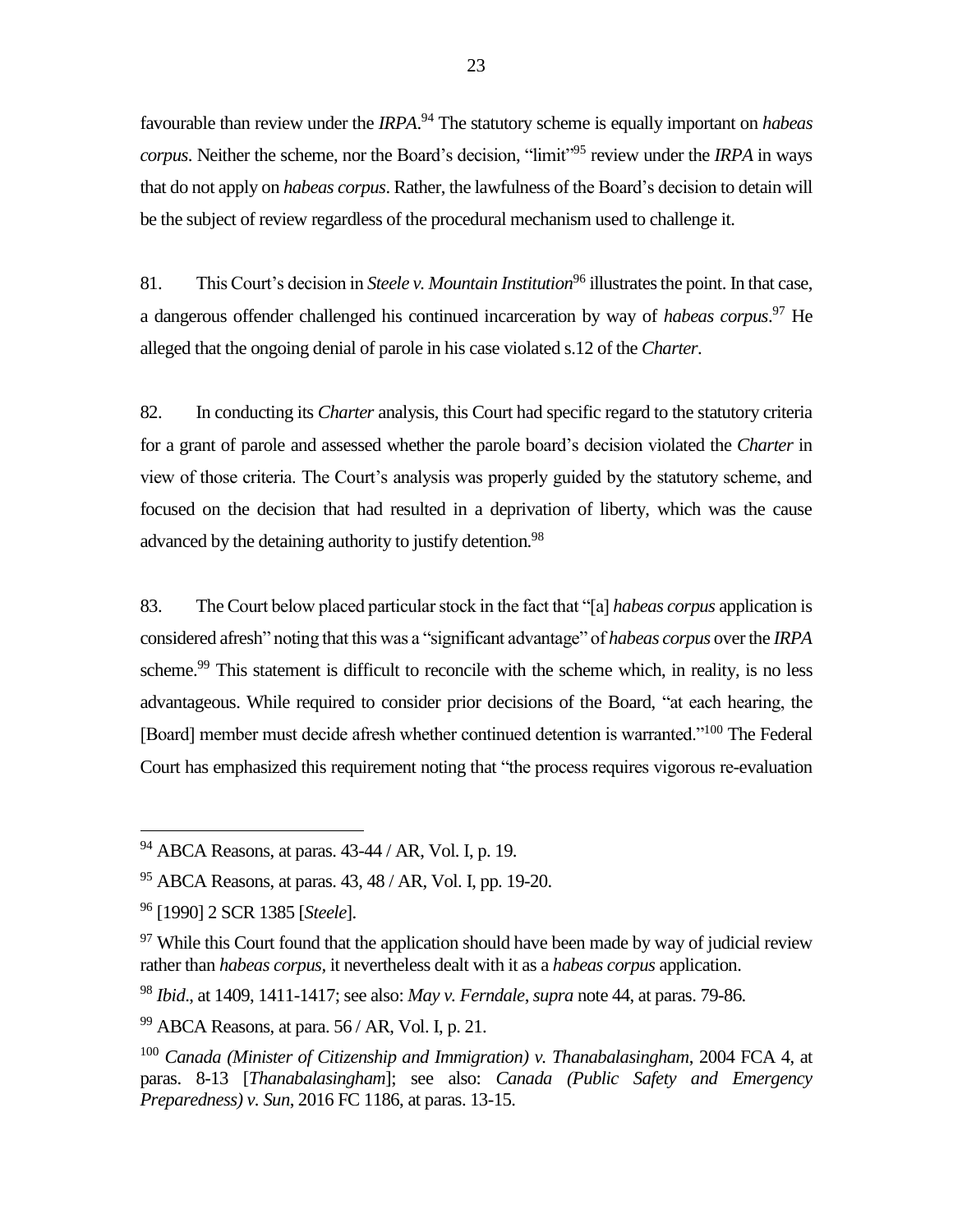of detentions"<sup>101</sup> and "an independent and fresh exercise of discretion is integral to the purpose and object of the detention review", otherwise "the requirement that the detention be reviewed fairly, openly and with a fresh perspective to evolving facts would be easily and frequently, if not invariably, defeated".<sup>102</sup>

84. The lower court's suggestion that provincial superior courts conducting *habeas corpus* review of immigration detention will not be "constrained"<sup>103</sup> by standards of review is equally difficult to reconcile. In *Khela*, this Court noted that where the merits of an administrative decision are challenged by way of *habeas corpus*, standards of review that apply on judicial review apply equally on *habeas corpus*. Accordingly, deference will be owed to the decision maker, for example, on his or her assessment of the application of the relevant statutory criteria to the facts. $104$ 

85. Moreover, this Court's jurisprudence regarding the standards applied by reviewing courts when discretionary administrative decisions are alleged to violate the *Charter* supports deference being owed in assessing whether an administrative decision-maker has run afoul of the *Charter.* Such deference is not, however, a barrier to effective *Charter* protection. 105

86. Simply put, where immigration detention is challenged, whether to a provincial superior court on *habeas corpus*, or the Federal Court on judicial review, the court will have to consider the statutory criteria for detention, and whether they were applied in a manner consonant with the *Charter,* and will owe deference, at the very least, to the Board's findings of fact and mixed

<sup>101</sup> *B072*, *supra* note 21, at para. 34

<sup>102</sup> *Canada (Minister of Citizenship and Immigration) v B147*, 2012 FC 655, at para. 33.

 $103$  ABCA Reasons, at paras.  $48-49$  / AR, Vol. I, pp. 19-20.

<sup>104</sup> See e.g. *Khela*, *supra* note 86, at paras 37, 76.

<sup>105</sup> *Doré* v *Barreau du Québec*, 2012 SCC 12, at paras. 5, 44-58 [*Doré*]; *Loyola High School v Quebec (Attorney General)*, 2015 SCC 12, at paras. 37-42 [*Loyola*]; *TWU, supra* note 88, at paras. 57-58, 79-82.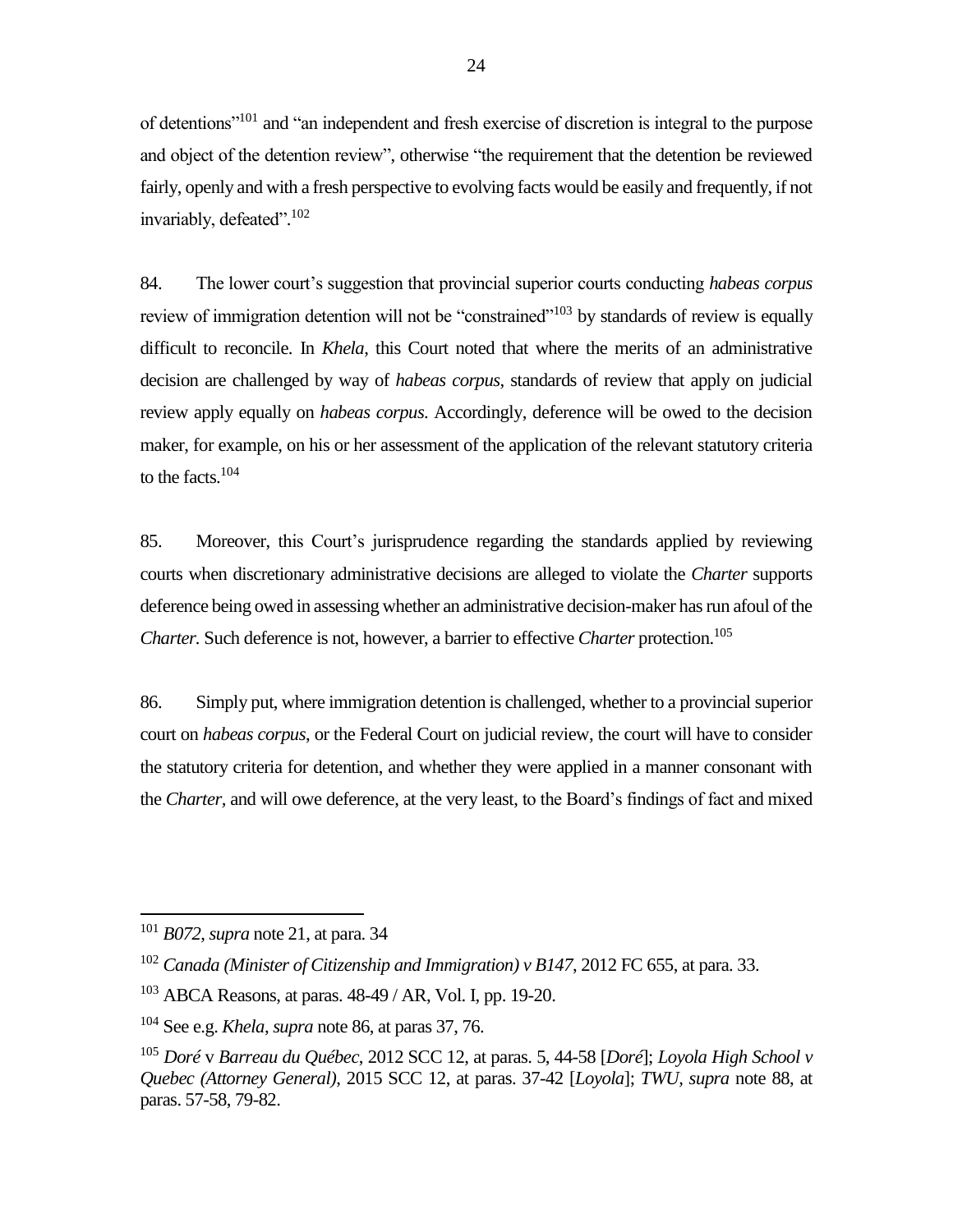fact and law.<sup>106</sup> None of these characteristics make the *IRPA* scheme any less advantageous than *habeas corpus.*

## *(b) The Burden of Proof Is Just as Advantageous Under the IRPA as on Habeas Corpus*

<span id="page-28-0"></span>87. Under the framework developed in *Chaudhary*, the detainee bears the burden of establishing that his or her detention is of "exceptional length" and of "uncertain continued duration" in order to raise a legitimate ground to challenge the detention by way of *habeas corpus*. <sup>107</sup> The onus then shifts to the Minister to justify the lawfulness of the detention, by establishing that the detention remains justified for immigration purposes and does not run afoul of the *Charter*. 108

88. In contrast, under the *IRPA* review scheme, Parliament has mandated that release be the norm, and that detention be the exception, regardless of the length or anticipated duration of detention: the Board "shall order the release" of a detainee "unless" it is satisfied that at least one of the grounds set out in s.58 of the *IRPA* is made out.<sup>109</sup> Accordingly, release is the presumptive outcome on detention review and, like *habeas corpus*, the burden is on the Minister to justify the detention. The fact that Board members consider the reasons in prior detention review decisions does not weaken or derogate from this statutory requirement.<sup>110</sup>

89. Contrary to the Court of Appeal's suggestion that the Minister does not need to justify the length of detention and its uncertain duration,  $111$  the Federal Court of Appeal has made clear that the "onus is always on the Minister to demonstrate there are reasons which warrant the

<sup>&</sup>lt;sup>106</sup> Deference is not owed, however, on questions of procedural fairness, whether before the Federal Court on judicial review, or before provincial superior courts on *habeas corpus.*

<sup>107</sup> *Chaudhary, supra* note 41*,* at para. 81.

<sup>108</sup> *Ibid.*, at para. 81; see also: ABCA Reasons, para. 68 / AR, Vol. I, p. 23.

<sup>109</sup> *IRPA*, s. 58; see also: *Brown FC*, *supra* note 21, at paras. 117, 119.

<sup>110</sup> *Thanabalasingham*, *supra* note 100, at paras. 12-13

<sup>111</sup> ABCA Reasons*,* at para. 55 / AR, Vol. I, p. 21.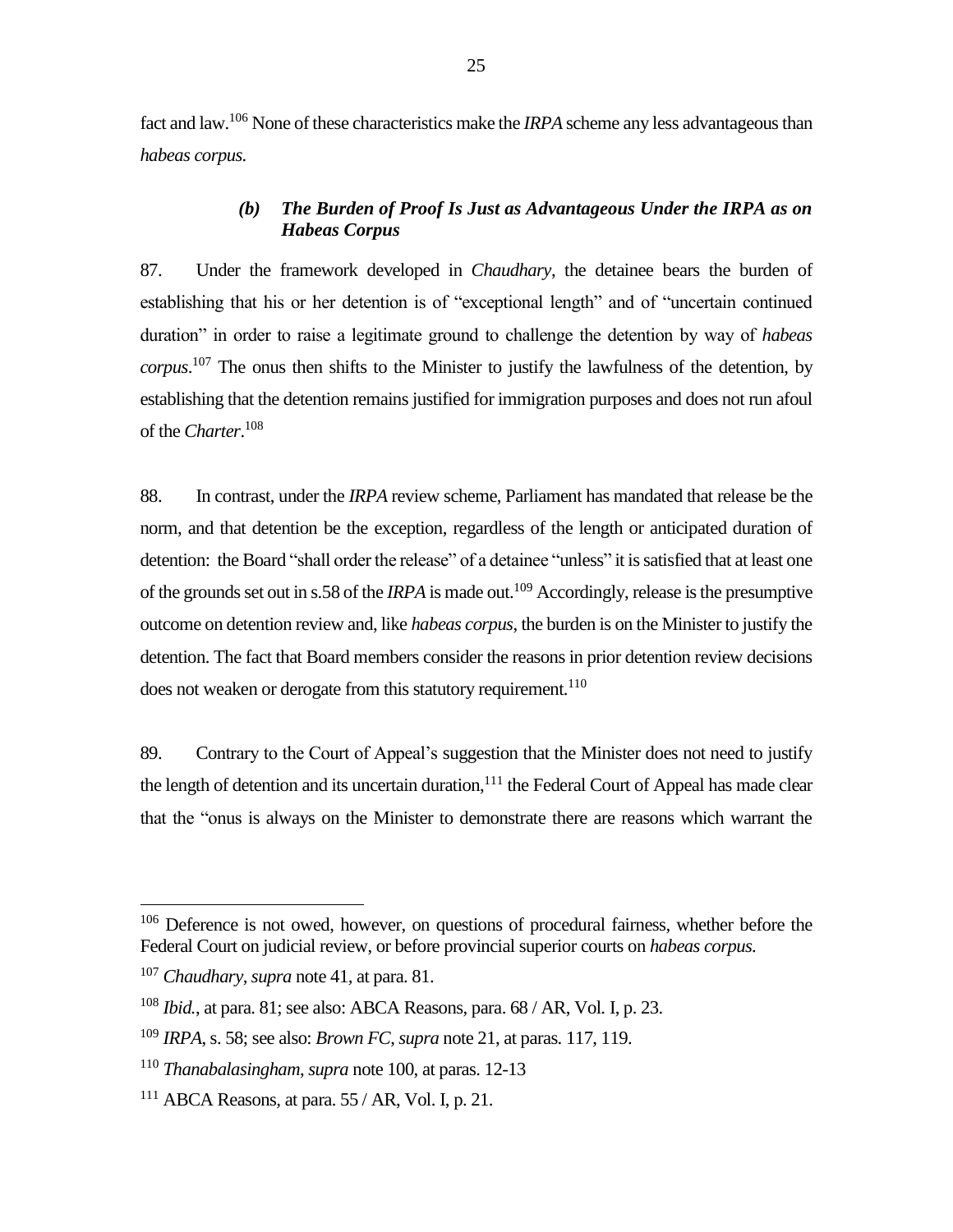detention or continued detention."<sup>112</sup> While the Federal Court of Appeal has also said that once the Minister has made out a *prima facie* case, the detainee should lead some evidence or "risk continued detention," this does not mean that the substantive burden of proof is shifted to the detainee. <sup>113</sup> Rather, it simply recognises the practical reality, which also exists in the *habeas corpus* context, that if lawful reasons for detention are made out, the detainee will have to provide some answer to those reasons or else see their detention continue.

90. In assessing whether there remains a lawful basis to detain, the Board is also compelled to consider the factors set out in s.248 of the *Regulations*, which specifically include the length of detention to that point and the length of time detention is likely to continue. In so doing, the Board must accord "significant weight"<sup>114</sup> to the length and future duration of the detention. The detainee bears no onus in this regard.<sup>115</sup> The Board is also required to consider whether an alternative to detention exists and, if the Board orders the release of a detainee, it may impose any conditions on release that it considers necessary.<sup>116</sup>

91. In keeping with the Federal Court's reasoning in *Brown*, if the Board does not respect these standards in a given instance, it is a problem of maladministration, not an indication that, as a general proposition, the scheme established by Parliament is less advantageous than *habeas corpus*, or is not complete, comprehensive, and expert.<sup>117</sup>

92. Insofar as judicial review is concerned, the Federal Court is bound by the principles set out above. The Federal Court considers whether the Board's decision is reasonable within the context of a statutory scheme where release is presumptive. Further, this Court has indicated that

<sup>112</sup> *Thanabalasingham*, *supra* note 100, at para. 16; see also *Brown FC*, *supra* note 21, at para. 119.

<sup>113</sup> *Thanabalasingham*, *supra* note 100, at paras. 16, 24.

<sup>114</sup> *Sahin*, *supra* note 15, at 231-232.

<sup>115</sup> *Regulations*, s. 248.

<sup>116</sup> *IRPA* s. 58(3); see also e.g. *Canada (Citizenship and Immigration) v. Li*, 2009 FCA 85, at para. 50 [*Li*].

<sup>117</sup> *Brown FC*, *supra* note 21, at para. 120.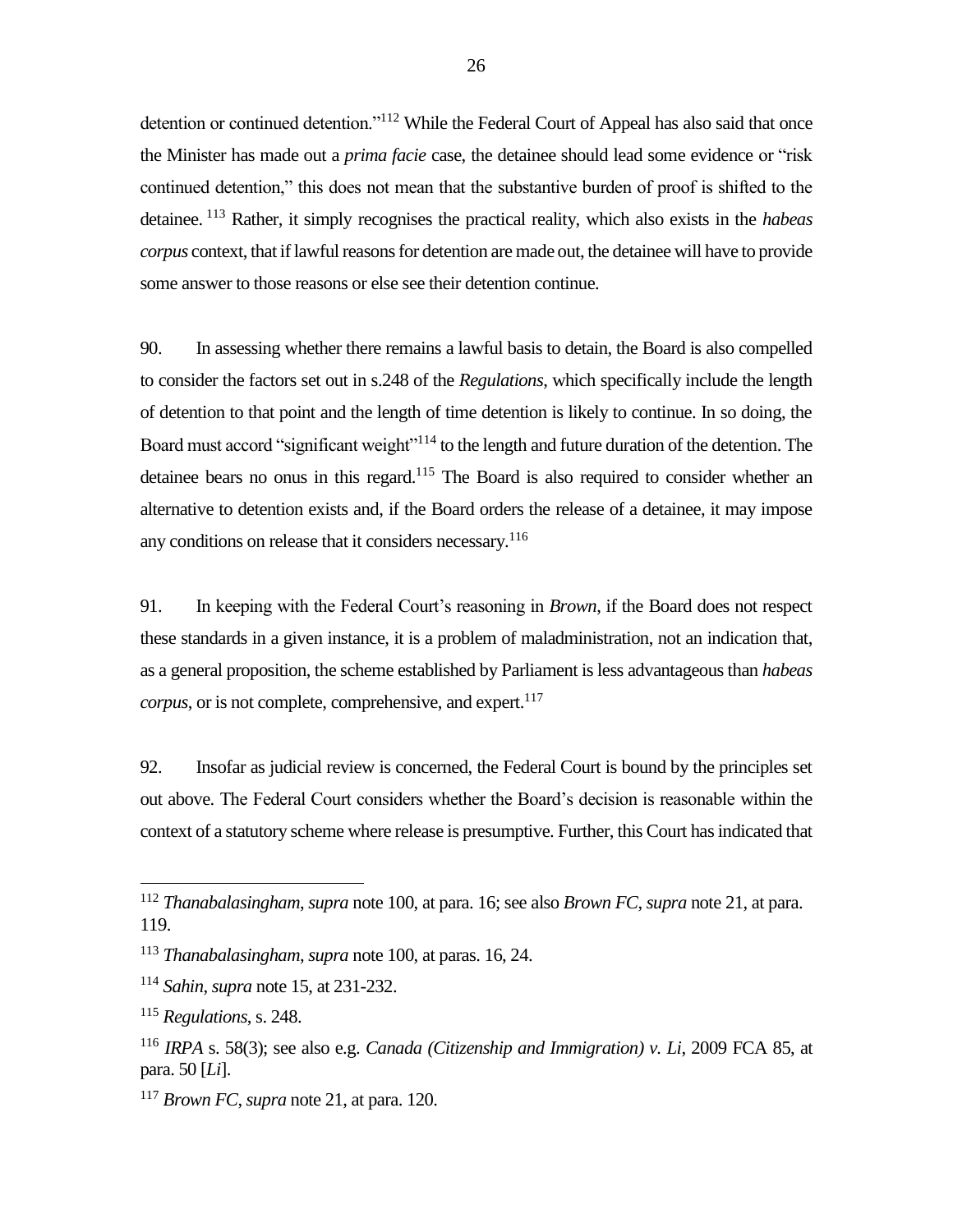deference must be given to the administrative decision maker where a decision is challenged on its merits in a *habeas corpus* application.<sup>118</sup> Accordingly, even though the onus rests on the applicant for judicial review to establish an error on the applicable standard of review, the *IRPA* scheme, which includes both review by the Board and the Federal Court, is at least as advantageous as *habeas corpus*, if not more so.

93. Finally, insofar as the onus is concerned, it bears emphasising that the *IRPA* review scheme is more beneficial to the applicant than the criminal appeal context discussed in *May v. Ferndale*, which was the first category of exception identified by the Court in that case. In that context, it is the detained appellant who bears the burden to establish an error by the Court below. Likewise, in the refugee context, at issue in *Peiroo* and considered in *May v. Ferndale*, the burden of proof to establish a credible basis for the refugee claim rested on the non-citizen and the burden on judicial review rested on the applicant. This Court nevertheless concluded that *habeas corpus* jurisdiction ought to be declined in those cases.

## *(c) Timeliness and Access Are Just as Advantageous Under the IRPA as on Habeas Corpus*

<span id="page-30-0"></span>94. The lower court's analysis in this case also relied heavily on the view that *habeas corpus* is more advantageous to immigration detainees because it is both more timely and more accessible than judicial review before the Federal Court.<sup>119</sup> However, looking at the scheme as a whole, which contemplates review by the Board before the Federal Court, the *IRPA* process is equally as advantageous to immigration detainees as *habeas corpus*.

95. Under the *IRPA* scheme, the detainee benefits from "vigorous re-evaluation"<sup>120</sup> of the legality of his or her detention, on the merits, at least every 30 days. As demonstrated in this case, a further review by the Board is more timely than a *habeas corpus* application, particularly considering that an early review can take place where circumstances have changed.<sup>121</sup>

<sup>118</sup> *Khela*, *supra* note 86, at para. 75.

 $119$  ABCA Reasons, at para. 51 / AR, Vol. I, p. 20.

<sup>120</sup> *B072*, *supra* note 21, at para. 34.

<sup>121</sup> *Immigration Division Rules*, s. 9. See also: *R. v Ogiamien*, 2016 ONSC 4126, dates heard.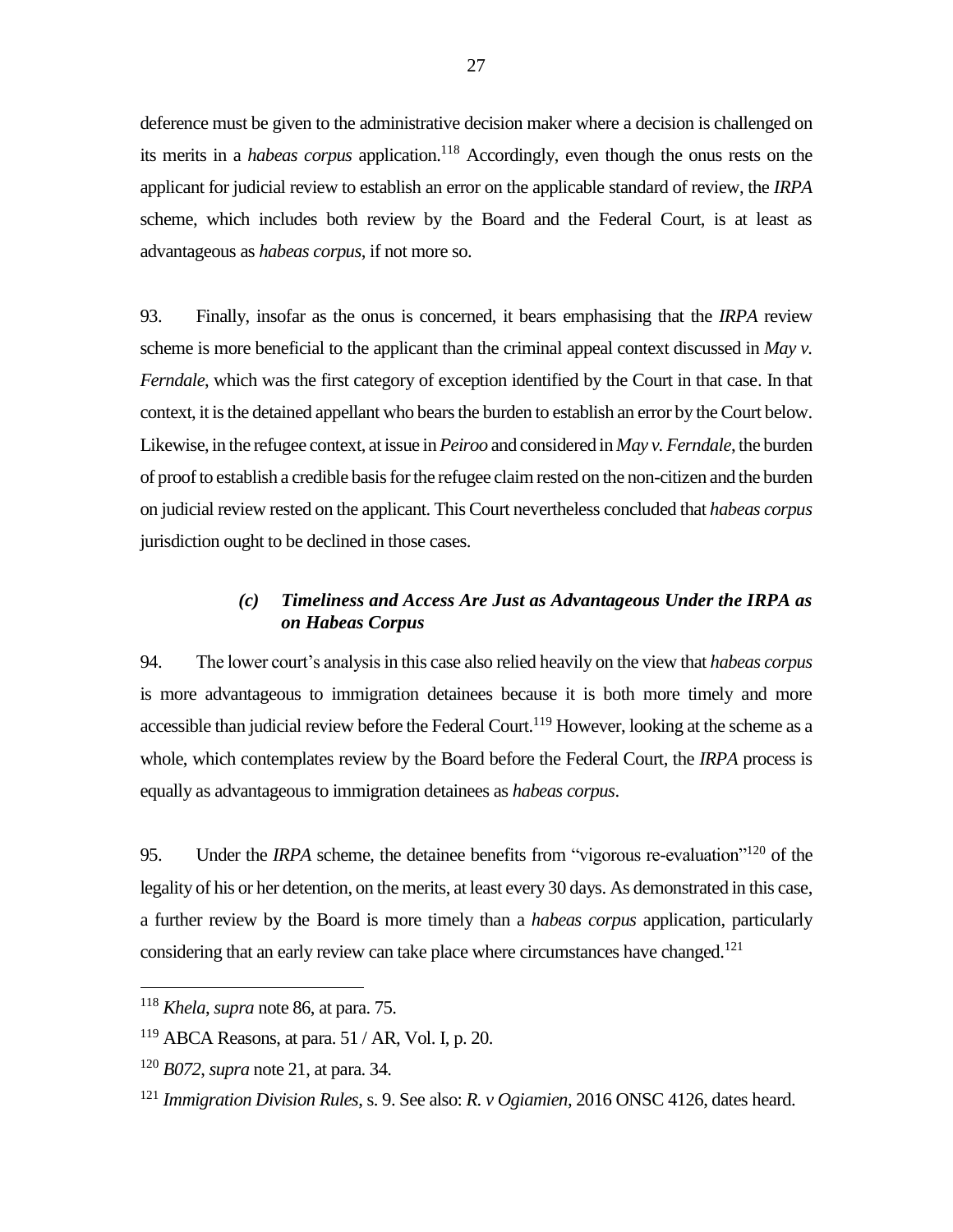96. Board reviews are also more accessible than proceedings by way of *habeas corpus*. Immigration detainees are statutorily entitled to a review of the lawfulness of their detention at least every 30 days, and mechanisms are in place to ensure detainees' access to and attendance at Board detention review hearings.<sup>122</sup> Further, as Board review hearings are informal, without strict rules of evidence,  $123$  they are more accessible to a detainee than the formal court application required for *habeas corpus.*

97. Further, the *IRPA*'s regular mandatory detention review process enables the Board to monitor and address dynamic issues arising in the immigration process, such as whether authorities are making diligent efforts to obtain travel documents, as they evolve, and in a manner that discrete court processesmay not. The Board process is designed to be flexible and responsive to changing circumstances.

98. Even beyond the Board review process, the scheme provided for in the *IRPA* is as timely as *habeas corpus.* Should a detainee wish to seek Federal Court judicial review of their detention, expedited procedures are available.<sup>124</sup> As noted above, Mr. Chhina's application for judicial review was heard more rapidly than his application for *habeas corpus* before the Court of Queen's Bench*.* 125

99. Nor should the leave requirement in s.72 of the *IRPA* provide a basis to conclude that judicial review is less accessible. The leave requirement does not impose a significant hurdle.<sup>126</sup> A leave application will be granted so long as it raises a "fairly arguable case and a serious question to be determined".<sup>127</sup> The "fairly arguable case" standard is not exacting. The Federal

<sup>122</sup> *IRPA*, s. 57(3); *Immigration Division Rules*, s. 23.

 $123$  *IRPA*, s. 173(c)-(d).

<sup>124</sup> See authorities cited *supra* note 21.

<sup>125</sup> *Chhina v. Canada (Citizenship and Immigration)*, 2017 FC 771; see also *R. v Ogiamien*, 2016 ONSC 4126, dates heard.

<sup>126</sup> *Peiroo*, *supra* note 65, at 259; *Urbanczyk v. Canada (MPSEP)*, 2009 FC 552 [*Urbanczyk*]; *Bains v. Minister of Employment and Immigration* (1990), 47 Admin. L.R. 317 (FCA) [*Bains*].

<sup>127</sup> *Urbanczyk*, *supra* note 126, at paras. 6-7.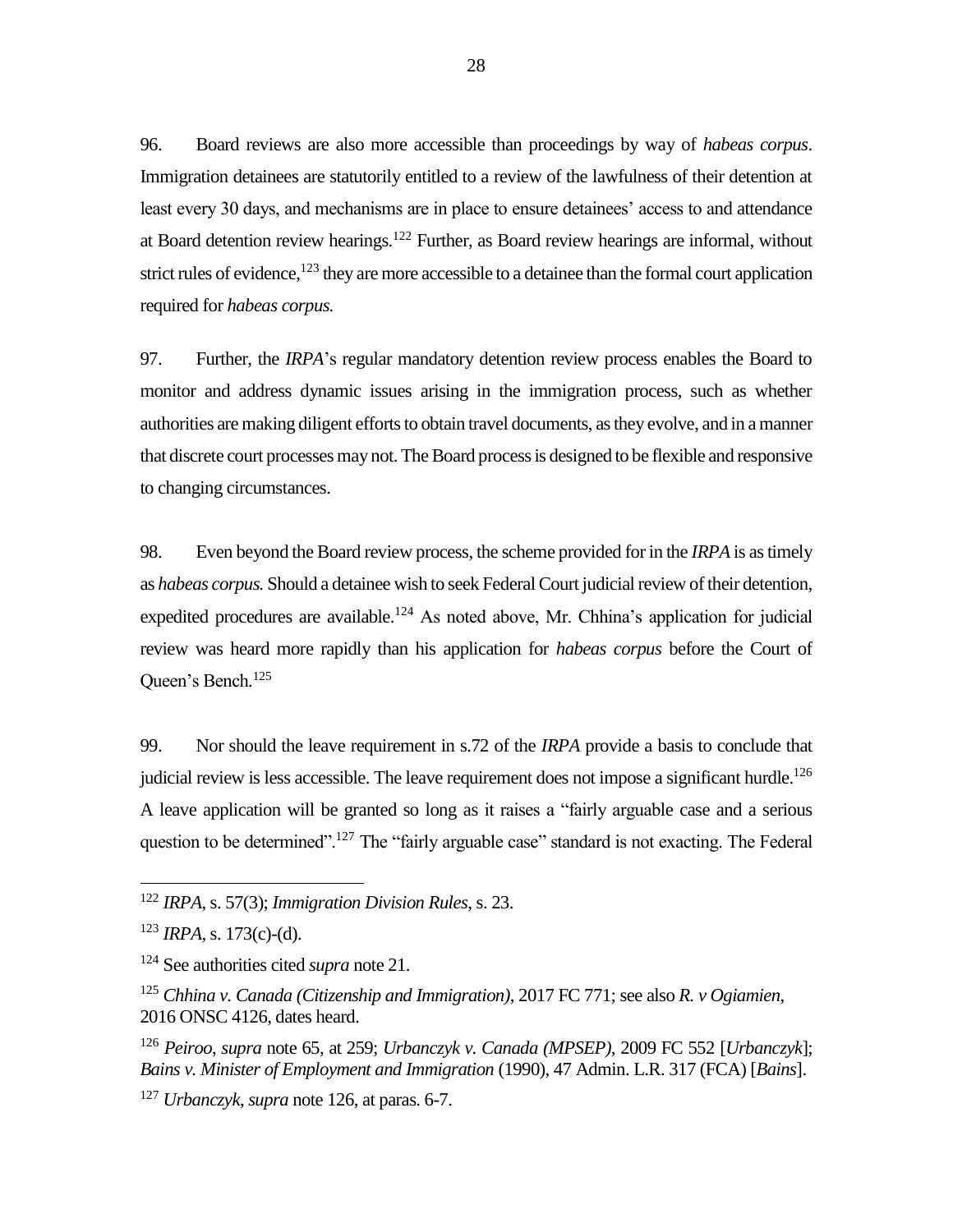Court of Appeal has said that the leave requirement is "the other side of the coin of the traditional jurisdiction to summarily terminate proceedings that dispose no reasonably arguable case."<sup>128</sup> Furthermore, the same leave requirement existed in the immigration scheme this Court considered in *May v. Ferndale*. 129

100. In addition, the establishment of a preliminary requirement to raise an arguable case for judicial review is entirely consistent with the approach taken to *habeas corpus* historically, and today. Historically, *habeas corpus* was a two stage process, much like the leave and judicial review process provided for in the *IRPA*. As this Court explained in *United States of America v. Desfossés*, <sup>130</sup> the historic procedure with respect to *habeas corpus* required the applicant, at the first stage, to both establish that they were detained, and to raise legitimate grounds to question the lawfulness of the detention. If the applicant did not do so, the writ would not issue: the court would not order the applicant brought to court and would not review the lawfulness of detention. Conversely, if legitimate grounds were raised, the writ would issue: the applicant and documents justifying the detention would be brought to court for review of the lawfulness of the detention.<sup>131</sup>

101. The traditional two stage process is still generally followed in Quebec and, at times, elsewhere.<sup>132</sup> Further, in light of the proliferation of *habeas corpus* applications in a time of strained judicial resources, the Alberta Court of Queen's Bench has implemented a process of early review akin to the historical approach. Where a respondent challenges an application for *habeas corpus* as improper, the Court will review the materials filed by an applicant and may require them to establish that their application raises legitimate grounds before any attendance in court. Only if the applicant meets that requirement will their application for *habeas corpus* be scheduled and heard on its merits.<sup>133</sup>

<sup>128</sup> *Bains, supra* note 126.

<sup>129</sup> *May v. Ferndale*, *supra* note 44, at para. 39*; Peiroo*, *supra* note 65, at 259.

<sup>130</sup> [1997] 2 SCR 326 [*Desfossés*].

<sup>131</sup> *Ibid*., at paras. 8-10.

<sup>132</sup> *Côté-Savard c. Morasse*, 2009 QCCS 2995*; Elliot v. Canada (Correctional Services of Canada, Warden of Atlantic Institution)*, 2018 NBQB 1.

<sup>133</sup> *Latham v. Her Majesty the Queen*, 2018 ABQB 69, at paras. 1-11, 14-31.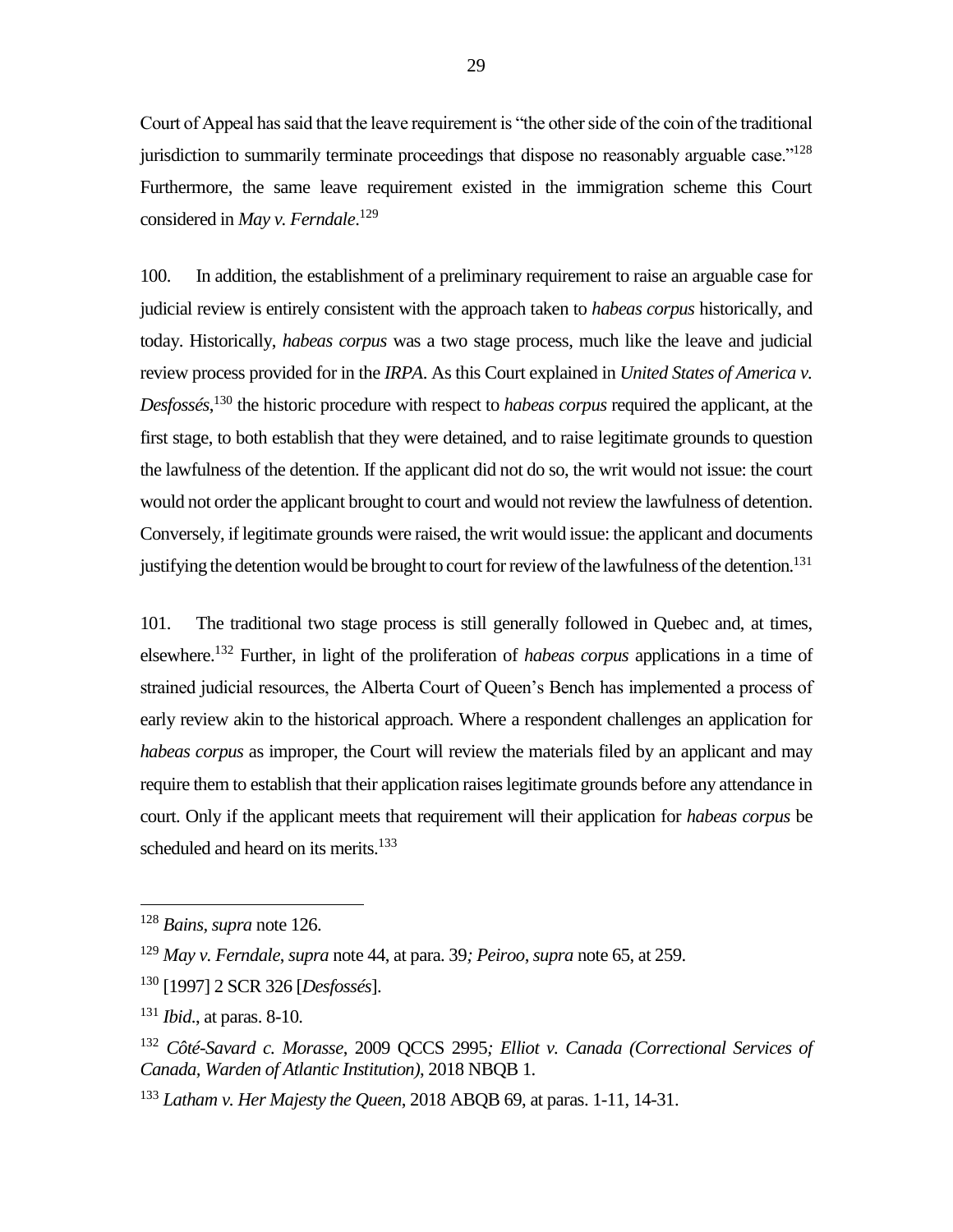102. While the more common modern practice, particularly where the applicant is represented by counsel, is to collapse the two stages into one hearing, <sup>134</sup> this does not mean that the applicant is absolved from the preliminary requirement to establish that the proposed application advances legitimate grounds to question the legality of detention.<sup>135</sup> If they do not do so, the court will not proceed on to the final stage, where the onus is reversed and lawfulness is considered on its merits.

103. Notably, there are several post-*Chaudhary* instances of provincial superior courts finding that an immigration detainee has failed to meet the threshold requirement of establishing that their detention is very lengthy and of uncertain duration. In those cases, the applications failed before the Courts moved on to consider the lawfulness of detention, because a legitimate ground to challenge the lawfulness of detention had not been raised.<sup>136</sup>

104. Finally, the fact that provincial superior courts are located in more places than Federal Courts does nothing to increase accessibility. A person who is detained has no ability to attend at either court on their own. Where their presence is required, arrangements must be made with the detaining authority for transportation to either court or for attendance via videoconferencing. Furthermore, the Federal Courts' location was no obstacle to this Court's endorsement of the *Peiroo* exception in *May v. Ferndale*.

#### **iii. The Board and the Federal Court Can and Must Apply the** *Charter*

<span id="page-33-0"></span>105. The Court of Appeal's reasoning in this case was heavily influenced by its view that a detainee's *Charter* rights can only fully be taken into account in the context of a *habeas corpus* application.<sup>137</sup> That is not the case.

<sup>134</sup> *Desfossés*, *supra* note 130, at para. 10.

<sup>135</sup> *Khela*, *supra* note 86, at para. 30.

<sup>136</sup> *Canada v Dadzie*, 2016 ONSC 6045 [*Dadzie*]; *Ebrahim Toure v. Minister of Public Safety*, 2017 ONSC 5878 [*Ebrahim Toure*]; *Philip v. Canada (Attorney General)*, 2018 ABQB 167 [*Phillip*].

 $137$  ABCA Reasons, at paras.  $44-45$ ,  $48$  / AR, Vol. I, pp. 19-20.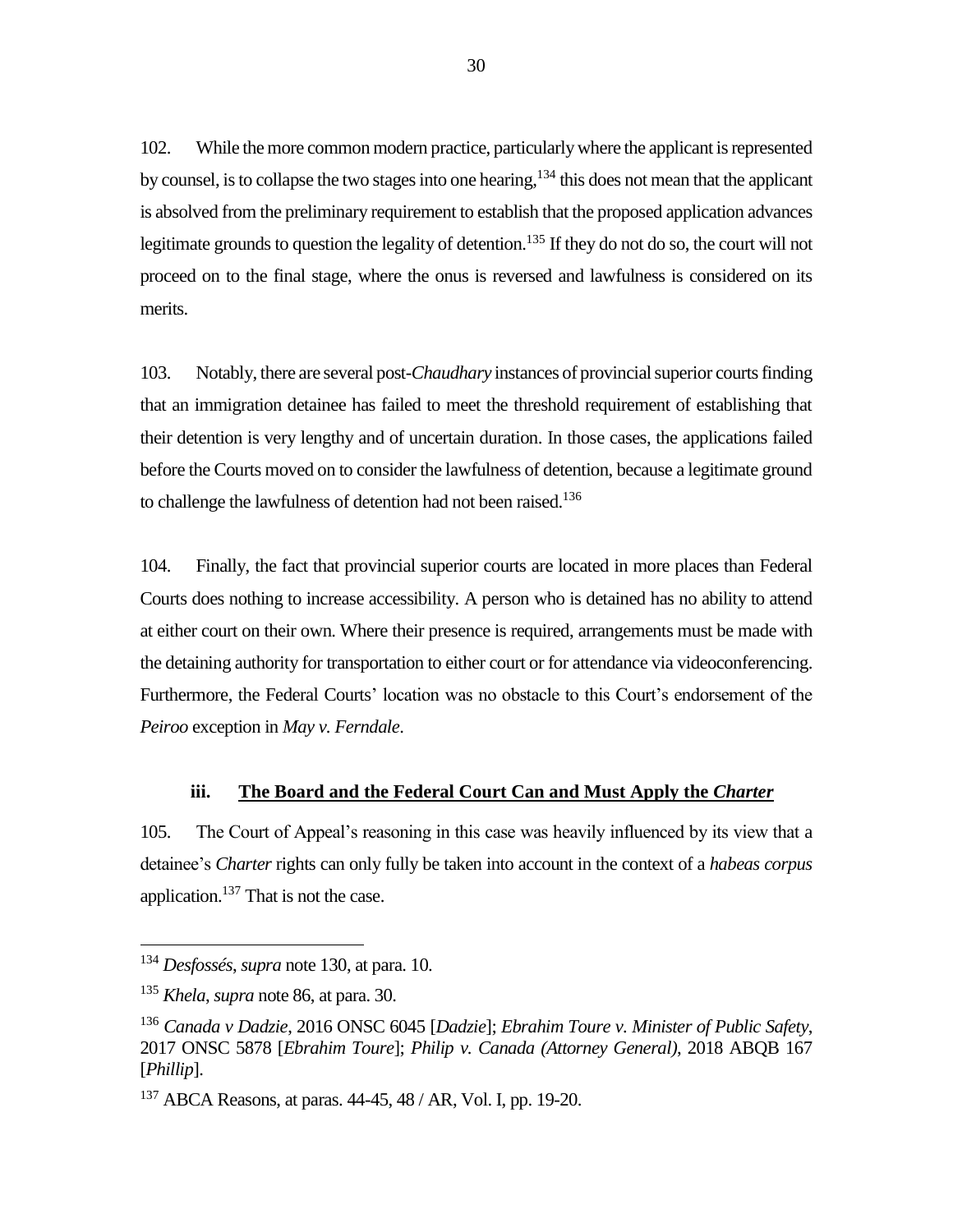#### *(a) The Board Must Make Charter Compliant Decisions*

<span id="page-34-0"></span>106. In determining whether or not to continue detention, the Board's decision must conform to the *Charter*. <sup>138</sup> The Board has sole and exclusive jurisdiction to hear and determine all questions of law that come before it.<sup>139</sup> Board members not only can, but must consider the *Charter* in rendering their decisions.<sup>140</sup> If continued detention would violate the *Charter*, the Board must not order continued detention.

107. The lower court in this case indicated that "the **only forum** in which [Mr. Chhina] can directly challenge the legality of the on-going detention as contrary to his *Charter* rights and obtain a *Charter* remedy is superior court by way of *habeas corpus*" [emphasis added] and that the Board is "not equipped to consider and determine whether continued detention violates the *Charter*."<sup>141</sup>

108. These statements are incorrect. It is beyond question that the Board can, must and does consider whether continued detention will run afoul of the *Charter*, and has by virtue of its expertise and specialization particular familiarity with the application of the *Charter* within the immigration detention context.<sup>142</sup> Indeed, s.248 of the *Regulations* sets out *Charter*-driven factors designed to ensure that the Board makes decisions that are *Charter* compliant.

109. Further, the legislative scheme contemplates that the Board will apply the *Charter* as it specifically provides, where necessary, for the filing of Notices of Constitutional Question in relation to matters before the Board.<sup>143</sup>

<sup>138</sup> *R. v. Conway,* 2010 SCC 22, at paras. 77-80; *Canada (Attorney General) v PHS Community Services*, 2011 SCC 44 at para. 117; *Loyola, supra* note 105*,* at para. 35; *Doré, supra* note 105, at paras. 30, 35, 48; *Sahin, supra* note 15, at 230-231.

 $139$  *IRPA*, s. 162(1).

<sup>140</sup> *Sahin*, *supra* note 15, at 228-233; *Thanabalasingham*, *supra* note 100, at para. 14; *Canada (Citizenship and Immigration) v. B004*, 2011 FC 331, at para. 20; *Charkaoui*, *supra* note 15, at para. 108.

<sup>141</sup> ABCA Reasons, at paras. 45, 48 / AR, Vol. I, pp. 19-20.

<sup>142</sup> *Doré*, *supra* note 105, at para. 47.

<sup>143</sup> *Immigration Division Rules*, s.47.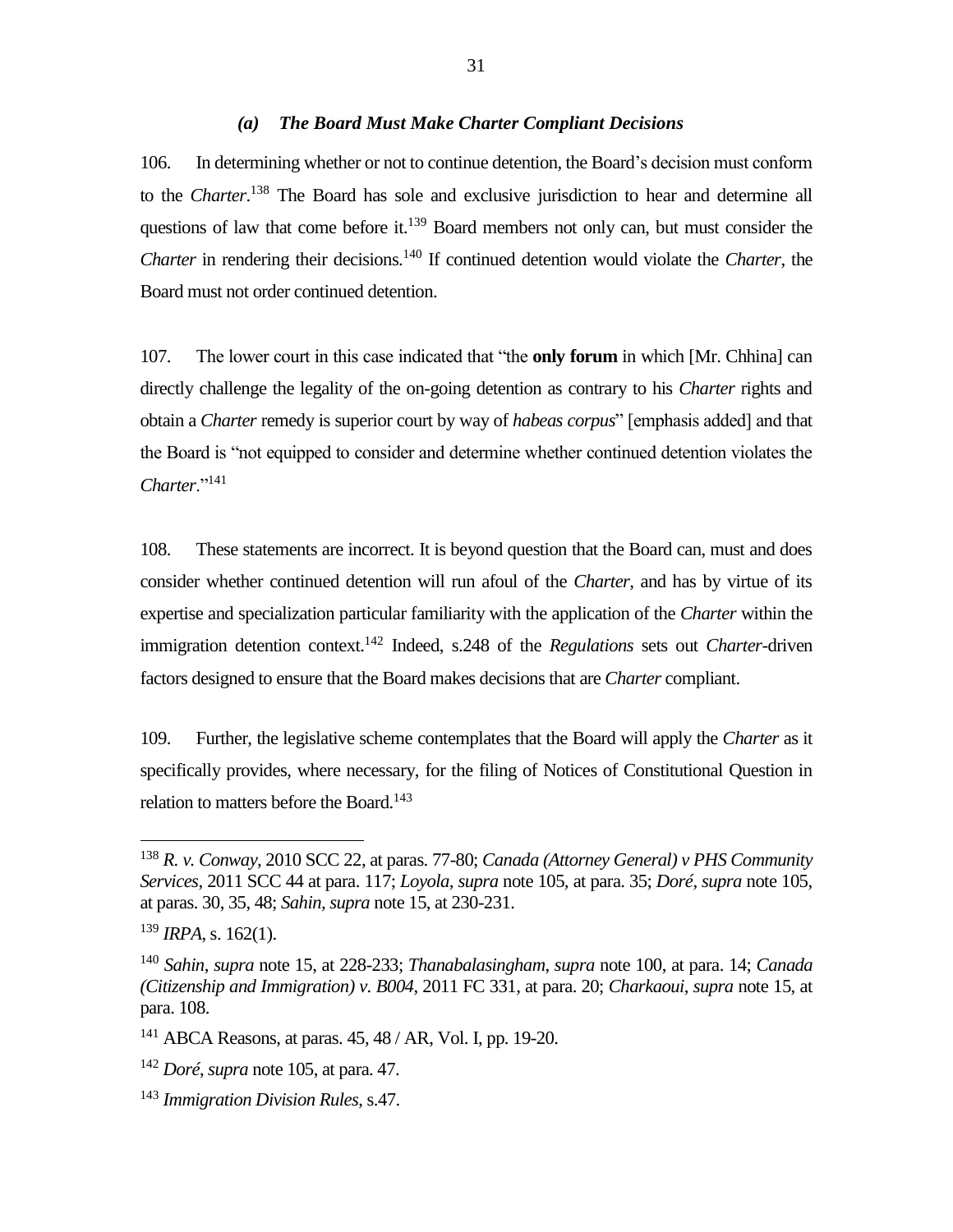110. The application of the *Charter* by the Board is demonstrated in cases such as *Li*.<sup>144</sup> There, the Federal Court of Appeal considered a Board member's analysis of the *Charter* impacts of detention on the applicants in relative detail. The Board member, who had on a prior review ordered the applicants detained, reversed her decision on a subsequent detention review as she concluded that continued detention would be contrary to s.7 of the *Charter*.

111. In reaching that conclusion, the member conducted a comparative analysis of other detention cases and the length of time required for removal, the weight that should be given to the various grounds for detention set out in *IRPA*, and the conditions that could mitigate flight risk while minimally impairing liberty.<sup>145</sup> While finding that the Board had erred in its approach to determining the length of time required for removal, the Court in *Li* confirmed that the Board must consider whether continued detention would violate the *Charter*. 146

112. In *Charkaoui,* this Court made clear that where the *IRPA* detention scheme is properly administered, even lengthy detention will not run afoul of the *Charter*.<sup>147</sup> The *IRPA* detention review scheme itself is *Charter* compliant<sup>148</sup> and the Board is required to apply it in a manner consistent with the*Charter*. If it does not do so, any such error of administration will be corrected by the Federal Court on judicial review.

#### *(b) The Federal Court Reviews Board Decisions for Charter Compliance*

<span id="page-35-0"></span>113. The Court of Appeal's comments regarding the Federal Court's capacity to conduct *Charter* review are also incorrect. The Federal Court is, of course, bound by the *Charter* and

<sup>144</sup> *Li*, s*upra* note 116.

<sup>145</sup> *Ibid*., at paras. 46-50; see also e.g.: *Shariff v. Canada (Public Safety and Emergency Preparedness)*, 2016 FC 640, at paras. 38, 40, 45 [*Shariff*]; *B072*, *supra* note 21, at paras. 6-13; *Karimi-Arshad*, *supra* note 21, at paras. 31-32, 48-49; *Walker v. Canada (Citizenship and Immigration)*, 2010 FC 392, at paras. 13-16; *Canada (Minister of Citizenship and Immigration) v. Romans*, 2005 FC 435, at paras. 21-26 [*Romans*].

<sup>146</sup> *Li*, s*upra* note 116, at para. 74.

<sup>147</sup> *Charkaoui*, *supra* note 15, at paras. 98, 105-117, 123.

<sup>148</sup> *Brown FC*, *supra* note 21.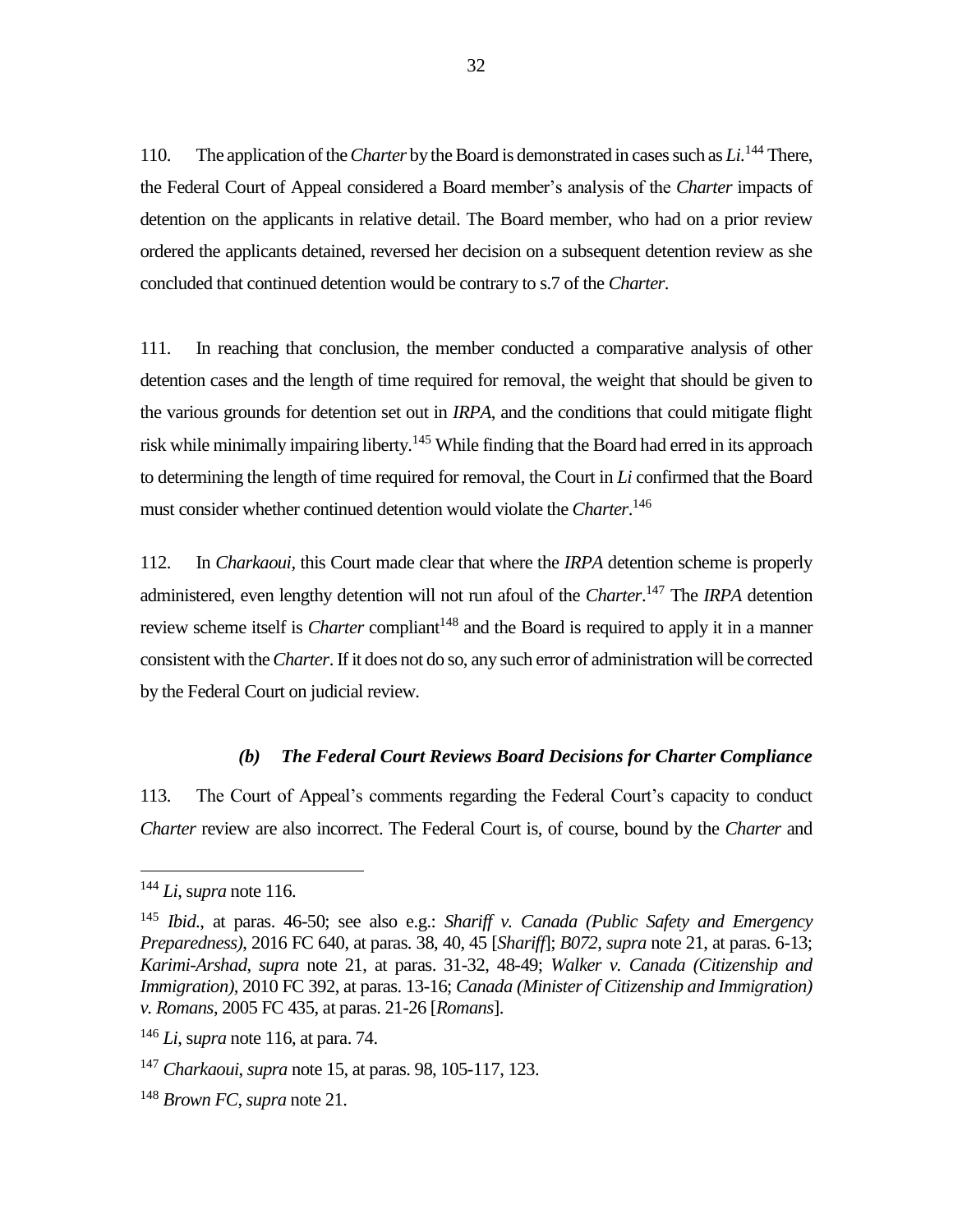empowered to decide *Charter*issues on judicial review. It is a court of competent jurisdiction for the purposes of s.24(1) of the *Charter* and regularly considers *Charter* issues, both in the immigration context and otherwise. There is no basis in fact or law to suggest that more expansive *Charter* review is available before the provincial superior courts than before the Federal Court. Its review of Board decisions can and does include review on *Charter* grounds and it has engaged in robust review of Board decisions in that context.<sup>149</sup>

## <span id="page-36-0"></span>**iv. The Board and Federal Court Have the Necessary Expertise in Immigration Matters**

114. While the Court of Appeal in this case was of the view that immigration detention "does not require expertise in immigration law",<sup>150</sup> the Minister maintains that it does. The criteria applied in making detention decisions are embedded within a complex statutory scheme and exist to ensure compliance with that scheme and to achieve the important and wide-ranging objectives of the *IRPA*. <sup>151</sup> Board members have particular knowledge of the legislative scheme and its objectives as well as practical matters such as the processes involved in securing travel documents, the mechanics of removal, immigration processes the detainee is required to attend, and risk factors on release specific to the immigration context.<sup>152</sup>

115. Detention for criminal justice purposes is an issue that provincial superior courts are well versed in addressing. However, detention for immigration purposes is not. Unlike the prison context that was in issue in *May v. Ferndale*, immigration detention is not "closely connected

<sup>149</sup> See e.g.: *Sahin*, *supra* note 15, at 228-235; *Azadi v Canada (Public Safety and Emergency Preparedness)*, 2013 FC 743 at paras. 4-5; *Romans*, *supra* note 145, at paras. 21-26, 50-63; *Ahmed v. Canada (Citizenship and Immigration)*, 2015 FC 792 at paras. 24-35; *Shariff, supra* note 145; *Karimi-Arshad*, *supra* note 21, at paras 45-48; *Canada (Citizenship and Immigration) v. Panahi-Dargahloo*, 2010 FC 647, at paras. 49-61; *Warssama v. Canada (Citizenship and Immigration)*, 2015 FC 1311, at paras. 1, 9-10, 25; *Tursunbayev, supra* note 21, at paras. 19-20, 100-101; *B072*, *supra* note 21, at paras. 32-34.

 $150$  ABCA Reasons, at para.  $48 / AR$ , Vol. I, pp. 19-20.

<sup>151</sup> *IRPA*, s. 3.

<sup>152</sup> *Canada (Minister of Citizenship and Immigration) v. Thanabalasingham*, 2003 FC 1225, at para. 42, upheld at 2004 FCA 4.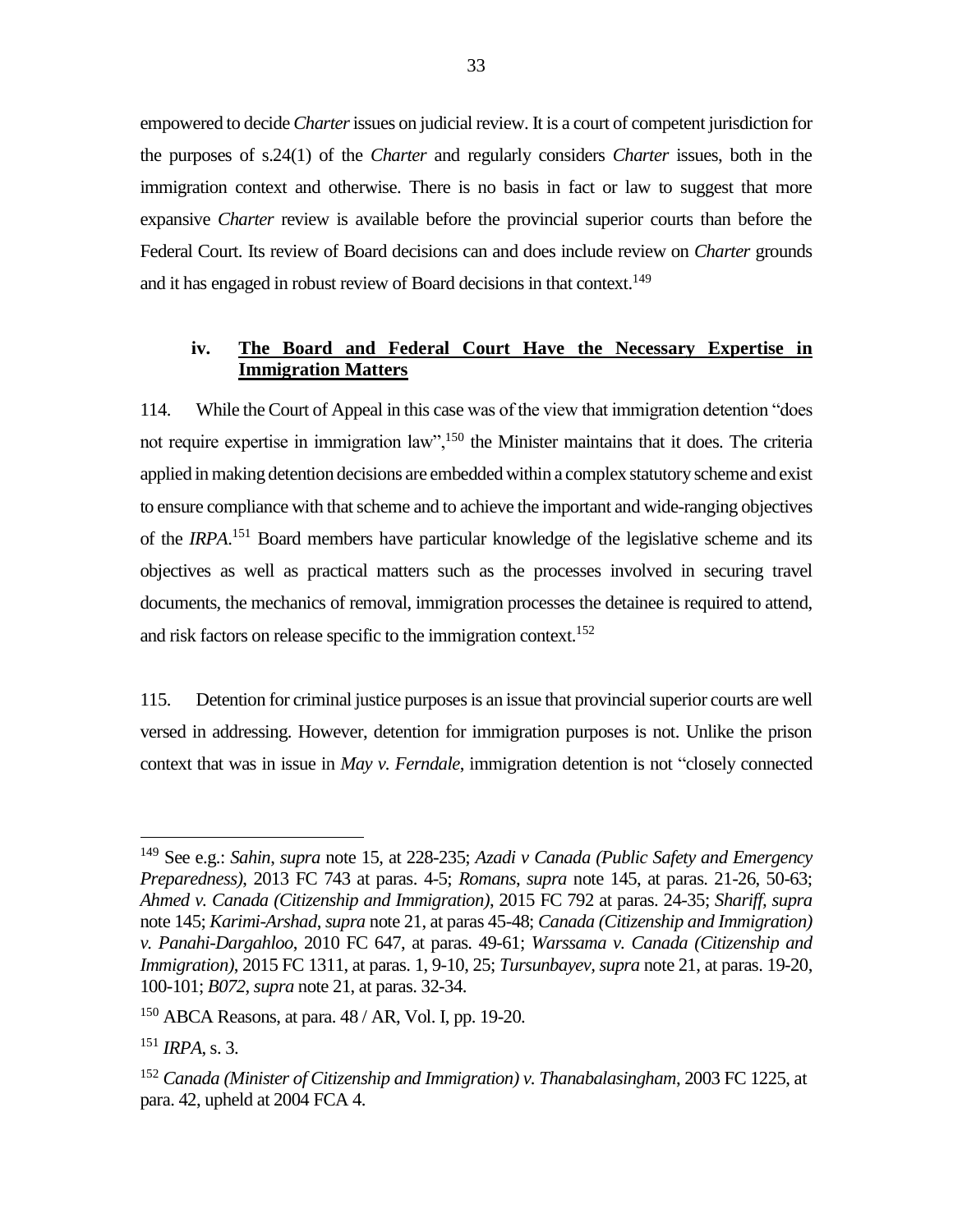with the administration of criminal justice."<sup>153</sup> By way of example, patent errors in understanding detention criteria, such as what a flight risk is in the immigration context, have been made by provincial superior courts, flowing from their lack of understanding of the differences between criminal and immigration detention.<sup>154</sup>

116. Similarly, in this case, the Court was of the belief that that the party opposing release on detention reviews is the "Minister of Immigration"<sup>155</sup>, when in fact it is the Minister of Public Safety and Emergency Preparedness.<sup>156</sup> Likewise, the Court suggested that it would be reasonable to think that Board members may not be independent of the Minister<sup>157</sup> when, as discussed above, the Board is an independent quasi-judicial body.<sup>158</sup>

117. Parliament provided that immigration matters, including detention review, be conducted by an expert administrative tribunal, the Board, in order to avoid such problems and to support the administration of a statutory scheme designed to achieve a broad range of goals.

#### <span id="page-37-0"></span>**C. THE DEPARTURE FROM** *MAY v. FERNDALE* **IS UNPRINCIPLED**

118. The Court of Appeal's reasons for concluding that the *IRPA*does not provide a complete, comprehensive, and expert scheme for review at least as advantageous as *habeas corpus* are predicated on misunderstandings of both the scheme for review by the Board and the Federal Court, and *habeas corpus* review itself. On this basis alone, this Court ought to reject the *Chaudhary*/*Chhina* approach. Beyond this, however, there is no need to endorse this approach which, in any event, is unprincipled and may operate to detainees' ultimate detriment.

<sup>153</sup> *Chaudhary*, *supra* note 44, at para. 102; *May v. Ferndale*, *supra* note 44, at para. 68.

<sup>154</sup> See e.g. *Ogiamien v. Ontario (Community Safety and Correctional Services)*, 2017 ONCA 839 at paras. 31-32 [*Ogiamien*].

 $155$  ABCA Reasons, at para. 53 / AR, Vol. I, p. 20.

 $156$  *IRPA*, s. 4(2).

 $157$  ABCA Reasons, at para.  $53$  / AR, Vol. I, p. 20.

<sup>158</sup> *IRPA*, Part 4.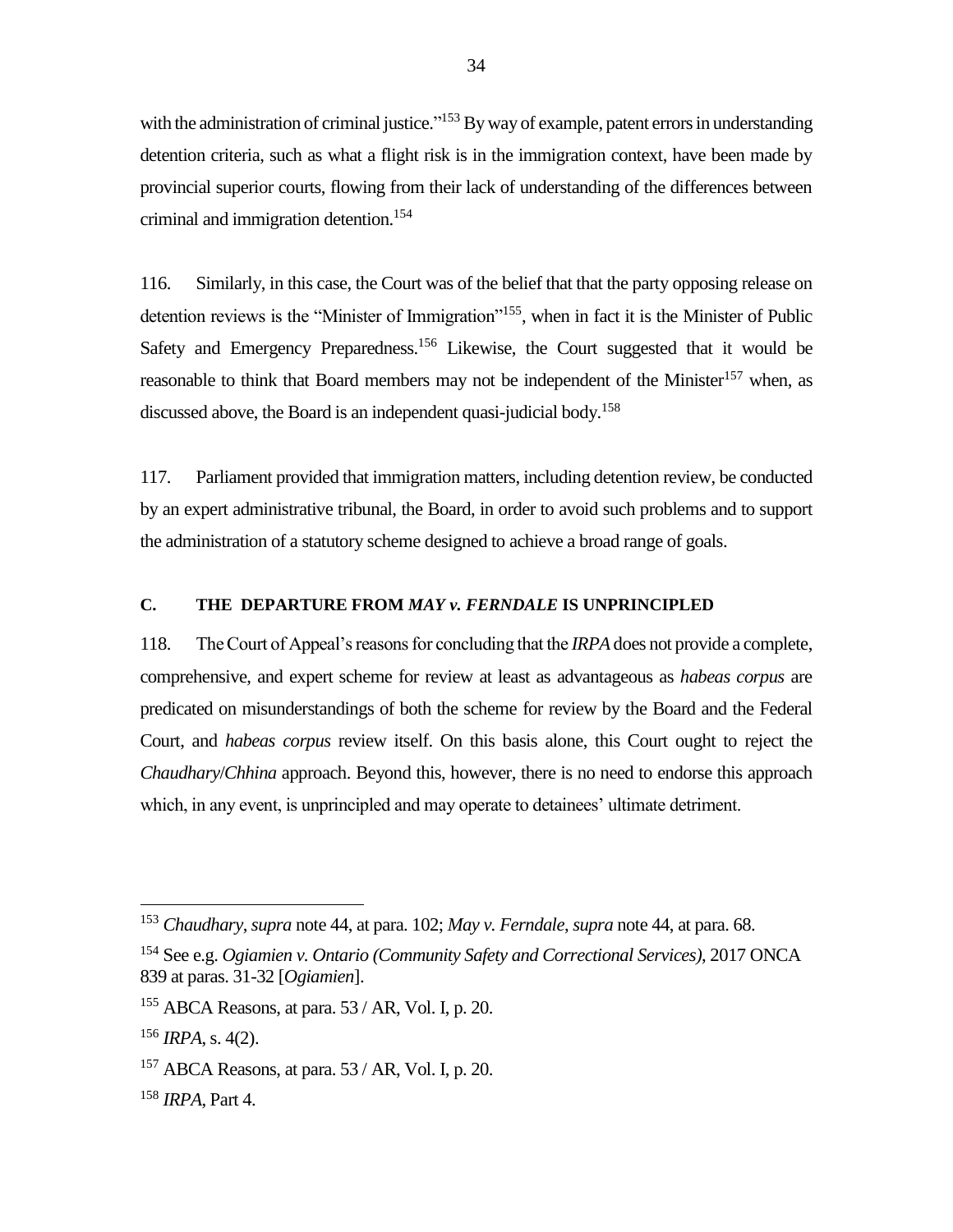#### **i. No Need for the New** *Chaudhary***/***Chhina* **Approach**

<span id="page-38-0"></span>119. The important purpose served by *habeas corpus*, as the great writ of liberty, should not be understated. However, not only is there nothing to indicate that departure from longestablished principles and this Court's well-considered jurisprudence is necessary in a subset of immigration detention cases, but such a departure is likely to create uncertainty and to negatively impact the principled development of the law.

120. In *Charkaoui*, this Court held that prolonged detention under the *IRPA* is permissible so long as detainees are able to avail themselves of a fair, meaningful and ongoing review process.<sup>159</sup> Of the *habeas corpus* applications that have been brought since *Chaudhary* was decided, a notable proportion have been unsuccessful, either because they were rendered moot by virtue of the applicant's release prior to hearing, or because the applicants failed to satisfy the Court that they met the *Chaudhary* criteria, in that their detentions were not very lengthy and of uncertain duration. 160

121. Of particular note is the fact that the nature of the review conducted by the courts on *habeas corpus* was precisely the type of review the Board conducts on detention reviews, or the Federal Court conducts on judicial review. Furthermore, the nature of the relief available on *habeas corpus*is precisely the type of relief that the Board can grant to remedy lengthy detention that is no longer appropriate. Therefore, there was no more advantageous, favourable or broad question or remedy available than would have been before the Board or Federal Court.

## **ii. The New Approach is Unclear**

<span id="page-38-1"></span>122. The new *Chaudhary*/*Chhina* approach is unclear in that it does not provide an objective basis upon which immigration detainees may determine whether *habeas corpus* will be available.

<sup>159</sup> *Charkaoui*, *supra* note 15, at paras. 96, 98, 110.

<sup>160</sup> *Dadzie*, *supra* note 136; *Ebrahim Toure*, *supra* note 136; *Philip, supra* note 136; *Brown v. Canada (Public Safety)*, 2018 ONCA 14 at paras. 1, 12, 18.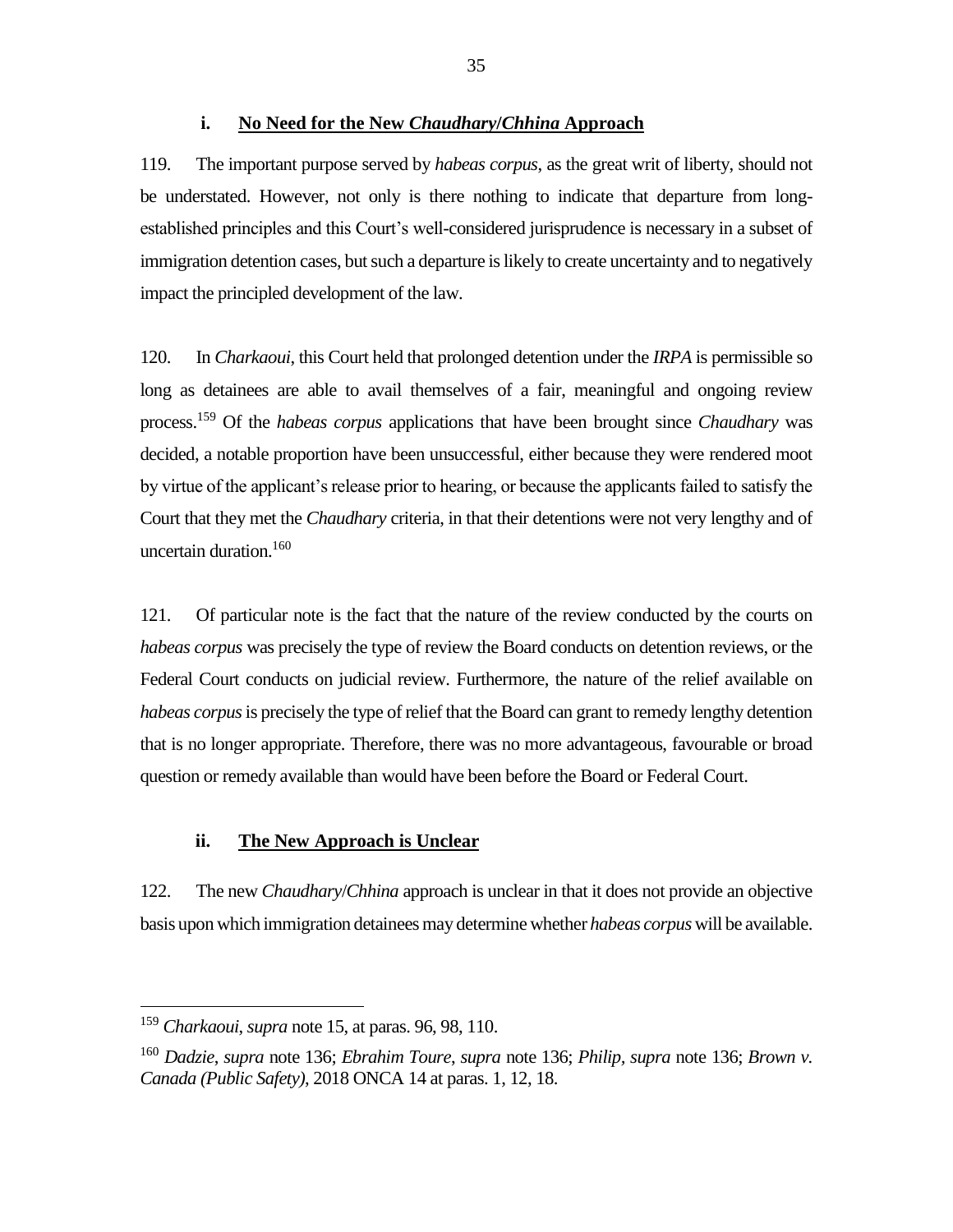#### *(a) Lack of Clarity for Immigration Detainees*

<span id="page-39-0"></span>123. On the *Chaudhary*/*Chhina* standard, *habeas corpus* should be available to immigration detainees in "limited circumstances"<sup>161</sup> where a continuing detention is said to violate the *Charter* by reason of its length and uncertain duration.

124. However, the question of when a detention will be sufficiently lengthy and uncertain in duration to engage the *Chaudhary*/*Chhina* approach is inherently nuanced and fact driven. It does not provide immigration detainees any clarity on when their *habeas corpus* applications will meet the threshold. It therefore creates a risk of delaying immigration detainees' access to judicial review of their cases by encouraging them to pursue legal processes to which they ultimately may not be given access.

125. As the Federal Court of Appeal noted in *Li*, "there is no single, simple and satisfactory answer" to the question of when the length of a legitimate detention begins to infringe on the detainee's s.7 *Charter* rights. "It all depends on the facts and circumstances of the case."<sup>162</sup>

126. In *Charkaoui*, this Court did not consider Mr. Almrei's more than 5 years of detention to be unconstitutionally indefinite and illegal.<sup>163</sup> In *Ebrahim Toure*, <sup>164</sup> the Ontario Superior Court of Justice found that an applicant who had been held in immigration detention for more than four and half years had not met the threshold required to engage the Court's *habeas corpus* jurisdiction as the detention did not meet the test for uncertain duration. Conversely, in *Scotland v. Canada (Attorney General)*, <sup>165</sup> the same court found that a cumulative period of 17 months of immigration detention, comprised of shorter periods of detention spread out over the course of four years, was sufficiently lengthy and uncertain to justify *habeas corpus* review.

<sup>161</sup> *Chaudhary*, *supra* note 41, at para. 101.

<sup>162</sup> *Li*, *supra* note 116, at para. 3.

<sup>163</sup> *Charkaoui, supra* note 15, at paras. 102, 105, 110.

<sup>164</sup> *Ebrahim Toure*, *supra* note 136.

<sup>165</sup> 2017 ONSC 4850.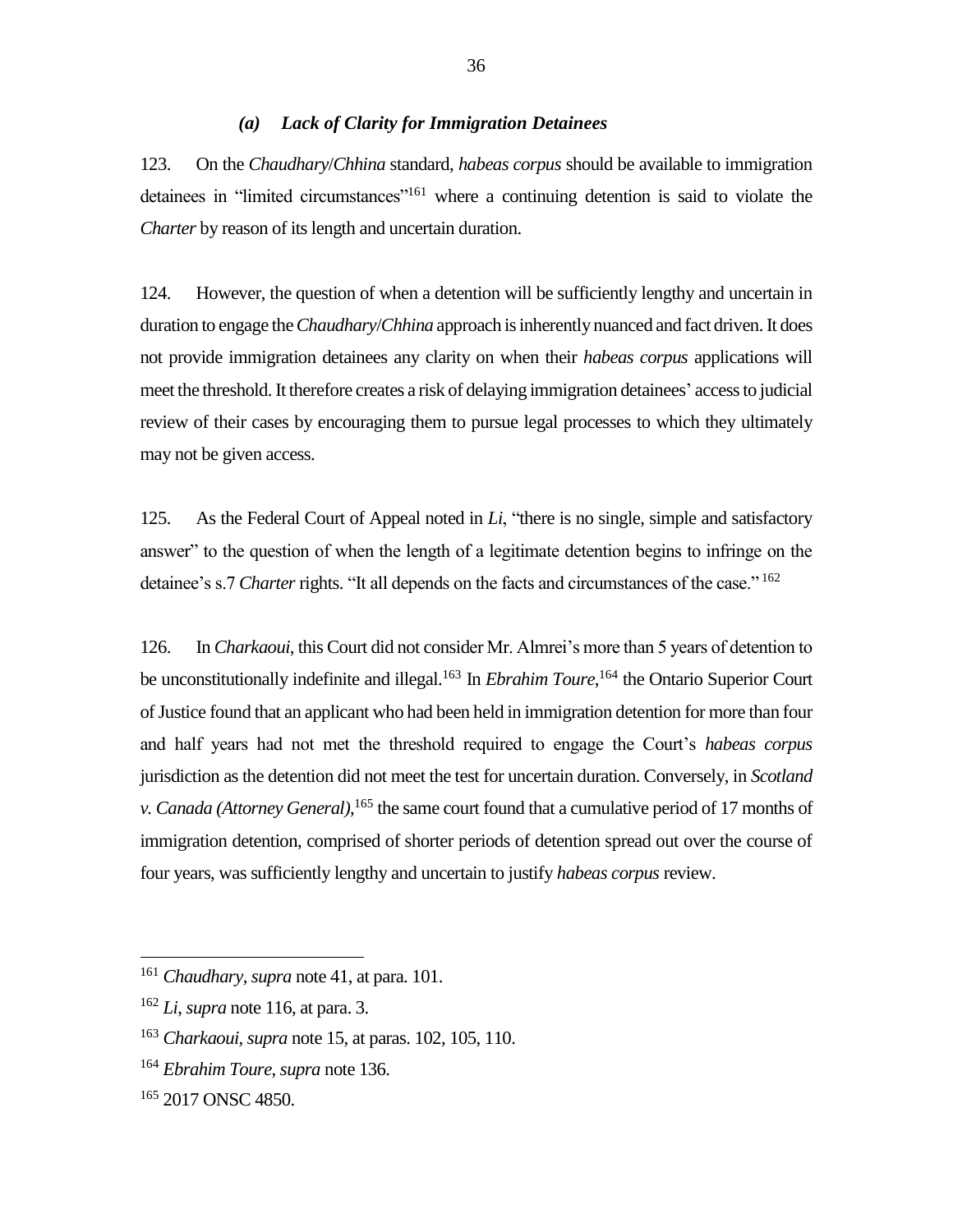127. An immigration detainee whose application is dismissed as not meeting the *Chaudhary* threshold may still apply for judicial review before the Federal Court, as no such threshold exists there. However, if this occurs, they may have been delayed in seeking judicial review and expended valuable resources in doing so. As a result, this derogation from the principle that *habeas corpus*is unavailable in the immigration context is more likely to disadvantage detainees, by delaying their access to the courts, than it is to create a more advantageous scheme for review of their detention.

#### *(b) The Chaudhary***/***Chhina Approach is not Principled*

<span id="page-40-0"></span>128. The new *Chaudhary*/*Chhina* approach also gives rise to incoherence in the law and is not consistent with Parliament's clear intention that immigration matters be dealt with by expert tribunals and courts.

129. First, and most obviously, neither the decision in this case nor *Chaudhary* provide a principled reason why a limited sub-class of immigration detainees will be able to access *habeas corpus*, whereas most will not*.* In *May v. Ferndale* this Court endorsed an exception to the availability of *habeas corpus* when there is a complete, comprehensive, and expert scheme for review of detention. There is no principled reason to conclude that the *IRPA* scheme meets that test in certain cases, but not others, based only on the length and uncertain duration of the detention. In fact, those are factors that the *IRPA* specifically provides must be taken into  $account<sup>166</sup>$  and to which the Board must accord "significant weight."<sup>167</sup>

130. Indeed, given the specialized and detailed nature of the *IRPA* scheme, the clear articulation of criteria for detention and review, the presumption in favour of release, the requirement to consider and apply the *Charter*, the provision for independent decision-making and adjudication, and the provisions for accessing judicial review, it would be difficult to conceive of an administrative scheme any more complete, comprehensive, and expert. That does not change with the basis upon which the detention is impugned.

<sup>166</sup> *Regulations*, s. 248(b) & (e).

<sup>167</sup> *Sahin*, *supra* note 15, at 231-232.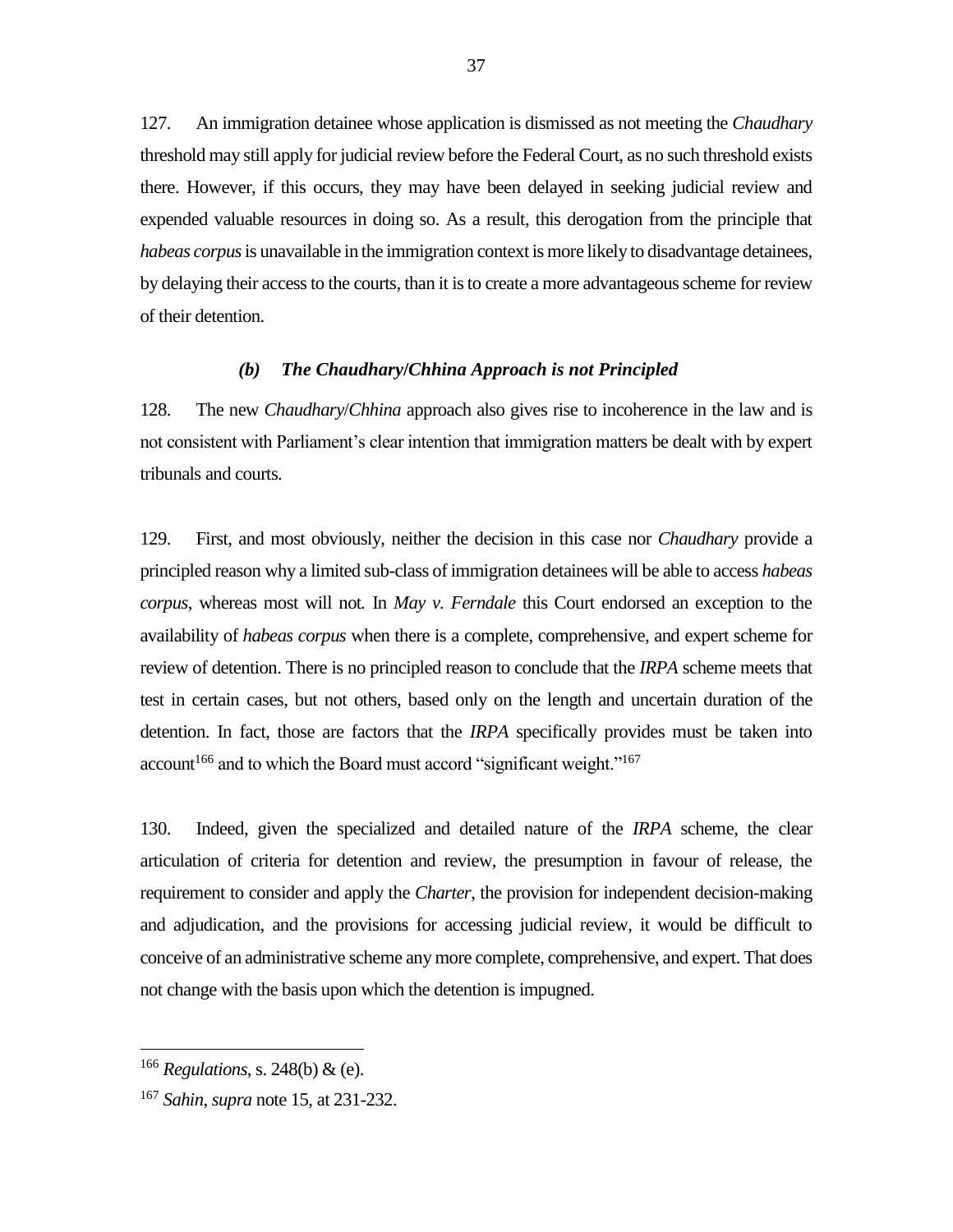131. Second, the new approach provides provincial superior courts with the ability to release an immigration detainee on conditions.<sup>168</sup> This is inconsistent with Parliament's clear intention regarding the imposition of conditions for release.<sup>169</sup> This Court has, in the past, noted that where an administrative scheme is in place that allows for release on conditions, the imposition and supervision of such conditions should take place within the framework provided.<sup>170</sup>

132. Post-*Chaudhary*, however, the Ontario Court of Appeal has suggested that an order releasing an immigration detainee on conditions may validly be made by provincial superior courts and should provide that the conditions may be "varied or vacated if circumstances change **by either the Court or the [Board]**" [emphasis added]. The Ontario Court of Appeal has also said that in order to "minimize jurisdictional conflict and confusion", if the Court is asked to vacate and vary the conditions, it should ordinarily decline its jurisdiction and defer to the Board. 171

133. This situation creates confusion for all concerned -- the detainee, the Board and the CBSA -- as to how conditions may be varied and by whom. It fails to provide guidance as to what cases may fall outside the "ordinary" such that the court, rather than the Board, can or should vary conditions. In addition, whereas the Board's jurisdiction to impose conditions is triggered by a detention pursuant to s. 55 of the *IRPA*, it is unclear on what basis the Board would retain jurisdiction where a court has ordered a detainee's release with court-ordered conditions outside the statutory scheme.

134. In summary, therefore, the *Chaudhary*/*Chhina* approach is not principled, and creates uncertainty. That uncertainty may operate to the detriment of immigration detainees and the coherent and principled application of the law.

<sup>168</sup> *Ogiamien*, *supra* note 154.

<sup>169</sup> *IRPA*, s. 58(3).

<sup>170</sup> *Steele*, *supra* note 96, at 1418.

<sup>171</sup> *Ogiamien*, *supra* note 154, at paras. 59, 61.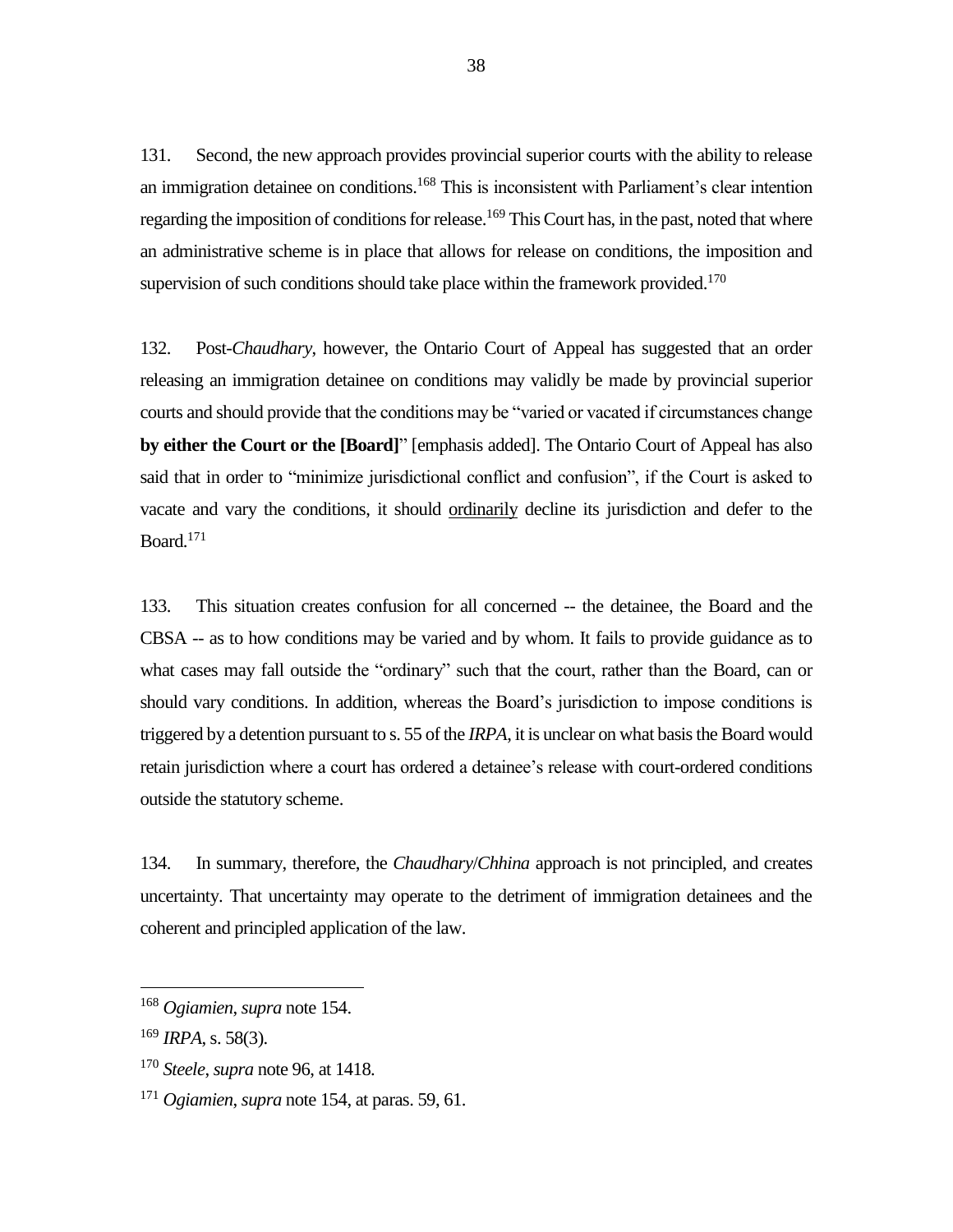## **PART IV – COSTS**

<span id="page-42-0"></span>135. In the circumstances of this case, costs should not be awarded to or against any of the parties.

## **PART V – ORDER SOUGHT**

<span id="page-42-1"></span>136. For all of these reasons, the appellants request an order allowing this appeal, and setting aside the judgment of the Alberta Court of Appeal.

## **ALL OF WHICH IS RESPECTFULLY SUBMITTED**

**DATED** this 26<sup>th</sup> day of July, 2018.

Donnaree Nygard

\_\_\_\_\_\_\_\_\_\_\_\_\_\_\_\_\_\_\_\_\_\_\_\_\_\_\_\_\_\_\_\_\_

\_\_\_\_\_\_\_\_\_\_\_\_\_\_\_\_\_\_\_\_\_\_\_\_\_\_\_\_\_\_\_\_\_

Liliane Bantourakis

Counsel for the Appellants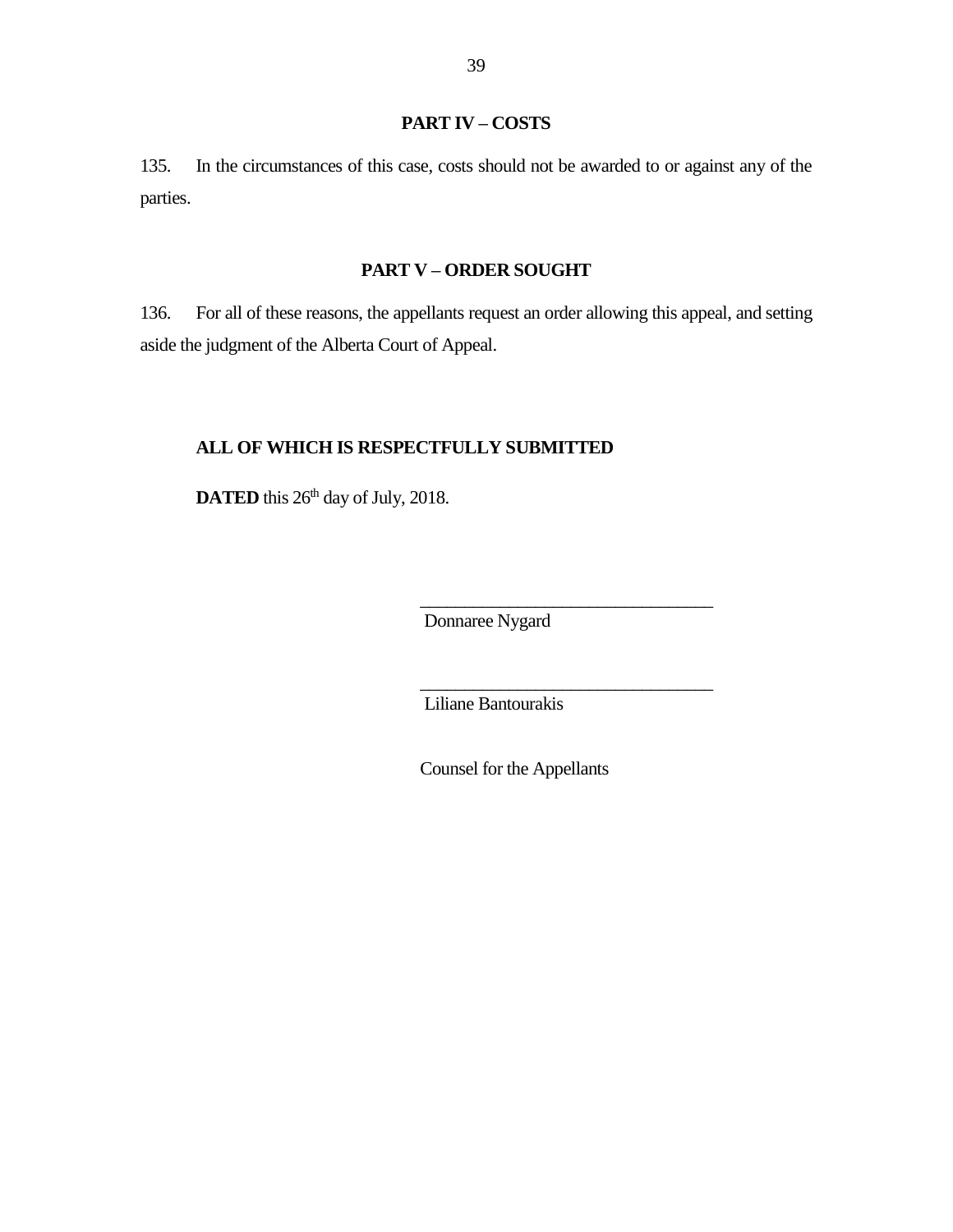## **PART VI – AUTHORITIES RELIED ON**

<span id="page-43-0"></span>

| <b>Caselaw</b> |                                                                                                             | Cited at paras.             |
|----------------|-------------------------------------------------------------------------------------------------------------|-----------------------------|
|                | Ahmed v. Canada (Citizenship and Immigration), 2015 FC 876                                                  | 20, 98                      |
|                | Ahmed v. Canada (Citizenship and Immigration), 2015 FC 792                                                  | 113                         |
|                | Apaolaza-Sancho v. Director of Établissement de détention de<br>Rivière-des-Prairies, 2008 QCCA 1542        | 55                          |
|                | Azadi v Canada (Public Safety and Emergency Preparedness),<br>2013 FC 743                                   | 113                         |
|                | Bains v. Minister of Employment and Immigration (1990), 47<br>Admin. L.R. 317 (FCA)                         | 99                          |
|                | Borowski v. Canada (Attorney General), [1989] 1 S.C.R. 342                                                  | 45                          |
|                | Brown v. Canada (Citizenship and Immigration), 2017 FC 710                                                  | 20, 88, 89, 91,<br>98, 112  |
|                | Brown v. Canada (Public Safety), 2018 ONCA 14                                                               | 120                         |
|                | Canada (Attorney General) v PHS Community Services, 2011<br><b>SCC 44</b>                                   | 106                         |
|                | Canada (Citizenship and Immigration) v. B004, 2011 FC 331                                                   | 106                         |
|                | Canada (Citizenship and Immigration) v. B072, 2012 FC 563                                                   | 20, 83, 95, 98,<br>111, 113 |
|                | Canada (Citizenship and Immigration) v B147, 2012 FC 655                                                    | 83                          |
|                | Canada (Citizenship and Immigration) v. Panahi-Dargahloo,<br>2010 FC 647                                    | 113                         |
|                | Canada (Minister of Citizenship and Immigration) v. Li, 2009<br><b>FCA 85</b>                               | 90, 110, 111,<br>125        |
|                | Canada (Minister of Citizenship and Immigration) v. Romans,<br>2005 FC 435                                  | 111, 113                    |
|                | Canada (Minister of Citizenship and Immigration) v.<br>Thanabalasingham, 2003 FC 1225, upheld at 2004 FCA 4 | 83, 88, 89, 106,<br>114     |
|                | Canada (Public Safety and Emergency Preparedness) v.<br>Karimi-Arshad, 2010 FC 964                          | 20, 98, 111, 113            |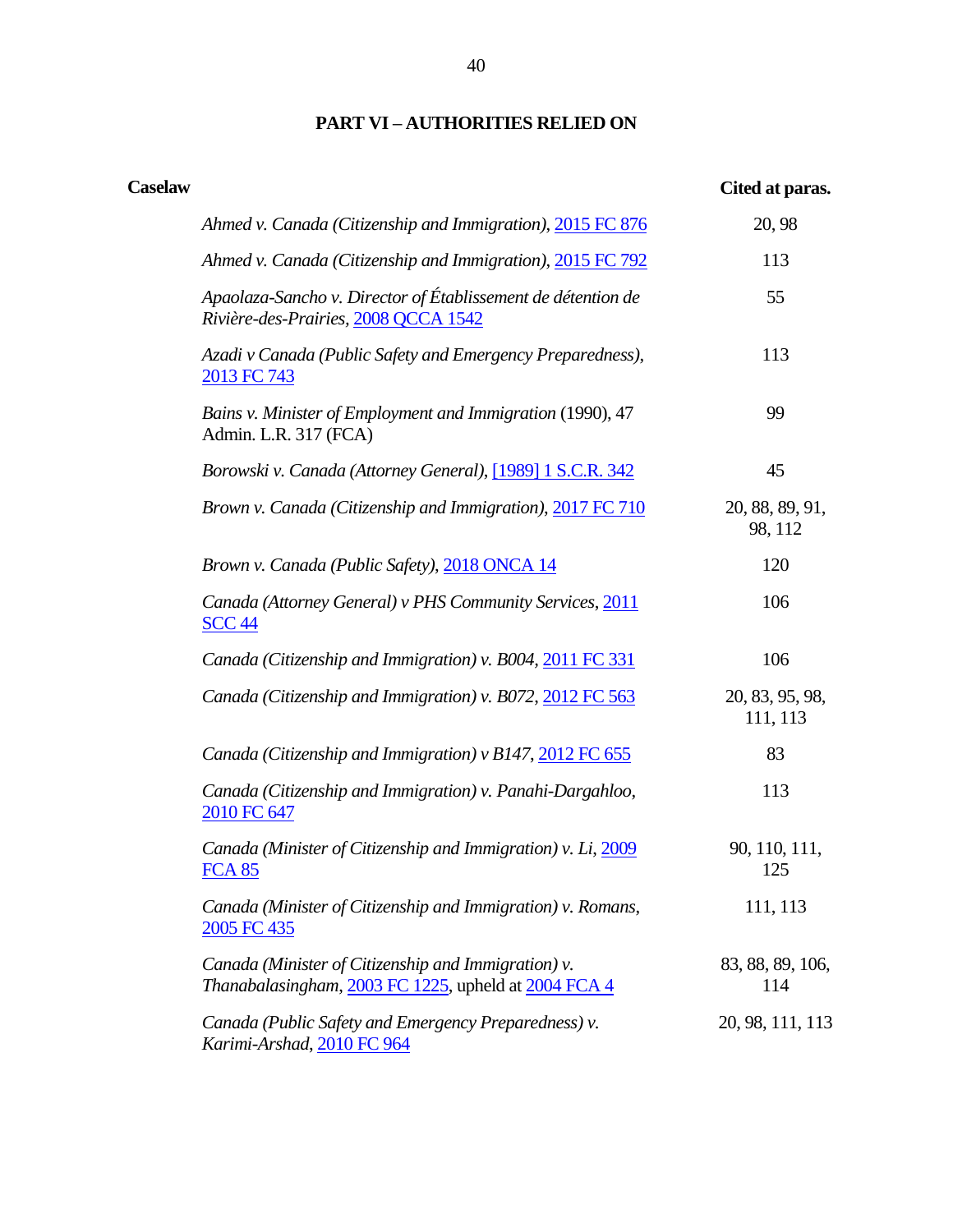| Canada (Public Safety and Emergency Preparedness) v.<br>Mukenge, 2016 FC 331                       | 20, 98                                                                                                               |
|----------------------------------------------------------------------------------------------------|----------------------------------------------------------------------------------------------------------------------|
| Canada (Public Safety and Emergency Preparedness) v. Sigar,<br>2016 FC 1014                        | 20, 98                                                                                                               |
| Canada (Public Safety and Emergency Preparedness) v. Sun,<br>2016 FC 1186                          | 83                                                                                                                   |
| Canada v Dadzie, 2016 ONSC 6045                                                                    | 103, 120                                                                                                             |
| Charkaoui v. Canada (Citizenship and Immigration), [2007] 1<br>S.C.R. 350, 2007 SCC 9              | 17, 55, 106, 112,<br>120, 126                                                                                        |
| Chaudhary v. Canada (Minister of Public Safety and<br>Emergency Preparedness, 2015 ONCA 700        | 34, 35, 39, 56,<br>57, 58, 60, 61,<br>63, 87, 103, 115,<br>118, 120, 122,<br>123, 124, 127,<br>128, 129, 132,<br>134 |
| Chhina v. Canada (Citizenship and Immigration), 2017 FC 771                                        | 43, 58, 63, 98,<br>118, 122, 123,<br>124, 128, 134                                                                   |
| Côté-Savard c. Morasse, 2009 QCCS 2995                                                             | 101                                                                                                                  |
| Doré v Barreau du Québec, 2012 SCC 12                                                              | 85, 106, 108                                                                                                         |
| Ebrahim Toure v. Minister of Public Safety, 2017 ONSC 5878                                         | 103, 120, 126                                                                                                        |
| Elliot v. Canada (Correctional Services of Canada, Warden of<br>Atlantic Institution), 2018 NBQB 1 | 101                                                                                                                  |
| Kippax v. Attorney General of Canada, 2014 ONSC 3685                                               | 54                                                                                                                   |
| Komera v. Canada (Minister of Citizenship and Immigration),<br>1999 ABQB 267                       | 54                                                                                                                   |
| Latham v. Her Majesty the Queen, 2018 ABQB 69                                                      | 101                                                                                                                  |
| Law Society of British Columbia v. Trinity Western University,<br>2018 SCC 32                      | 75,85                                                                                                                |
| Linnett v. Coles, [1986] 3 All ER 652 (CA)                                                         | 49                                                                                                                   |
| Loyola High School v Quebec (Attorney General), 2015 SCC 12                                        | 85, 106                                                                                                              |
|                                                                                                    |                                                                                                                      |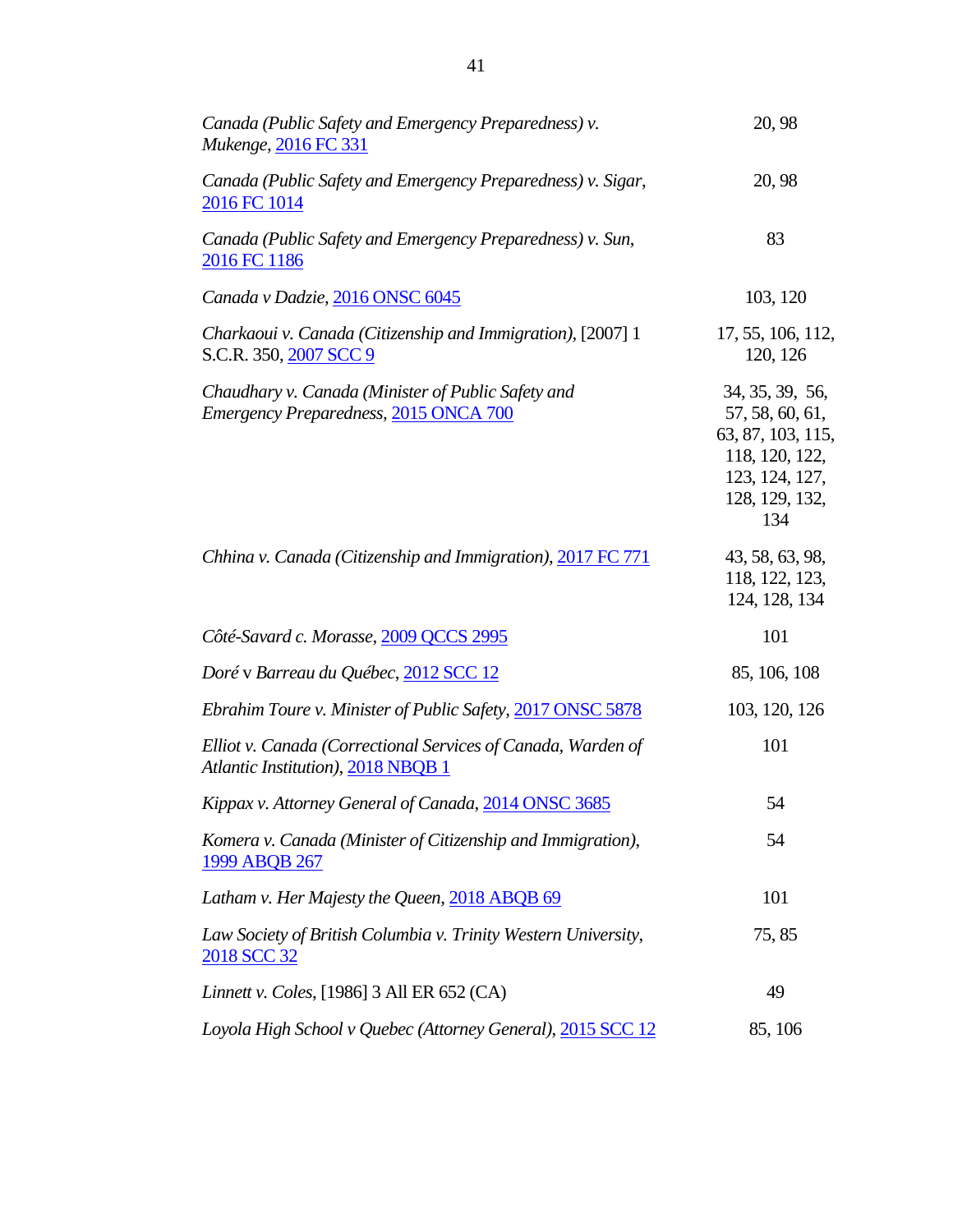| May v. Ferndale Institution, 2005 SCC 82                                             | 2, 3, 35, 49, 51,<br>52, 53, 54, 55,<br>56, 63, 65, 66,<br>67, 69, 71, 73,<br>75, 79, 82, 93,<br>99, 104, 115,<br>129 |
|--------------------------------------------------------------------------------------|-----------------------------------------------------------------------------------------------------------------------|
| Mission Institution v. Khela, 2014 SCC 24                                            | 75, 76, 77, 79,<br>84, 92, 102                                                                                        |
| Odosashvili v. Canada (Citizenship and Immigration), 2014 FC<br><u>308</u>           | 20, 98                                                                                                                |
| Ogiamien v. Ontario (Community Safety and Correctional<br>Services), 2017 ONCA 839   | 115, 131, 132                                                                                                         |
| Peiroo v. Canada (Minister of Employment and Immigration),<br>69 OR (2d) 253         | 53, 54, 65, 69,<br>71, 93, 99, 104                                                                                    |
| Philip v. Canada (Attorney General), 2018 ABQB 167                                   | 103, 120                                                                                                              |
| Pringle v. Fraser, [1972] S.C.R. 821                                                 | 53, 65, 67, 69                                                                                                        |
| R. v. Conway, 2010 SCC 22                                                            | 106                                                                                                                   |
| R. v Ogiamien, 2016 ONSC 4126                                                        | 95,98                                                                                                                 |
| R. v. Oland, 2017 SCC 17                                                             | 45                                                                                                                    |
| Reza v. Canada, [1994] 2 S.C.R. 394                                                  | 53                                                                                                                    |
| Sahin v. Canada (Minister of Citizenship and Immigration)<br>(T.D.), [1995] 1 FC 214 | 17, 90, 106, 113,<br>129                                                                                              |
| Scotland v. Canada (Attorney General), 2017 ONSC 4850                                | 126                                                                                                                   |
| Shariff v. Canada (Public Safety and Emergency Preparedness),<br>2016 FC 640         | 111, 113                                                                                                              |
| Steele v. Mountain Institution, [1990] 2 SCR 1385                                    | 81, 82, 131                                                                                                           |
| Tursunbayev v. Canada (Public Safety and Emergency<br>Preparedness), 2012 FC 504     | 20, 98, 113                                                                                                           |
| United States of America v. Desfossés, [1997] 2 SCR 326                              | 100, 102                                                                                                              |
| Urbanczyk v. Canada (MPSEP), 2009 FC 552                                             | 99                                                                                                                    |
| Vega v. Canada, [1990] O.J. No. 520 (H.C.J.)                                         | 54                                                                                                                    |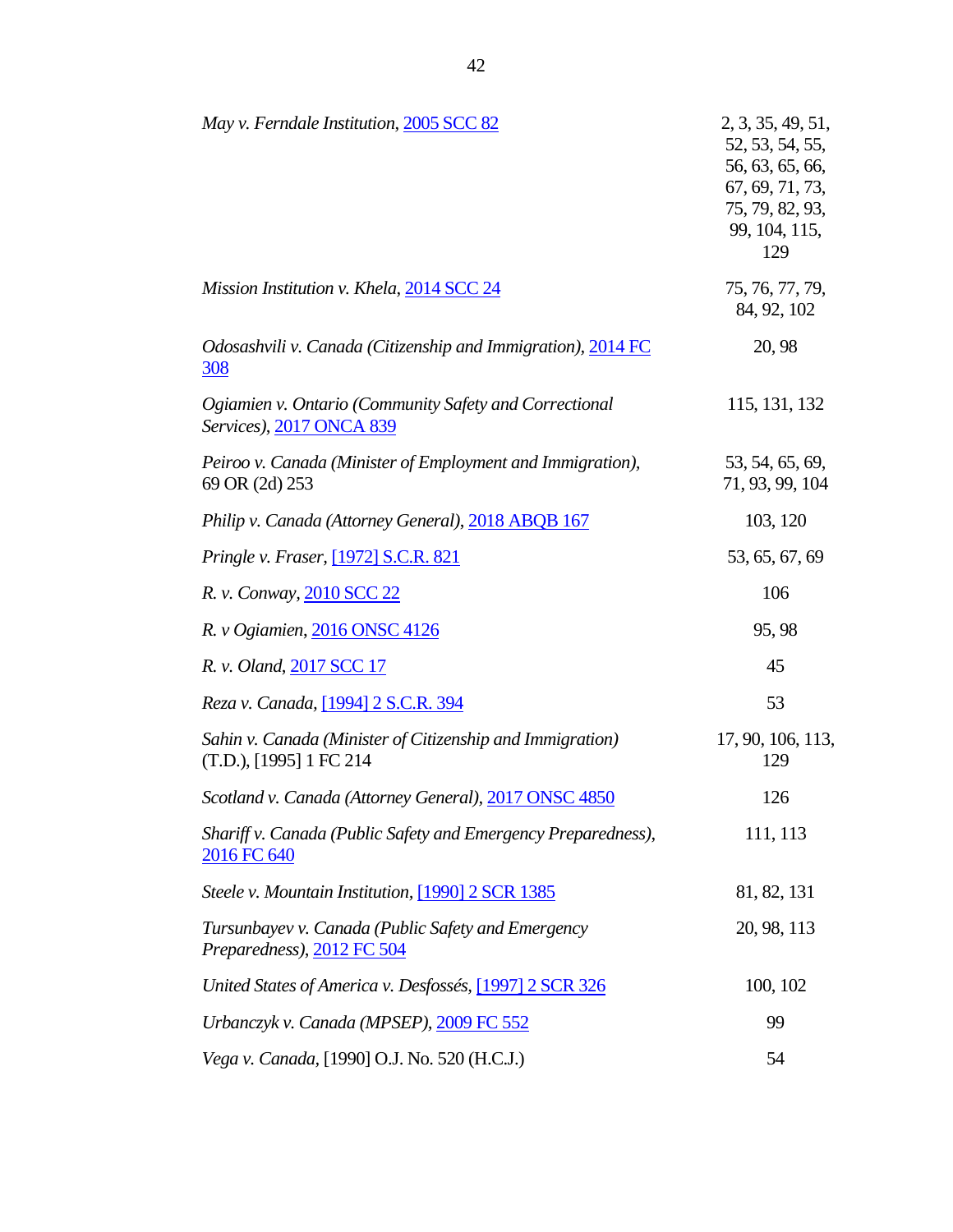| Walker v. Canada (Citizenship and Immigration), 2010 FC 392                                                                                                                                                                                                                                                             | 111                                     |
|-------------------------------------------------------------------------------------------------------------------------------------------------------------------------------------------------------------------------------------------------------------------------------------------------------------------------|-----------------------------------------|
| Warssama v. Canada (Citizenship and Immigration), 2015 FC<br><u>1311</u>                                                                                                                                                                                                                                                | 113                                     |
| <b>Legislative Enactments</b>                                                                                                                                                                                                                                                                                           | Cited at paras.                         |
| Canada Border Services Agency Act, S.C. 2005, c. 38                                                                                                                                                                                                                                                                     | 11                                      |
| Section 2 $EN / FR$                                                                                                                                                                                                                                                                                                     |                                         |
| Section $3 \overline{EN}/FR$                                                                                                                                                                                                                                                                                            |                                         |
| Section 5 $EN/FR$                                                                                                                                                                                                                                                                                                       |                                         |
| Canadian Charter of Rights and Freedoms, Part 1 of the<br>Constitution Act, 1982, being Schedule B to the Canada Act<br>1982 (UK), 1982, c 11 / Charte canadienne des droits et<br>libertés, partie I de la Loi constitutionnelle de 1982, constituant<br>l'annexe B de la Loi de 1982 sur le Canada (R-U), 1982, c 11. | 17, 28, 39, 50,<br>81, 110, 113,<br>125 |
| Section 7 EN/FR                                                                                                                                                                                                                                                                                                         |                                         |
| Section 10 EN/FR                                                                                                                                                                                                                                                                                                        |                                         |
| Section 12 EN/FR                                                                                                                                                                                                                                                                                                        |                                         |
| Subsection 24(1) $EN / FR$                                                                                                                                                                                                                                                                                              |                                         |
| Federal Courts Act, RSC 1985, c. F-7                                                                                                                                                                                                                                                                                    | 19                                      |
| Section 18 EN/FR                                                                                                                                                                                                                                                                                                        |                                         |
| Section 18.1 EN/FR                                                                                                                                                                                                                                                                                                      |                                         |
| Federal Courts Citizenship, Immigration and Refugee<br>Protection Rules, SOR/93-22 / Règles des cours fédérales en<br>matière de citoyenneté, d'immigration et de protection des<br>réfugiés, DORS/93-22 EN / FR                                                                                                        | 8, 19, 20                               |
| Rule $4(1)$ $EN / FR$                                                                                                                                                                                                                                                                                                   |                                         |
| Federal Courts Rules, SOR/98-106 / Règles des cours fédérales<br>en matière de citoyenneté, d'immigration et de protection des<br>réfugiés, DORS/93-22                                                                                                                                                                  | 19, 20                                  |
| Rule $3$ $EN/FR$                                                                                                                                                                                                                                                                                                        |                                         |
| Rule $8$ $EN / FR$                                                                                                                                                                                                                                                                                                      |                                         |
| Immigration Division Rules, SOR-2002-229 / Règles de la<br>Section de l'immigration, DORS/2002-229 EN / FR                                                                                                                                                                                                              | 8, 95, 96, 109                          |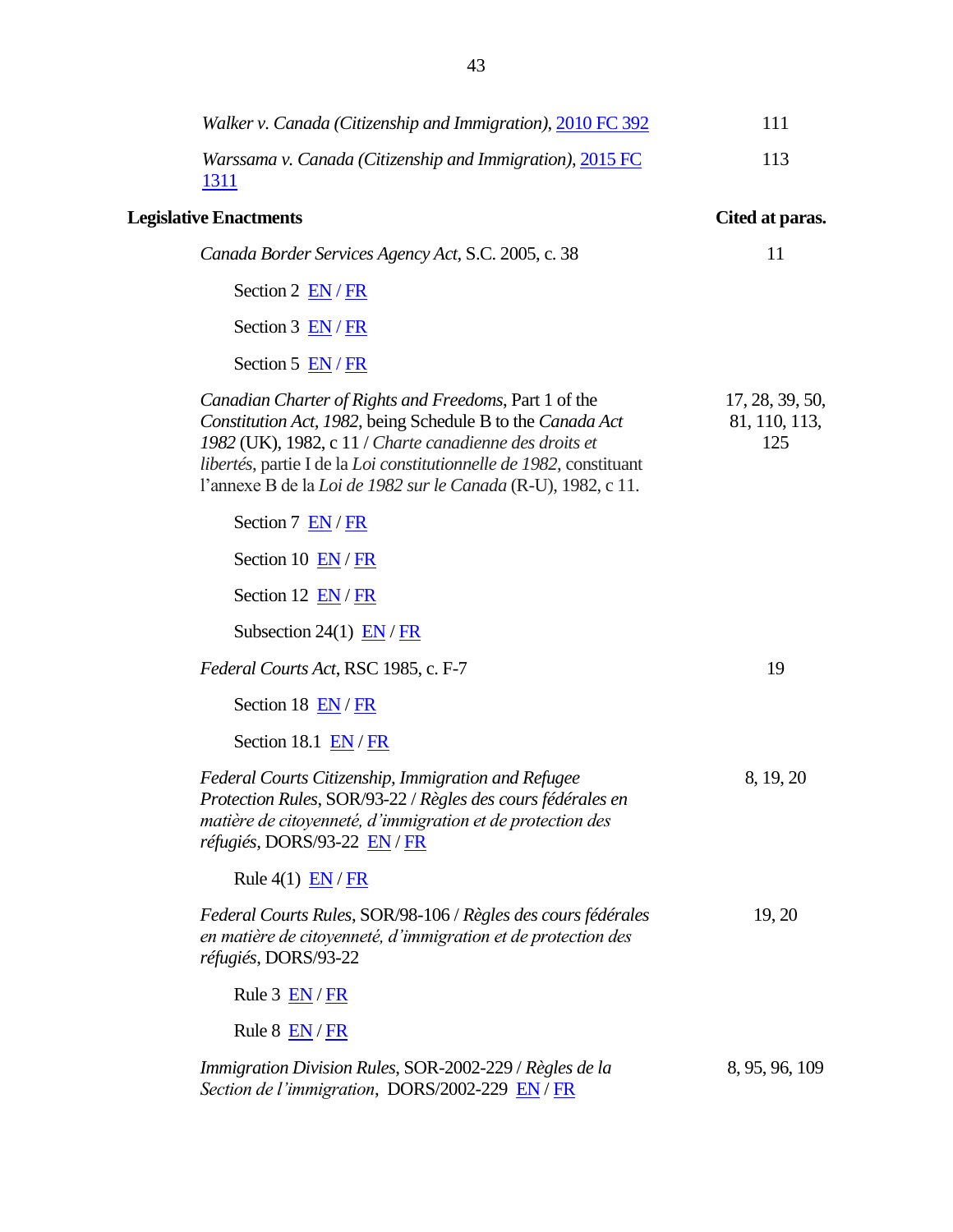Section 9 [EN](http://laws-lois.justice.gc.ca/eng/regulations/SOR-2002-229/FullText.html#s-9) / [FR](http://laws-lois.justice.gc.ca/fra/reglements/DORS-2002-229/TexteComplet.html#s-9) Section 23  $EN / FR$  $EN / FR$ Section 47 [EN](http://laws-lois.justice.gc.ca/eng/regulations/SOR-2002-229/FullText.html#s-47) [/ FR](http://laws-lois.justice.gc.ca/fra/reglements/DORS-2002-229/TexteComplet.html#s-47)

*Immigration and Refugee Protection Act*, S.C. 2001, c. 27 / *Loi sur l'immigration et la protection des réfugiés*, L.C. 2001, ch. 27 8, 9, 10, 11, 12, 13, 14, 15, 16, 19, 21, 23, 26, 27, 29, 31, 68, 70, 88, 90, 96, 99, 106, 114, 116, 131, 133

Part 1 [EN](http://laws-lois.justice.gc.ca/eng/acts/I-2.5/FullText.html#h-6) / [FR](http://laws-lois.justice.gc.ca/fra/lois/I-2.5/TexteComplet.html#h-6)

Part  $4 \overline{EN}/FR$  $4 \overline{EN}/FR$  $4 \overline{EN}/FR$ 

Division 6 [EN](http://laws-lois.justice.gc.ca/eng/acts/I-2.5/FullText.html#h-30) / [FR](http://laws-lois.justice.gc.ca/fra/lois/I-2.5/TexteComplet.html#h-30)

Division 8 [EN](http://laws-lois.justice.gc.ca/eng/acts/I-2.5/FullText.html#h-32) / [FR](http://laws-lois.justice.gc.ca/fra/lois/I-2.5/TexteComplet.html#h-32)

Section 3 [EN](http://laws-lois.justice.gc.ca/eng/acts/I-2.5/FullText.html#s-3) / [FR](http://laws-lois.justice.gc.ca/fra/lois/I-2.5/TexteComplet.html#s-3)

Subsections 4(1) and 4(2)  $\overline{EN}/\overline{FR}$  $\overline{EN}/\overline{FR}$  $\overline{EN}/\overline{FR}$ 

Section 36 [EN](http://laws-lois.justice.gc.ca/eng/acts/I-2.5/FullText.html#s-36) [/ FR](http://laws-lois.justice.gc.ca/fra/lois/I-2.5/TexteComplet.html#s-36)

Section 45 [EN](http://laws-lois.justice.gc.ca/eng/acts/I-2.5/FullText.html#s-45) [/ FR](http://laws-lois.justice.gc.ca/fra/lois/I-2.5/TexteComplet.html#s-45)

Section 54  $EN / FR$  $EN / FR$ 

Section 55 [EN](http://laws-lois.justice.gc.ca/eng/acts/I-2.5/FullText.html#s-55) [/ FR](http://laws-lois.justice.gc.ca/fra/lois/I-2.5/TexteComplet.html#s-55)

Section 56 [EN](http://laws-lois.justice.gc.ca/eng/acts/I-2.5/FullText.html#s-56) [/ FR](http://laws-lois.justice.gc.ca/fra/lois/I-2.5/TexteComplet.html#s-56)

Section 57 [EN](http://laws-lois.justice.gc.ca/eng/acts/I-2.5/FullText.html#s-57) [/ FR](http://laws-lois.justice.gc.ca/fra/lois/I-2.5/TexteComplet.html#s-57)

Section 58 [EN](http://laws-lois.justice.gc.ca/eng/acts/I-2.5/FullText.html#s-58) [/ FR](http://laws-lois.justice.gc.ca/fra/lois/I-2.5/TexteComplet.html#s-58)

Section 72 [EN](http://laws-lois.justice.gc.ca/eng/acts/I-2.5/FullText.html#s-72) [/ FR](http://laws-lois.justice.gc.ca/fra/lois/I-2.5/TexteComplet.html#s-72)

Paragraph 74(d)  $EN / FR$  $EN / FR$  $EN / FR$ 

Section 109 [EN](http://laws-lois.justice.gc.ca/eng/acts/I-2.5/FullText.html#s-109) / [FR](http://laws-lois.justice.gc.ca/fra/lois/I-2.5/TexteComplet.html#s-109)

Subsections 162(1) and (2)  $\overline{EN}/\overline{FR}$ 

Subsection 167(1)  $EN / FR$  $EN / FR$  $EN / FR$ 

Section 173 [EN](http://laws-lois.justice.gc.ca/eng/acts/I-2.5/FullText.html#s-173) / [FR](http://laws-lois.justice.gc.ca/fra/lois/I-2.5/TexteComplet.html#s-173)